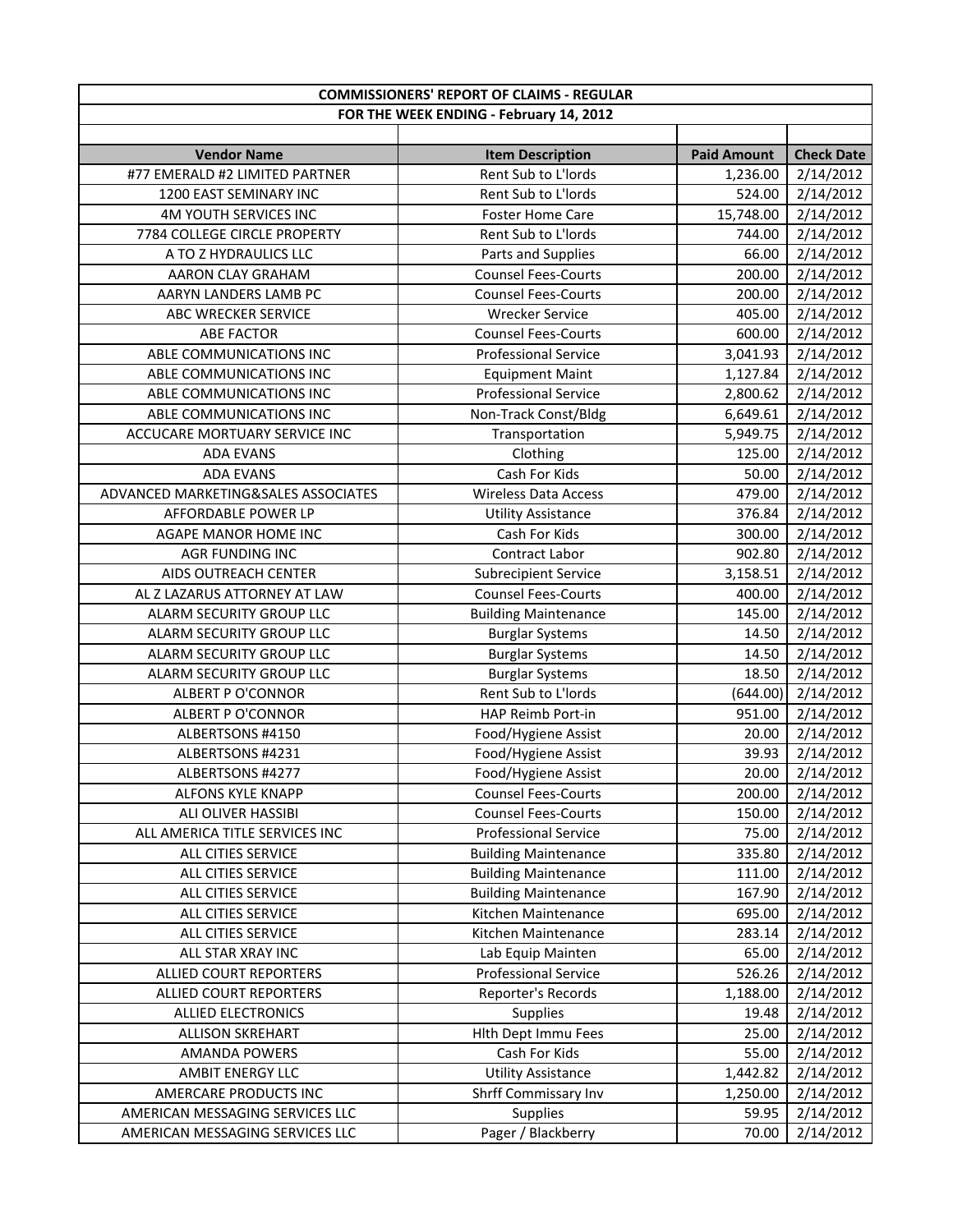| AMERICAN MESSAGING SERVICES LLC    | Pager / Blackberry          | 387.40    | 2/14/2012 |
|------------------------------------|-----------------------------|-----------|-----------|
| AMIE GOODRICH                      | Relative Assistance         | 300.00    | 2/14/2012 |
| <b>AMY SHORTES</b>                 | <b>Restitution Payable</b>  | 6.50      | 2/14/2012 |
| ANGELICA TAYLOR                    | Reporter's Records          | 2,928.00  | 2/14/2012 |
| ANGELYN R HAMMACK                  | <b>Bonds</b>                | 71.00     | 2/14/2012 |
| <b>ANN LAWLER</b>                  | <b>Counsel Fees-Courts</b>  | 137.50    | 2/14/2012 |
| <b>ANN LAWLER</b>                  | <b>Counsel Fees-Courts</b>  | 150.00    | 2/14/2012 |
| <b>ANTHONY GREEN</b>               | Counsel Fees-Juv            | 195.00    | 2/14/2012 |
| ANTOINETTE R MCGARRAHAN            | Psych Exam/Testimony        | 2,010.00  | 2/14/2012 |
| <b>APAC TEXAS INC</b>              | Asphalt-Rock/Hot Mix        | 20,517.83 | 2/14/2012 |
| ARAMARK UNIFORM SERVICES INC       | <b>Graphics Inventory</b>   | 6.00      | 2/14/2012 |
| ARAMARK UNIFORM SERVICES INC       | <b>Custodian Services</b>   | 10.00     | 2/14/2012 |
| ARAMARK UNIFORM SERVICES INC       | <b>Custodian Services</b>   | 13.75     | 2/14/2012 |
| ARAMARK UNIFORM SERVICES INC       | <b>Custodian Services</b>   | 7.50      | 2/14/2012 |
| ARAMARK UNIFORM SERVICES INC       | <b>Custodian Services</b>   | 4.43      | 2/14/2012 |
| ARAMARK UNIFORM SERVICES INC       | <b>Custodian Services</b>   | 5.50      | 2/14/2012 |
| ARAMARK UNIFORM SERVICES INC       | <b>Custodian Services</b>   | 16.65     | 2/14/2012 |
| ARAMARK UNIFORM SERVICES INC       | <b>Custodian Services</b>   | 36.50     | 2/14/2012 |
| ARAMARK UNIFORM SERVICES INC       | <b>Custodian Services</b>   | 21.00     | 2/14/2012 |
| ARAMARK UNIFORM SERVICES INC       | <b>Custodian Services</b>   | 4.50      | 2/14/2012 |
| ARAMARK UNIFORM SERVICES INC       | Parts and Supplies          | 2.00      | 2/14/2012 |
| ARAMARK UNIFORM SERVICES INC       | <b>Building Maintenance</b> | 20.75     | 2/14/2012 |
| ARAMARK UNIFORM SERVICES INC       | <b>Custodian Services</b>   | 2.75      | 2/14/2012 |
| ARC/ AUSTIN RIBBON & COMPUTER      | LV Grnt Compter(Mod)        | 2,634.78  | 2/14/2012 |
| ARC/ AUSTIN RIBBON & COMPUTER      | <b>Computer Supplies</b>    | 65.46     | 2/14/2012 |
| ARC/ AUSTIN RIBBON & COMPUTER      | Capital Outlay-Low V        | 504.63    | 2/14/2012 |
| ARC/ AUSTIN RIBBON & COMPUTER      | Non-Track Equipment         | 31.18     | 2/14/2012 |
| ARC/ AUSTIN RIBBON & COMPUTER      | Non-Track Equipment         | 447.78    | 2/14/2012 |
| ARC/ AUSTIN RIBBON & COMPUTER      | Non-Track Equipment         | 31.18     | 2/14/2012 |
| ARLINGTON LIFE SHELTER             | <b>Subrecipient Service</b> | 2,473.62  | 2/14/2012 |
| ARLINGTON POLICE DEPT              | <b>Burglar Systems</b>      | 50.00     | 2/14/2012 |
| ARLINGTON WATER UTILITIES          | <b>Utility Assistance</b>   | 441.52    | 2/14/2012 |
| ASH GROVE TEXAS LP                 | <b>Base Stab Materials</b>  | 3,902.74  | 2/14/2012 |
| ASSOCIATED TIME INSTRUMENTS CO INC | Supplies                    | 163.82    | 2/14/2012 |
| ASSOCIATED TIME INSTRUMENTS CO INC | <b>Equipment Maint</b>      | 110.85    | 2/14/2012 |
| ASSOCIATED TIME INSTRUMENTS CO INC | <b>Equipment Maint</b>      | 401.81    | 2/14/2012 |
| ASSOCIATED TIME INSTRUMENTS CO INC | <b>Equipment Maint</b>      | 306.90    | 2/14/2012 |
| ASSOCIATED TIME INSTRUMENTS CO INC | <b>Building Maintenance</b> | 1,800.00  | 2/14/2012 |
| ASSOCIATED TIME INSTRUMENTS CO INC | <b>Custodian Supplies</b>   | 885.00    | 2/14/2012 |
| ASTD-AMERICAN SOCIETY FOR TRAINING | Dues                        | 119.00    | 2/14/2012 |
| AT&T                               | Data Transmiss Line         | 578.67    | 2/14/2012 |
| AT&T                               | Data Transmiss Line         | 651.64    | 2/14/2012 |
| AT&T                               | Data Transmiss Line         | 114.07    | 2/14/2012 |
| AT&T                               | Telephone-Basic             | 799.89    | 2/14/2012 |
| AT&T                               | Data Transmiss Line         | 405.97    | 2/14/2012 |
| AT&T                               | Telephone-Basic             | 54,827.34 | 2/14/2012 |
| AT&T                               | Telephone-Basic             | 106.23    | 2/14/2012 |
| AT&T                               | Data Transmiss Line         | 18,816.73 | 2/14/2012 |
| AT&T                               | Telephone-Texan             | 33.13     | 2/14/2012 |
| AT&T                               | Telephone-Basic             | 159.95    | 2/14/2012 |
| AT&T                               | Data Transmiss Line         | 240.94    | 2/14/2012 |
| AT&T                               | Data Transmiss Line         | 901.69    | 2/14/2012 |
| AT&T                               | Telephone-Basic             | 68.11     | 2/14/2012 |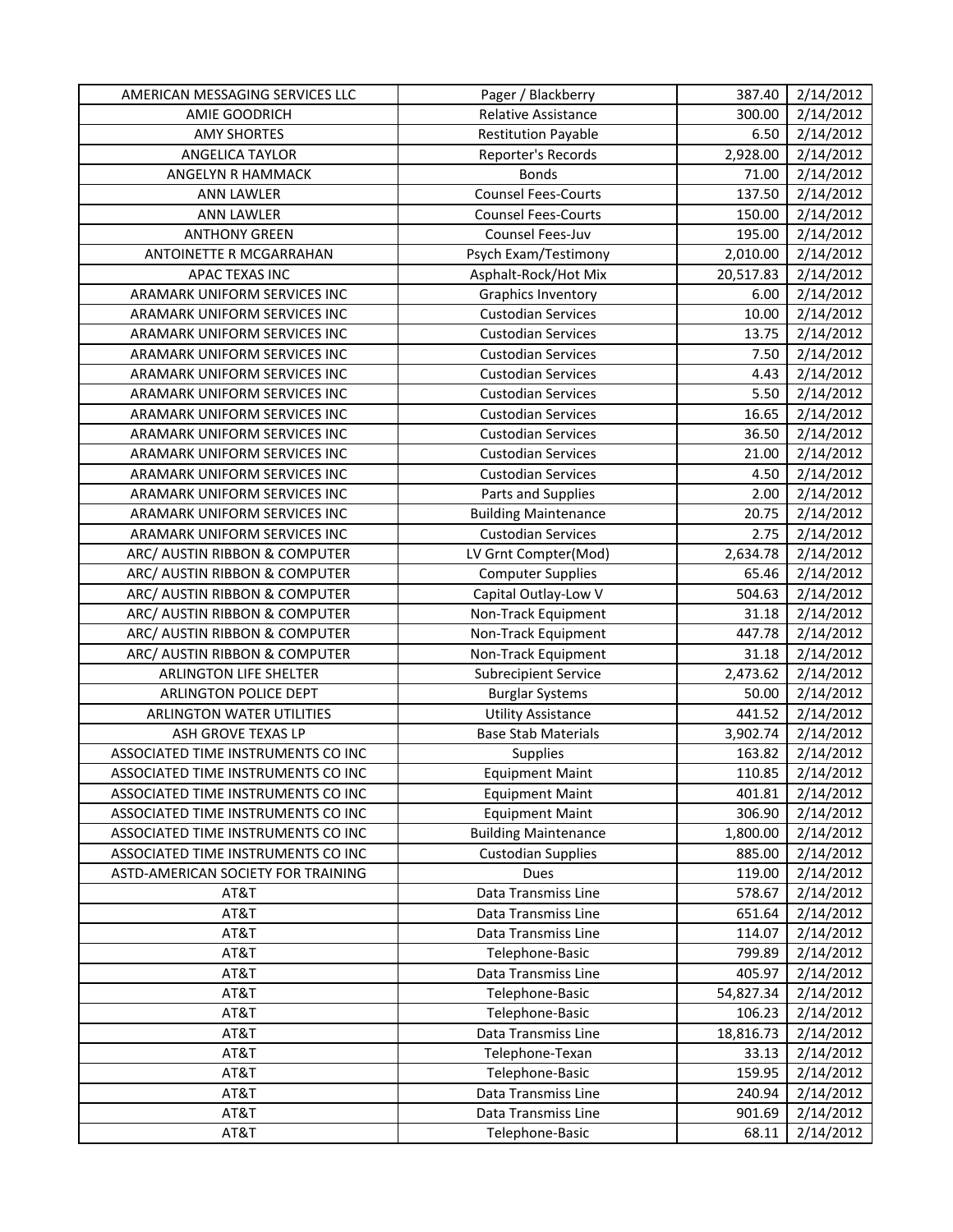| <b>ATMOS ENERGY CORP</b>              | Gas                         | 159.21    | 2/14/2012 |
|---------------------------------------|-----------------------------|-----------|-----------|
| <b>ATMOS ENERGY CORP</b>              | Gas                         | 84.42     | 2/14/2012 |
| <b>ATMOS ENERGY CORP</b>              | Gas                         | 8,449.81  | 2/14/2012 |
| <b>ATMOS ENERGY CORP</b>              | <b>Utility Assistance</b>   | 4,397.39  | 2/14/2012 |
| <b>ATMOS ENERGY CORP</b>              | <b>Utility Assistance</b>   | 2,434.24  | 2/14/2012 |
| <b>ATMOS ENERGY CORP</b>              | <b>Utility Assistance</b>   | 88.55     | 2/14/2012 |
| <b>ATMOS ENERGY CORP</b>              | <b>Utility Assistance</b>   | 571.99    | 2/14/2012 |
| AUTO-SAN                              | <b>Building Maintenance</b> | 688.50    | 2/14/2012 |
| AUTO-SAN                              | <b>Building Maintenance</b> | 99.00     | 2/14/2012 |
| AUTO-SAN                              | <b>Building Maintenance</b> | 64.50     | 2/14/2012 |
| AUTO-SAN                              | <b>Custodian Services</b>   | 162.00    | 2/14/2012 |
| AVENTINE TARRANT PARKWAY APTS LP      | Rent Sub to L'Iords         | 468.00    | 2/14/2012 |
| <b>B &amp; D INDEX</b>                | <b>Supplies</b>             | 705.00    | 2/14/2012 |
| <b>B &amp; H PHOTO VIDEO</b>          | Supplies                    | 23.16     | 2/14/2012 |
| <b>BAILEY &amp; GALYEN</b>            | <b>Counsel Fees-Courts</b>  | 100.00    | 2/14/2012 |
| <b>BAILEY &amp; GALYEN</b>            | <b>Counsel Fees-Courts</b>  | 800.00    | 2/14/2012 |
| <b>BAILEY &amp; GALYEN</b>            | <b>Counsel Fees-Courts</b>  | 800.00    | 2/14/2012 |
| <b>BAILEY &amp; GALYEN</b>            | <b>Counsel Fees-Courts</b>  | 300.00    | 2/14/2012 |
| BAKER AND DAMERON LLC                 | <b>Counsel Fees-Courts</b>  | 115.00    | 2/14/2012 |
| BAKER AND DAMERON LLC                 | <b>Counsel Fees-Courts</b>  | 140.00    | 2/14/2012 |
| <b>BAKER AND DAMERON LLC</b>          | <b>Counsel Fees-Courts</b>  | 137.50    | 2/14/2012 |
| <b>BALANCE FORENSIC &amp; GENERAL</b> | Psych Exam/Testimony        | 1,440.00  | 2/14/2012 |
| <b>BALANCE FORENSIC &amp; GENERAL</b> | Psych Exam/Testimony        | 400.00    | 2/14/2012 |
| <b>BALL &amp; HASE PC</b>             | <b>Counsel Fees-Courts</b>  | 300.00    | 2/14/2012 |
| <b>BALL &amp; HASE PC</b>             | <b>Counsel Fees-Courts</b>  | 825.00    | 2/14/2012 |
| <b>BALL &amp; HASE PC</b>             | <b>Counsel Fees-Courts</b>  | 200.00    | 2/14/2012 |
| <b>BALL &amp; HASE PC</b>             | <b>Counsel Fees-Courts</b>  | 3,012.50  | 2/14/2012 |
| <b>BANKS &amp; JORDAN</b>             | Law Books                   | 119.80    | 2/14/2012 |
| BANKSTON FORD OF SOUTH FORT WORTH     | Central Garage Inv          | 233.85    | 2/14/2012 |
| BANKSTON FORD OF SOUTH FORT WORTH     | Gasoline Inventory          | 81.49     | 2/14/2012 |
| BANKSTON FORD OF SOUTH FORT WORTH     | Parts and Supplies          | 39.75     | 2/14/2012 |
| BANKSTON FORD OF SOUTH FORT WORTH     | Parts and Supplies          | 769.26    | 2/14/2012 |
| BANKSTON FORD OF SOUTH FORT WORTH     | Parts and Supplies          | 40.28     | 2/14/2012 |
| <b>BARBARA IRVIN</b>                  | <b>Witness Travel</b>       | 197.05    | 2/14/2012 |
| BARBARA SLOAN NON-GST EXEMPT TRUST    | Rent Sub to L'Iords         | 123.00    | 2/14/2012 |
| BARNES & NOBLE BOOKSELLERS INC        | <b>Training Supplies</b>    | 41.95     | 2/14/2012 |
| BARNEY HOLLAND OIL COMPANY            | Fuel                        | 11,948.46 | 2/14/2012 |
| BARNEY HOLLAND OIL COMPANY            | Fuel                        | 957.23    | 2/14/2012 |
| <b>BARRY ALFORD</b>                   | <b>Counsel Fees-Courts</b>  | 125.00    | 2/14/2012 |
| <b>BARRY ALFORD</b>                   | <b>Counsel Fees-Courts</b>  | 1,350.00  | 2/14/2012 |
| <b>BASECOM INC</b>                    | <b>Building Maintenance</b> | 2,169.00  | 2/14/2012 |
| <b>BASECOM INC</b>                    | <b>Building Maintenance</b> | 217.56    | 2/14/2012 |
| <b>BASECOM INC</b>                    | <b>Building Maintenance</b> | 562.30    | 2/14/2012 |
| <b>BATTERIES PLUS</b>                 | Supplies                    | 12.74     | 2/14/2012 |
| BEARDEN CHILDREN'S TRUST              | Rent                        | 468.01    | 2/14/2012 |
| <b>BEARDEN CHILDREN'S TRUST</b>       | Rent                        | 3,387.80  | 2/14/2012 |
| <b>BEARDEN CHILDREN'S TRUST</b>       | Rent                        | 326.10    | 2/14/2012 |
| BEARDEN CHILDREN'S TRUST              | Rent                        | 27.17     | 2/14/2012 |
| BEARDEN CHILDREN'S TRUST              | Rent                        | 18.12     | 2/14/2012 |
| BEARDEN INVESTIGATIVE AGENCY          | Investigative               | 435.00    | 2/14/2012 |
| <b>BEN E KEITH COMPANY</b>            | Food                        | 977.72    | 2/14/2012 |
| <b>BEN LEONARD PLLC</b>               | <b>Counsel Fees-Courts</b>  | 425.00    | 2/14/2012 |
| <b>BEN LEONARD PLLC</b>               | <b>Counsel Fees-Courts</b>  | 100.00    | 2/14/2012 |
|                                       |                             |           |           |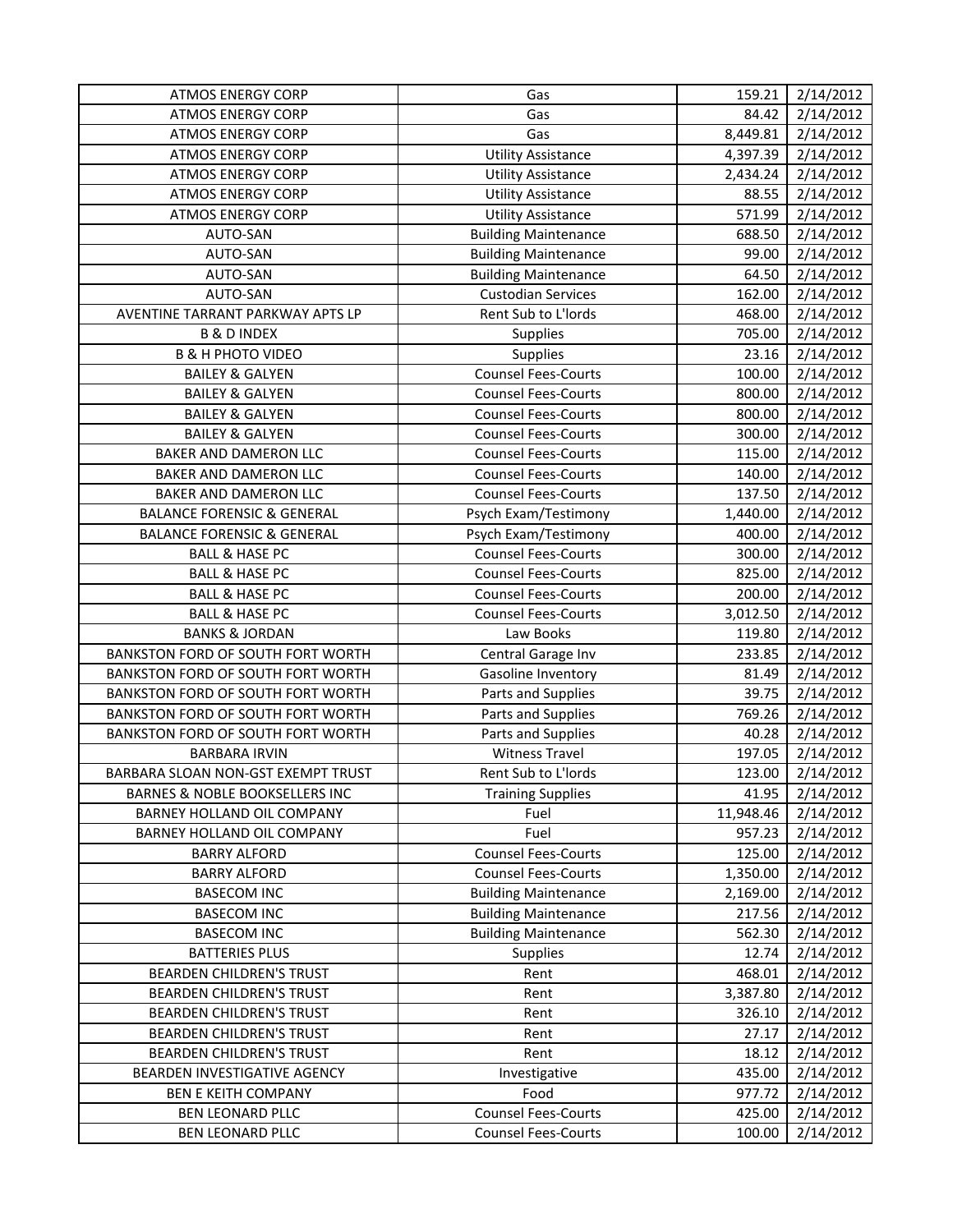| <b>BENJAMIN SIGALA</b>            | <b>Witness Travel</b>       | 34.34     | 2/14/2012 |
|-----------------------------------|-----------------------------|-----------|-----------|
| BICKERSTAFF HEATH DELGADO ACOSTA  | <b>Professional Service</b> | 766.12    | 2/14/2012 |
| <b>BIG COUNTRY AIDS RESOURCES</b> | <b>Subrecipient Service</b> | 8,882.97  | 2/14/2012 |
| <b>BIG COUNTRY AIDS RESOURCES</b> | <b>Subrecipient Service</b> | 21,874.74 | 2/14/2012 |
| <b>BIG COUNTRY AIDS RESOURCES</b> | <b>Subrecipient Service</b> | 5,452.54  | 2/14/2012 |
| <b>BIMBO BAKERIES USA INC</b>     | Food                        | 129.39    | 2/14/2012 |
| <b>BLAKE BURNS</b>                | <b>Counsel Fees-Courts</b>  | 600.00    | 2/14/2012 |
| <b>BOB BARKER</b>                 | Bedding and Clothing        | 287.20    | 2/14/2012 |
| <b>BOB BARKER</b>                 | Sheriff Inventory           | 4,650.00  | 2/14/2012 |
| <b>BOB BARKER</b>                 | Shrff Commissary Inv        | 73.50     | 2/14/2012 |
| <b>BOB LEONARD LAW GROUP PLLC</b> | <b>Counsel Fees-Courts</b>  | 650.00    | 2/14/2012 |
| <b>BOB LEONARD LAW GROUP PLLC</b> | Counsel Fees - CPS          | 200.00    | 2/14/2012 |
| <b>BONNIE C WELLS</b>             | Investigative               | 71.50     | 2/14/2012 |
| <b>BRENDA HANSEN</b>              | <b>Counsel Fees-Courts</b>  | 750.00    | 2/14/2012 |
| <b>BRENDA HANSEN</b>              | <b>Counsel Fees-Courts</b>  | 150.00    | 2/14/2012 |
| BRENTWOOD MULTIFAMILY LLC         | Rent Sub to L'Iords         | 95.00     | 2/14/2012 |
| <b>BRETT BOONE</b>                | <b>Counsel Fees-Courts</b>  | 600.00    | 2/14/2012 |
| <b>BRETT BOONE</b>                | <b>Counsel Fees-Courts</b>  | 600.00    | 2/14/2012 |
| <b>BRETT BOONE</b>                | <b>Counsel Fees-Courts</b>  | 500.00    | 2/14/2012 |
| <b>BRIAN C SIMPSON</b>            | Counsel Fees - CPS          | 150.00    | 2/14/2012 |
| <b>BRIAN E POPE PHD</b>           | Psych Exam/Testimony        | 500.00    | 2/14/2012 |
| <b>BRIAN J NEWMAN</b>             | Counsel Fees-Juv            | 100.00    | 2/14/2012 |
| <b>BRIAN J WILLETT</b>            | <b>Counsel Fees-Courts</b>  | 250.00    | 2/14/2012 |
| <b>BRIAN M BOUFFARD</b>           | <b>Counsel Fees-Courts</b>  | 400.00    | 2/14/2012 |
| <b>BRIAN M BOUFFARD</b>           | <b>Counsel Fees-Courts</b>  | 485.00    | 2/14/2012 |
| <b>BRIAN SALVANT</b>              | <b>Counsel Fees-Courts</b>  | 300.00    | 2/14/2012 |
| <b>BRIAN SALVANT</b>              | Cnsl Fees-Crim Appls        | 2,900.00  | 2/14/2012 |
| <b>BRIAN SALVANT</b>              | Crim Appeal-OthrCost        | 50.54     | 2/14/2012 |
| BROOKHAVEN YOUTH RANCH            | <b>Residential Servc</b>    | 10,611.65 | 2/14/2012 |
| BROOKHAVEN YOUTH RANCH            | <b>Residential Servc</b>    | 2,245.60  | 2/14/2012 |
| BROWN, OWENS AND BRUMLEY          | <b>County Burials</b>       | 1,545.00  | 2/14/2012 |
| <b>BRUCE ASHWORTH</b>             | <b>Counsel Fees-Courts</b>  | 800.00    | 2/14/2012 |
| <b>BURLY FENCE</b>                | <b>Estray Livestock</b>     | 1,885.35  | 2/14/2012 |
| <b>BUSH RUDNICKI SHELTON PC</b>   | Counsel Fees-Juv            | 200.00    | 2/14/2012 |
| <b>BUYERS BARRICADES INC</b>      | <b>Supplies</b>             | 127.15    | 2/14/2012 |
| <b>BVA SCIENTIFIC INC</b>         | Lab Supplies                | 88.00     | 2/14/2012 |
| C.D. HARTNETT CO                  | Food                        | 13,880.16 | 2/14/2012 |
| <b>C.R.'S AUTO REPAIR</b>         | Parts and Supplies          | 58.00     | 2/14/2012 |
| <b>CALICO INDUSTRIES INC</b>      | Kitchen Supplies            | 29.36     | 2/14/2012 |
| <b>CANAS &amp; FLORES</b>         | <b>Counsel Fees-Courts</b>  | 300.00    | 2/14/2012 |
| <b>CANAS &amp; FLORES</b>         | <b>Counsel Fees-Courts</b>  | 300.00    | 2/14/2012 |
| <b>CANAS &amp; FLORES</b>         | <b>Counsel Fees-Courts</b>  | 530.00    | 2/14/2012 |
| <b>CANAS &amp; FLORES</b>         | <b>Counsel Fees-Courts</b>  | 1,100.00  | 2/14/2012 |
| <b>CANAS &amp; FLORES</b>         | <b>Counsel Fees-Courts</b>  | 200.00    | 2/14/2012 |
| <b>CANCER CARE SERVICES</b>       | Food/Hygiene Assist         | 1,859.58  | 2/14/2012 |
| <b>CAREY WALKER</b>               | <b>Counsel Fees-Courts</b>  | 300.00    | 2/14/2012 |
| CARLA JOAN SHERRILL               | <b>Restitution Payable</b>  | 220.00    | 2/14/2012 |
| <b>CAROL A BIRDWELL</b>           | <b>Counsel Fees-Courts</b>  | 450.00    | 2/14/2012 |
| CAROL A BIRDWELL                  | <b>Counsel Fees-Courts</b>  | 500.00    | 2/14/2012 |
| CAROL A BIRDWELL                  | <b>Counsel Fees-Courts</b>  | 200.00    | 2/14/2012 |
| <b>CAROLE L ROGERS</b>            | Psych Exam/Testimony        | 1,600.00  | 2/14/2012 |
| <b>CARQUEST AUTO PARTS</b>        | Parts and Supplies          | 104.45    | 2/14/2012 |
| <b>CARQUEST AUTO PARTS</b>        | Parts and Supplies          | 92.43     | 2/14/2012 |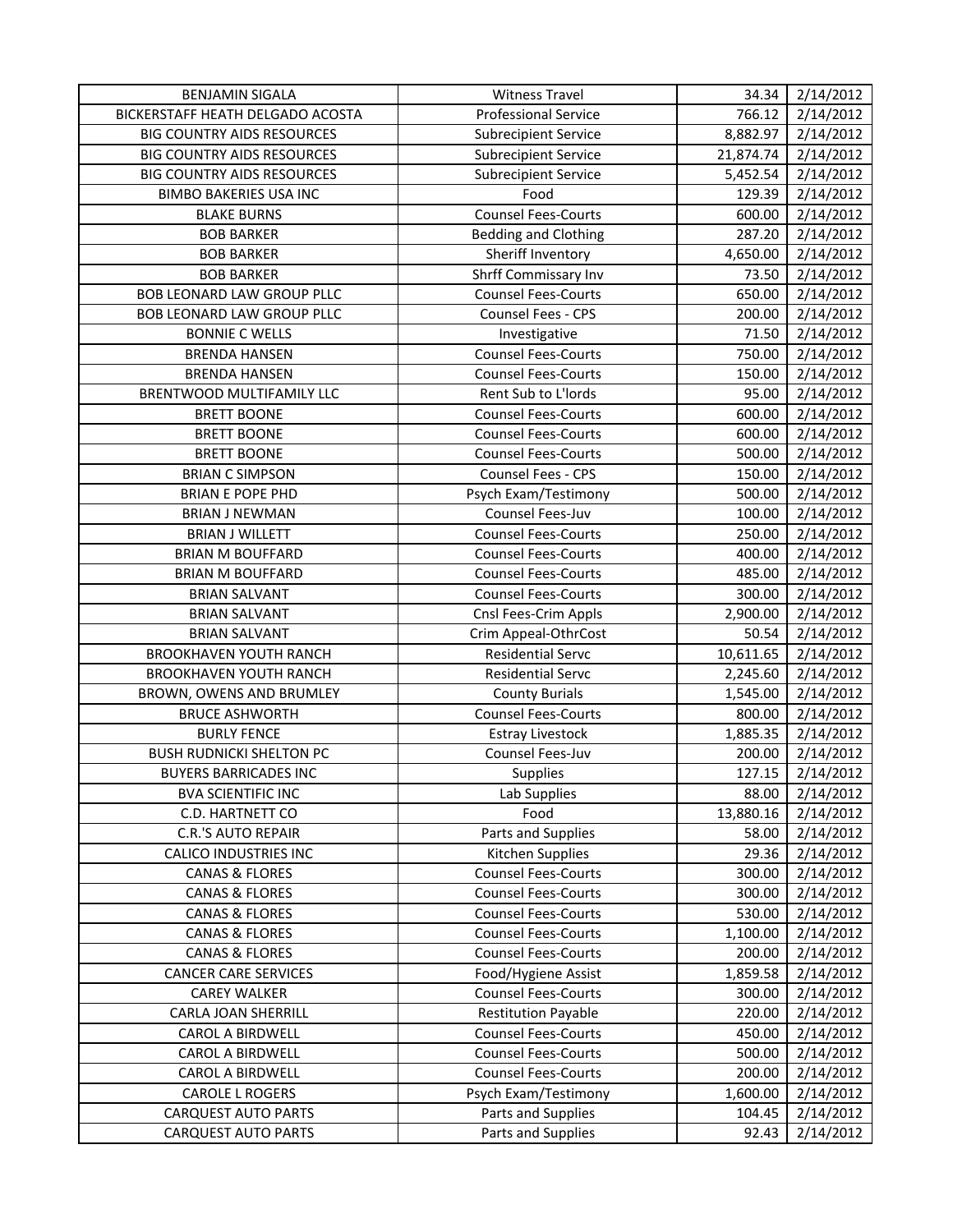| <b>CARQUEST AUTO PARTS</b>          | Parts and Supplies          | 28.04     | 2/14/2012 |
|-------------------------------------|-----------------------------|-----------|-----------|
| <b>CARQUEST AUTO PARTS</b>          | Parts and Supplies          | 40.70     | 2/14/2012 |
| <b>CASS ROBERT CALLAWAY</b>         | <b>Counsel Fees-Courts</b>  | 1,250.00  | 2/14/2012 |
| <b>CASS ROBERT CALLAWAY</b>         | <b>Counsel Fees-Courts</b>  | 500.00    | 2/14/2012 |
| <b>CASS ROBERT CALLAWAY</b>         | <b>Counsel Fees-Courts</b>  | 275.00    | 2/14/2012 |
| CASS ROBERT CALLAWAY                | <b>Counsel Fees-Courts</b>  | 425.00    | 2/14/2012 |
| CASS ROBERT CALLAWAY                | <b>Counsel Fees-Courts</b>  | 300.00    | 2/14/2012 |
| <b>CATHERINE DUNNAVANT</b>          | <b>Counsel Fees-Courts</b>  | 1,225.00  | 2/14/2012 |
| <b>CATHI NEAL</b>                   | Clothing                    | 250.00    | 2/14/2012 |
| CATHOLIC CHARITIES DIOCESE OF FTW   | <b>Interpreter Fees</b>     | 260.00    | 2/14/2012 |
| CATHOLIC CHARITIES DIOCESE OF FTW   | <b>Interpreter Fees</b>     | 560.00    | 2/14/2012 |
| CATHOLIC CHARITIES DIOCESE OF FTW   | <b>Interpreter Fees</b>     | 320.00    | 2/14/2012 |
| <b>CAVARETT TUCKER</b>              | Clothing                    | 100.00    | 2/14/2012 |
| <b>CDW GOVERNMENT INC</b>           | <b>Computer Supplies</b>    | 346.23    | 2/14/2012 |
| <b>CDW GOVERNMENT INC</b>           | <b>Computer Supplies</b>    | 3.89      | 2/14/2012 |
| <b>CDW GOVERNMENT INC</b>           | <b>Computer Supplies</b>    | 269.32    | 2/14/2012 |
| <b>CDW GOVERNMENT INC</b>           | Lab Equip Mainten           | 284.97    | 2/14/2012 |
| <b>CDW GOVERNMENT INC</b>           | Supplies                    | 393.24    | 2/14/2012 |
| <b>CDW GOVERNMENT INC</b>           | Equipment                   | 390.88    | 2/14/2012 |
| <b>CEDAR POINT APTS LP</b>          | Rent Sub to L'Iords         | 72.00     | 2/14/2012 |
| <b>CERILLIANT CORPORATION</b>       | Lab Supplies                | 742.10    | 2/14/2012 |
| <b>CHAD LEE</b>                     | Cnsl Fees-Crim Appls        | 9,650.00  | 2/14/2012 |
| <b>CHAMPION ENERGY SERVICES LLC</b> | <b>Utility Allowance</b>    | 24.00     | 2/14/2012 |
| <b>CHARLES BURGESS</b>              | <b>Counsel Fees-Courts</b>  | 300.00    | 2/14/2012 |
| <b>CHARLES BURGESS</b>              | <b>Counsel Fees-Courts</b>  | 100.00    | 2/14/2012 |
| <b>CHARLES BURGESS</b>              | <b>Counsel Fees-Courts</b>  | 200.00    | 2/14/2012 |
| <b>CHARLES KENT</b>                 | <b>Witness Travel</b>       | 51.64     | 2/14/2012 |
| <b>CHARLES ROACH</b>                | <b>Counsel Fees-Courts</b>  | 1,850.00  | 2/14/2012 |
| <b>CHARLES ROACH</b>                | <b>Counsel Fees-Courts</b>  | 400.00    | 2/14/2012 |
| <b>CHECKPOINT SERVICES INC</b>      | <b>Computer Maintenance</b> | 398.20    | 2/14/2012 |
| <b>CHEM AQUA</b>                    | A/C Maint Contract          | 840.00    | 2/14/2012 |
| <b>CHEM AQUA</b>                    | A/C Maint Contract          | 240.00    | 2/14/2012 |
| CHEM AQUA                           | A/C Maint Contract          | 240.00    | 2/14/2012 |
| <b>CHEM AQUA</b>                    | A/C Maint Contract          | 480.00    | 2/14/2012 |
| <b>CHEM AQUA</b>                    | A/C Maint Contract          | 1,800.00  | 2/14/2012 |
| CHEM AQUA                           | A/C Maint Contract          | 320.00    | 2/14/2012 |
| <b>CHEM AQUA</b>                    | A/C Maint Contract          | 960.00    | 2/14/2012 |
| <b>CHEM AQUA</b>                    | A/C Maint Contract          | 1,120.00  | 2/14/2012 |
| <b>CHEM AQUA</b>                    | A/C Maint Contract          | 1,120.00  | 2/14/2012 |
| CHEM AQUA                           | A/C Maint Contract          | 960.00    | 2/14/2012 |
| <b>CHEM AQUA</b>                    | A/C Maint Contract          | 1,350.00  | 2/14/2012 |
| CHEM AQUA                           | A/C Maint Contract          | 240.00    | 2/14/2012 |
| CHEM AQUA                           | A/C Maint Contract          | 800.00    | 2/14/2012 |
| CHEMSEARCH                          | <b>Building Maintenance</b> | 466.00    | 2/14/2012 |
| <b>CHESTER PHILLIPS</b>             | <b>Restitution Payable</b>  | 9.00      | 2/14/2012 |
| <b>CHOICES ADOLESCENT</b>           | Residential Servc           | 11,763.57 | 2/14/2012 |
| <b>CHRIS'S TRIM SHOP</b>            | Parts and Supplies          | 80.00     | 2/14/2012 |
| CHRISTINA JOANNE WHIPPLE            | <b>Counsel Fees-Courts</b>  | 375.00    | 2/14/2012 |
| CINCINNATI SURGICAL CO INC          | Lab Supplies                | 131.04    | 2/14/2012 |
| Cindy Q Phan                        | Mileage Allowance           | 8.88      | 2/14/2012 |
| Cindy Q Phan                        | Travel                      | 10.00     | 2/14/2012 |
| <b>CIRRO ENERGY</b>                 | <b>Utility Allowance</b>    | 50.00     | 2/14/2012 |
| <b>CIRRO ENERGY</b>                 | <b>Utility Assistance</b>   | 66.84     | 2/14/2012 |
|                                     |                             |           |           |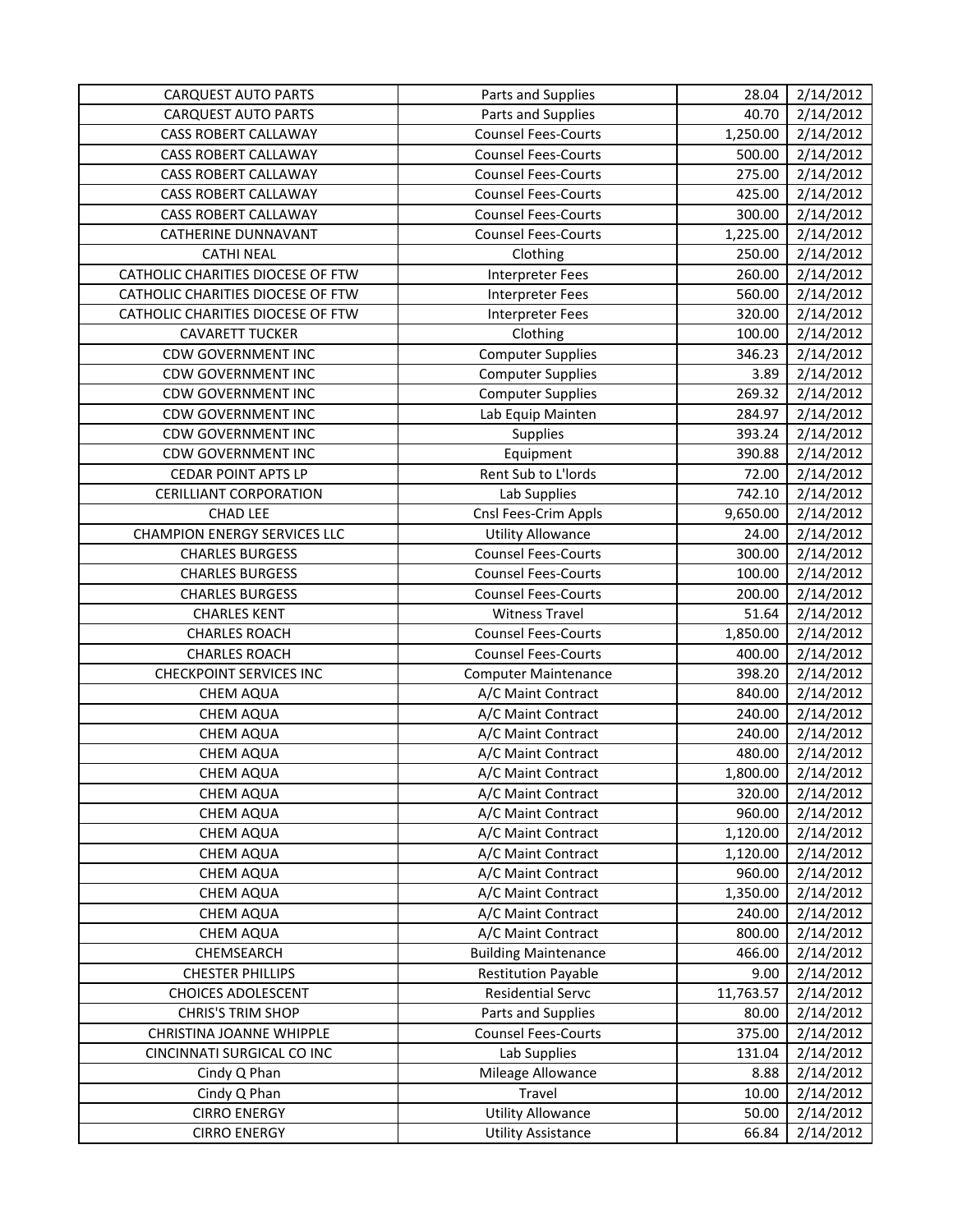| <b>CITIBANK</b><br>262.59<br>2/14/2012<br>Travel<br><b>CITIBANK</b><br>258.59<br>2/14/2012<br>Travel<br><b>CITIBANK</b><br>412.59<br>Travel<br>2/14/2012<br>(1,672.76)<br>2/14/2012<br><b>CITIBANK</b><br><b>Witness Travel</b><br><b>CITIBANK</b><br>409.59<br>2/14/2012<br>Education<br><b>CITIBANK</b><br>Education<br>372.59<br>2/14/2012<br><b>CITIBANK</b><br>Education<br>996.38<br>2/14/2012<br>2/14/2012<br><b>CITIBANK</b><br>Education<br>640.59<br><b>CITIBANK</b><br>194.59<br>2/14/2012<br>Travel<br>336.59<br><b>CITIBANK</b><br>2/14/2012<br>Travel<br>Education<br>927.18<br>2/14/2012<br><b>CITIBANK</b><br><b>CITIBANK</b><br>Education<br>779.59<br>2/14/2012<br><b>CITIBANK</b><br>Travel<br>246.59<br>2/14/2012<br>2/14/2012<br><b>CITIBANK</b><br>Travel<br>488.09<br><b>CITIBANK</b><br>818.18<br>2/14/2012<br>Travel<br>CITY OF AZLE UTILITY DEPT<br>56.58<br>2/14/2012<br><b>Utility Assistance</b><br>CITY OF FOREST HILL UTILITIES<br>50.53<br>2/14/2012<br><b>Utility Assistance</b><br>2/14/2012<br><b>CITY OF HURST</b><br><b>Restitution Payable</b><br>150.00<br><b>CITY OF KENNEDALE</b><br>176.57<br>2/14/2012<br>Water<br><b>CITY OF KENNEDALE</b><br>Water<br>442.52<br>2/14/2012<br>CITY OF MANSFIELD WATER<br>23.78<br>2/14/2012<br><b>Utility Assistance</b><br>CITY OF MANSFIELD WATER/SEWER<br>194.87<br>2/14/2012<br>Water<br>217.01<br>CITY OF MANSFIELD WATER/SEWER<br>2/14/2012<br>Water<br><b>CITY OF WICHITA FALLS</b><br>6,230.89<br>2/14/2012<br><b>Subrecipient Service</b><br>2/14/2012<br><b>CITY OF WICHITA FALLS</b><br><b>Subrecipient Service</b><br>9,415.13<br><b>CITY OF WICHITA FALLS</b><br>2/14/2012<br><b>Subrecipient Service</b><br>16,666.21<br>Education<br>2/14/2012<br>CJUF II DESTINATION HOTELS LLC<br>1,265.23<br><b>CLASSIC LOCATORS INC</b><br>Rent Sub to L'Iords<br>103.00<br>2/14/2012<br>2/14/2012<br><b>CLEANING SOLUTIONS INC</b><br>Parts and Supplies<br>882.00<br>158.85<br>2/14/2012<br><b>CLIFFORD GINN</b><br>Investigative<br>496.35<br>2/14/2012<br><b>CLIFFORD GINN</b><br>Investigative<br><b>Counsel Fees-Courts</b><br>2/14/2012<br><b>CODY L COFER</b><br>200.00<br><b>Counsel Fees-Courts</b><br>225.00<br>2/14/2012<br><b>CODY L COFER</b><br>2/14/2012<br>600.00<br><b>CODY L COFER</b><br>Counsel Fees-Juv<br>475.00<br>2/14/2012<br><b>COLE JENNINGS BRYAN</b><br><b>Counsel Fees-Courts</b><br>Advertis/Leg Notice<br>2/14/2012<br><b>COMMERCIAL RECORDER</b><br>7.00<br>100.10<br>2/14/2012<br><b>COMMERCIAL RECORDER</b><br>Advertis/Leg Notice<br>Advertis/Leg Notice<br>256.00<br>2/14/2012<br><b>COMMERCIAL RECORDER</b><br>Books/Pamphlets<br>2/14/2012<br><b>COMMERCIAL RECORDER</b><br>111.00<br><b>Estray Livestock</b><br>2/14/2012<br><b>COMMERCIAL RECORDER</b><br>54.00<br>470.00<br>2/14/2012<br>COMMERCIAL SATELLITE SALES LLC<br><b>Equipment Maint</b><br>COMMUNITY MORTUARY SERVICES LLC<br><b>County Burials</b><br>165.00<br>2/14/2012<br>Education<br>COMPREHENSIVE SAFETY RESOURCE 1 LP<br>2/14/2012<br>650.00<br>CONCHO SUPPLY INC<br>2/14/2012<br>Central Garage Inv<br>CONCHO SUPPLY INC<br>486.59<br>2/14/2012<br>Central Garage Inv<br><b>CONCHO SUPPLY INC</b><br>2/14/2012<br>Gasoline Inventory<br>248.02<br>CONCHO VALLEY HOME FOR GIRLS<br><b>Residential Servc</b><br>2,981.27<br>2/14/2012<br>2/14/2012<br>Education<br>325.00<br>CONFERENCE ON CRIMES AGAINST WOMEN<br><b>Professional Service</b><br><b>CONNIE HARRIS GILFEATHER</b><br>175.42<br>2/14/2012<br>2/14/2012<br>CONNIE WOOD<br><b>Relative Assistance</b><br>600.00<br><b>CORNELL CORRECTIONS OF TEXAS</b><br>4,285.75<br>2/14/2012<br><b>Residential Servc</b><br>2/14/2012<br><b>CORNERSTONE ASSISTANCE NETWORK</b><br><b>Subrecipient Service</b><br>7,147.67 | <b>CITIBANK</b> | Travel | 2,603.54 | 2/14/2012 |
|----------------------------------------------------------------------------------------------------------------------------------------------------------------------------------------------------------------------------------------------------------------------------------------------------------------------------------------------------------------------------------------------------------------------------------------------------------------------------------------------------------------------------------------------------------------------------------------------------------------------------------------------------------------------------------------------------------------------------------------------------------------------------------------------------------------------------------------------------------------------------------------------------------------------------------------------------------------------------------------------------------------------------------------------------------------------------------------------------------------------------------------------------------------------------------------------------------------------------------------------------------------------------------------------------------------------------------------------------------------------------------------------------------------------------------------------------------------------------------------------------------------------------------------------------------------------------------------------------------------------------------------------------------------------------------------------------------------------------------------------------------------------------------------------------------------------------------------------------------------------------------------------------------------------------------------------------------------------------------------------------------------------------------------------------------------------------------------------------------------------------------------------------------------------------------------------------------------------------------------------------------------------------------------------------------------------------------------------------------------------------------------------------------------------------------------------------------------------------------------------------------------------------------------------------------------------------------------------------------------------------------------------------------------------------------------------------------------------------------------------------------------------------------------------------------------------------------------------------------------------------------------------------------------------------------------------------------------------------------------------------------------------------------------------------------------------------------------------------------------------------------------------------------------------------------------------------------------------------------------------------------------------------------------------------------------------------------------------------------------------------------------------------------------------------------------------------------------------------------------------------------------------------------------------------------------------------------------------------------------------------------------------------------------------------------------------------------------------------------------------------------------------|-----------------|--------|----------|-----------|
|                                                                                                                                                                                                                                                                                                                                                                                                                                                                                                                                                                                                                                                                                                                                                                                                                                                                                                                                                                                                                                                                                                                                                                                                                                                                                                                                                                                                                                                                                                                                                                                                                                                                                                                                                                                                                                                                                                                                                                                                                                                                                                                                                                                                                                                                                                                                                                                                                                                                                                                                                                                                                                                                                                                                                                                                                                                                                                                                                                                                                                                                                                                                                                                                                                                                                                                                                                                                                                                                                                                                                                                                                                                                                                                                                                      |                 |        |          |           |
|                                                                                                                                                                                                                                                                                                                                                                                                                                                                                                                                                                                                                                                                                                                                                                                                                                                                                                                                                                                                                                                                                                                                                                                                                                                                                                                                                                                                                                                                                                                                                                                                                                                                                                                                                                                                                                                                                                                                                                                                                                                                                                                                                                                                                                                                                                                                                                                                                                                                                                                                                                                                                                                                                                                                                                                                                                                                                                                                                                                                                                                                                                                                                                                                                                                                                                                                                                                                                                                                                                                                                                                                                                                                                                                                                                      |                 |        |          |           |
|                                                                                                                                                                                                                                                                                                                                                                                                                                                                                                                                                                                                                                                                                                                                                                                                                                                                                                                                                                                                                                                                                                                                                                                                                                                                                                                                                                                                                                                                                                                                                                                                                                                                                                                                                                                                                                                                                                                                                                                                                                                                                                                                                                                                                                                                                                                                                                                                                                                                                                                                                                                                                                                                                                                                                                                                                                                                                                                                                                                                                                                                                                                                                                                                                                                                                                                                                                                                                                                                                                                                                                                                                                                                                                                                                                      |                 |        |          |           |
|                                                                                                                                                                                                                                                                                                                                                                                                                                                                                                                                                                                                                                                                                                                                                                                                                                                                                                                                                                                                                                                                                                                                                                                                                                                                                                                                                                                                                                                                                                                                                                                                                                                                                                                                                                                                                                                                                                                                                                                                                                                                                                                                                                                                                                                                                                                                                                                                                                                                                                                                                                                                                                                                                                                                                                                                                                                                                                                                                                                                                                                                                                                                                                                                                                                                                                                                                                                                                                                                                                                                                                                                                                                                                                                                                                      |                 |        |          |           |
|                                                                                                                                                                                                                                                                                                                                                                                                                                                                                                                                                                                                                                                                                                                                                                                                                                                                                                                                                                                                                                                                                                                                                                                                                                                                                                                                                                                                                                                                                                                                                                                                                                                                                                                                                                                                                                                                                                                                                                                                                                                                                                                                                                                                                                                                                                                                                                                                                                                                                                                                                                                                                                                                                                                                                                                                                                                                                                                                                                                                                                                                                                                                                                                                                                                                                                                                                                                                                                                                                                                                                                                                                                                                                                                                                                      |                 |        |          |           |
|                                                                                                                                                                                                                                                                                                                                                                                                                                                                                                                                                                                                                                                                                                                                                                                                                                                                                                                                                                                                                                                                                                                                                                                                                                                                                                                                                                                                                                                                                                                                                                                                                                                                                                                                                                                                                                                                                                                                                                                                                                                                                                                                                                                                                                                                                                                                                                                                                                                                                                                                                                                                                                                                                                                                                                                                                                                                                                                                                                                                                                                                                                                                                                                                                                                                                                                                                                                                                                                                                                                                                                                                                                                                                                                                                                      |                 |        |          |           |
|                                                                                                                                                                                                                                                                                                                                                                                                                                                                                                                                                                                                                                                                                                                                                                                                                                                                                                                                                                                                                                                                                                                                                                                                                                                                                                                                                                                                                                                                                                                                                                                                                                                                                                                                                                                                                                                                                                                                                                                                                                                                                                                                                                                                                                                                                                                                                                                                                                                                                                                                                                                                                                                                                                                                                                                                                                                                                                                                                                                                                                                                                                                                                                                                                                                                                                                                                                                                                                                                                                                                                                                                                                                                                                                                                                      |                 |        |          |           |
|                                                                                                                                                                                                                                                                                                                                                                                                                                                                                                                                                                                                                                                                                                                                                                                                                                                                                                                                                                                                                                                                                                                                                                                                                                                                                                                                                                                                                                                                                                                                                                                                                                                                                                                                                                                                                                                                                                                                                                                                                                                                                                                                                                                                                                                                                                                                                                                                                                                                                                                                                                                                                                                                                                                                                                                                                                                                                                                                                                                                                                                                                                                                                                                                                                                                                                                                                                                                                                                                                                                                                                                                                                                                                                                                                                      |                 |        |          |           |
|                                                                                                                                                                                                                                                                                                                                                                                                                                                                                                                                                                                                                                                                                                                                                                                                                                                                                                                                                                                                                                                                                                                                                                                                                                                                                                                                                                                                                                                                                                                                                                                                                                                                                                                                                                                                                                                                                                                                                                                                                                                                                                                                                                                                                                                                                                                                                                                                                                                                                                                                                                                                                                                                                                                                                                                                                                                                                                                                                                                                                                                                                                                                                                                                                                                                                                                                                                                                                                                                                                                                                                                                                                                                                                                                                                      |                 |        |          |           |
|                                                                                                                                                                                                                                                                                                                                                                                                                                                                                                                                                                                                                                                                                                                                                                                                                                                                                                                                                                                                                                                                                                                                                                                                                                                                                                                                                                                                                                                                                                                                                                                                                                                                                                                                                                                                                                                                                                                                                                                                                                                                                                                                                                                                                                                                                                                                                                                                                                                                                                                                                                                                                                                                                                                                                                                                                                                                                                                                                                                                                                                                                                                                                                                                                                                                                                                                                                                                                                                                                                                                                                                                                                                                                                                                                                      |                 |        |          |           |
|                                                                                                                                                                                                                                                                                                                                                                                                                                                                                                                                                                                                                                                                                                                                                                                                                                                                                                                                                                                                                                                                                                                                                                                                                                                                                                                                                                                                                                                                                                                                                                                                                                                                                                                                                                                                                                                                                                                                                                                                                                                                                                                                                                                                                                                                                                                                                                                                                                                                                                                                                                                                                                                                                                                                                                                                                                                                                                                                                                                                                                                                                                                                                                                                                                                                                                                                                                                                                                                                                                                                                                                                                                                                                                                                                                      |                 |        |          |           |
|                                                                                                                                                                                                                                                                                                                                                                                                                                                                                                                                                                                                                                                                                                                                                                                                                                                                                                                                                                                                                                                                                                                                                                                                                                                                                                                                                                                                                                                                                                                                                                                                                                                                                                                                                                                                                                                                                                                                                                                                                                                                                                                                                                                                                                                                                                                                                                                                                                                                                                                                                                                                                                                                                                                                                                                                                                                                                                                                                                                                                                                                                                                                                                                                                                                                                                                                                                                                                                                                                                                                                                                                                                                                                                                                                                      |                 |        |          |           |
|                                                                                                                                                                                                                                                                                                                                                                                                                                                                                                                                                                                                                                                                                                                                                                                                                                                                                                                                                                                                                                                                                                                                                                                                                                                                                                                                                                                                                                                                                                                                                                                                                                                                                                                                                                                                                                                                                                                                                                                                                                                                                                                                                                                                                                                                                                                                                                                                                                                                                                                                                                                                                                                                                                                                                                                                                                                                                                                                                                                                                                                                                                                                                                                                                                                                                                                                                                                                                                                                                                                                                                                                                                                                                                                                                                      |                 |        |          |           |
|                                                                                                                                                                                                                                                                                                                                                                                                                                                                                                                                                                                                                                                                                                                                                                                                                                                                                                                                                                                                                                                                                                                                                                                                                                                                                                                                                                                                                                                                                                                                                                                                                                                                                                                                                                                                                                                                                                                                                                                                                                                                                                                                                                                                                                                                                                                                                                                                                                                                                                                                                                                                                                                                                                                                                                                                                                                                                                                                                                                                                                                                                                                                                                                                                                                                                                                                                                                                                                                                                                                                                                                                                                                                                                                                                                      |                 |        |          |           |
|                                                                                                                                                                                                                                                                                                                                                                                                                                                                                                                                                                                                                                                                                                                                                                                                                                                                                                                                                                                                                                                                                                                                                                                                                                                                                                                                                                                                                                                                                                                                                                                                                                                                                                                                                                                                                                                                                                                                                                                                                                                                                                                                                                                                                                                                                                                                                                                                                                                                                                                                                                                                                                                                                                                                                                                                                                                                                                                                                                                                                                                                                                                                                                                                                                                                                                                                                                                                                                                                                                                                                                                                                                                                                                                                                                      |                 |        |          |           |
|                                                                                                                                                                                                                                                                                                                                                                                                                                                                                                                                                                                                                                                                                                                                                                                                                                                                                                                                                                                                                                                                                                                                                                                                                                                                                                                                                                                                                                                                                                                                                                                                                                                                                                                                                                                                                                                                                                                                                                                                                                                                                                                                                                                                                                                                                                                                                                                                                                                                                                                                                                                                                                                                                                                                                                                                                                                                                                                                                                                                                                                                                                                                                                                                                                                                                                                                                                                                                                                                                                                                                                                                                                                                                                                                                                      |                 |        |          |           |
|                                                                                                                                                                                                                                                                                                                                                                                                                                                                                                                                                                                                                                                                                                                                                                                                                                                                                                                                                                                                                                                                                                                                                                                                                                                                                                                                                                                                                                                                                                                                                                                                                                                                                                                                                                                                                                                                                                                                                                                                                                                                                                                                                                                                                                                                                                                                                                                                                                                                                                                                                                                                                                                                                                                                                                                                                                                                                                                                                                                                                                                                                                                                                                                                                                                                                                                                                                                                                                                                                                                                                                                                                                                                                                                                                                      |                 |        |          |           |
|                                                                                                                                                                                                                                                                                                                                                                                                                                                                                                                                                                                                                                                                                                                                                                                                                                                                                                                                                                                                                                                                                                                                                                                                                                                                                                                                                                                                                                                                                                                                                                                                                                                                                                                                                                                                                                                                                                                                                                                                                                                                                                                                                                                                                                                                                                                                                                                                                                                                                                                                                                                                                                                                                                                                                                                                                                                                                                                                                                                                                                                                                                                                                                                                                                                                                                                                                                                                                                                                                                                                                                                                                                                                                                                                                                      |                 |        |          |           |
|                                                                                                                                                                                                                                                                                                                                                                                                                                                                                                                                                                                                                                                                                                                                                                                                                                                                                                                                                                                                                                                                                                                                                                                                                                                                                                                                                                                                                                                                                                                                                                                                                                                                                                                                                                                                                                                                                                                                                                                                                                                                                                                                                                                                                                                                                                                                                                                                                                                                                                                                                                                                                                                                                                                                                                                                                                                                                                                                                                                                                                                                                                                                                                                                                                                                                                                                                                                                                                                                                                                                                                                                                                                                                                                                                                      |                 |        |          |           |
|                                                                                                                                                                                                                                                                                                                                                                                                                                                                                                                                                                                                                                                                                                                                                                                                                                                                                                                                                                                                                                                                                                                                                                                                                                                                                                                                                                                                                                                                                                                                                                                                                                                                                                                                                                                                                                                                                                                                                                                                                                                                                                                                                                                                                                                                                                                                                                                                                                                                                                                                                                                                                                                                                                                                                                                                                                                                                                                                                                                                                                                                                                                                                                                                                                                                                                                                                                                                                                                                                                                                                                                                                                                                                                                                                                      |                 |        |          |           |
|                                                                                                                                                                                                                                                                                                                                                                                                                                                                                                                                                                                                                                                                                                                                                                                                                                                                                                                                                                                                                                                                                                                                                                                                                                                                                                                                                                                                                                                                                                                                                                                                                                                                                                                                                                                                                                                                                                                                                                                                                                                                                                                                                                                                                                                                                                                                                                                                                                                                                                                                                                                                                                                                                                                                                                                                                                                                                                                                                                                                                                                                                                                                                                                                                                                                                                                                                                                                                                                                                                                                                                                                                                                                                                                                                                      |                 |        |          |           |
|                                                                                                                                                                                                                                                                                                                                                                                                                                                                                                                                                                                                                                                                                                                                                                                                                                                                                                                                                                                                                                                                                                                                                                                                                                                                                                                                                                                                                                                                                                                                                                                                                                                                                                                                                                                                                                                                                                                                                                                                                                                                                                                                                                                                                                                                                                                                                                                                                                                                                                                                                                                                                                                                                                                                                                                                                                                                                                                                                                                                                                                                                                                                                                                                                                                                                                                                                                                                                                                                                                                                                                                                                                                                                                                                                                      |                 |        |          |           |
|                                                                                                                                                                                                                                                                                                                                                                                                                                                                                                                                                                                                                                                                                                                                                                                                                                                                                                                                                                                                                                                                                                                                                                                                                                                                                                                                                                                                                                                                                                                                                                                                                                                                                                                                                                                                                                                                                                                                                                                                                                                                                                                                                                                                                                                                                                                                                                                                                                                                                                                                                                                                                                                                                                                                                                                                                                                                                                                                                                                                                                                                                                                                                                                                                                                                                                                                                                                                                                                                                                                                                                                                                                                                                                                                                                      |                 |        |          |           |
|                                                                                                                                                                                                                                                                                                                                                                                                                                                                                                                                                                                                                                                                                                                                                                                                                                                                                                                                                                                                                                                                                                                                                                                                                                                                                                                                                                                                                                                                                                                                                                                                                                                                                                                                                                                                                                                                                                                                                                                                                                                                                                                                                                                                                                                                                                                                                                                                                                                                                                                                                                                                                                                                                                                                                                                                                                                                                                                                                                                                                                                                                                                                                                                                                                                                                                                                                                                                                                                                                                                                                                                                                                                                                                                                                                      |                 |        |          |           |
|                                                                                                                                                                                                                                                                                                                                                                                                                                                                                                                                                                                                                                                                                                                                                                                                                                                                                                                                                                                                                                                                                                                                                                                                                                                                                                                                                                                                                                                                                                                                                                                                                                                                                                                                                                                                                                                                                                                                                                                                                                                                                                                                                                                                                                                                                                                                                                                                                                                                                                                                                                                                                                                                                                                                                                                                                                                                                                                                                                                                                                                                                                                                                                                                                                                                                                                                                                                                                                                                                                                                                                                                                                                                                                                                                                      |                 |        |          |           |
|                                                                                                                                                                                                                                                                                                                                                                                                                                                                                                                                                                                                                                                                                                                                                                                                                                                                                                                                                                                                                                                                                                                                                                                                                                                                                                                                                                                                                                                                                                                                                                                                                                                                                                                                                                                                                                                                                                                                                                                                                                                                                                                                                                                                                                                                                                                                                                                                                                                                                                                                                                                                                                                                                                                                                                                                                                                                                                                                                                                                                                                                                                                                                                                                                                                                                                                                                                                                                                                                                                                                                                                                                                                                                                                                                                      |                 |        |          |           |
|                                                                                                                                                                                                                                                                                                                                                                                                                                                                                                                                                                                                                                                                                                                                                                                                                                                                                                                                                                                                                                                                                                                                                                                                                                                                                                                                                                                                                                                                                                                                                                                                                                                                                                                                                                                                                                                                                                                                                                                                                                                                                                                                                                                                                                                                                                                                                                                                                                                                                                                                                                                                                                                                                                                                                                                                                                                                                                                                                                                                                                                                                                                                                                                                                                                                                                                                                                                                                                                                                                                                                                                                                                                                                                                                                                      |                 |        |          |           |
|                                                                                                                                                                                                                                                                                                                                                                                                                                                                                                                                                                                                                                                                                                                                                                                                                                                                                                                                                                                                                                                                                                                                                                                                                                                                                                                                                                                                                                                                                                                                                                                                                                                                                                                                                                                                                                                                                                                                                                                                                                                                                                                                                                                                                                                                                                                                                                                                                                                                                                                                                                                                                                                                                                                                                                                                                                                                                                                                                                                                                                                                                                                                                                                                                                                                                                                                                                                                                                                                                                                                                                                                                                                                                                                                                                      |                 |        |          |           |
|                                                                                                                                                                                                                                                                                                                                                                                                                                                                                                                                                                                                                                                                                                                                                                                                                                                                                                                                                                                                                                                                                                                                                                                                                                                                                                                                                                                                                                                                                                                                                                                                                                                                                                                                                                                                                                                                                                                                                                                                                                                                                                                                                                                                                                                                                                                                                                                                                                                                                                                                                                                                                                                                                                                                                                                                                                                                                                                                                                                                                                                                                                                                                                                                                                                                                                                                                                                                                                                                                                                                                                                                                                                                                                                                                                      |                 |        |          |           |
|                                                                                                                                                                                                                                                                                                                                                                                                                                                                                                                                                                                                                                                                                                                                                                                                                                                                                                                                                                                                                                                                                                                                                                                                                                                                                                                                                                                                                                                                                                                                                                                                                                                                                                                                                                                                                                                                                                                                                                                                                                                                                                                                                                                                                                                                                                                                                                                                                                                                                                                                                                                                                                                                                                                                                                                                                                                                                                                                                                                                                                                                                                                                                                                                                                                                                                                                                                                                                                                                                                                                                                                                                                                                                                                                                                      |                 |        |          |           |
|                                                                                                                                                                                                                                                                                                                                                                                                                                                                                                                                                                                                                                                                                                                                                                                                                                                                                                                                                                                                                                                                                                                                                                                                                                                                                                                                                                                                                                                                                                                                                                                                                                                                                                                                                                                                                                                                                                                                                                                                                                                                                                                                                                                                                                                                                                                                                                                                                                                                                                                                                                                                                                                                                                                                                                                                                                                                                                                                                                                                                                                                                                                                                                                                                                                                                                                                                                                                                                                                                                                                                                                                                                                                                                                                                                      |                 |        |          |           |
|                                                                                                                                                                                                                                                                                                                                                                                                                                                                                                                                                                                                                                                                                                                                                                                                                                                                                                                                                                                                                                                                                                                                                                                                                                                                                                                                                                                                                                                                                                                                                                                                                                                                                                                                                                                                                                                                                                                                                                                                                                                                                                                                                                                                                                                                                                                                                                                                                                                                                                                                                                                                                                                                                                                                                                                                                                                                                                                                                                                                                                                                                                                                                                                                                                                                                                                                                                                                                                                                                                                                                                                                                                                                                                                                                                      |                 |        |          |           |
|                                                                                                                                                                                                                                                                                                                                                                                                                                                                                                                                                                                                                                                                                                                                                                                                                                                                                                                                                                                                                                                                                                                                                                                                                                                                                                                                                                                                                                                                                                                                                                                                                                                                                                                                                                                                                                                                                                                                                                                                                                                                                                                                                                                                                                                                                                                                                                                                                                                                                                                                                                                                                                                                                                                                                                                                                                                                                                                                                                                                                                                                                                                                                                                                                                                                                                                                                                                                                                                                                                                                                                                                                                                                                                                                                                      |                 |        |          |           |
|                                                                                                                                                                                                                                                                                                                                                                                                                                                                                                                                                                                                                                                                                                                                                                                                                                                                                                                                                                                                                                                                                                                                                                                                                                                                                                                                                                                                                                                                                                                                                                                                                                                                                                                                                                                                                                                                                                                                                                                                                                                                                                                                                                                                                                                                                                                                                                                                                                                                                                                                                                                                                                                                                                                                                                                                                                                                                                                                                                                                                                                                                                                                                                                                                                                                                                                                                                                                                                                                                                                                                                                                                                                                                                                                                                      |                 |        |          |           |
|                                                                                                                                                                                                                                                                                                                                                                                                                                                                                                                                                                                                                                                                                                                                                                                                                                                                                                                                                                                                                                                                                                                                                                                                                                                                                                                                                                                                                                                                                                                                                                                                                                                                                                                                                                                                                                                                                                                                                                                                                                                                                                                                                                                                                                                                                                                                                                                                                                                                                                                                                                                                                                                                                                                                                                                                                                                                                                                                                                                                                                                                                                                                                                                                                                                                                                                                                                                                                                                                                                                                                                                                                                                                                                                                                                      |                 |        |          |           |
|                                                                                                                                                                                                                                                                                                                                                                                                                                                                                                                                                                                                                                                                                                                                                                                                                                                                                                                                                                                                                                                                                                                                                                                                                                                                                                                                                                                                                                                                                                                                                                                                                                                                                                                                                                                                                                                                                                                                                                                                                                                                                                                                                                                                                                                                                                                                                                                                                                                                                                                                                                                                                                                                                                                                                                                                                                                                                                                                                                                                                                                                                                                                                                                                                                                                                                                                                                                                                                                                                                                                                                                                                                                                                                                                                                      |                 |        |          |           |
|                                                                                                                                                                                                                                                                                                                                                                                                                                                                                                                                                                                                                                                                                                                                                                                                                                                                                                                                                                                                                                                                                                                                                                                                                                                                                                                                                                                                                                                                                                                                                                                                                                                                                                                                                                                                                                                                                                                                                                                                                                                                                                                                                                                                                                                                                                                                                                                                                                                                                                                                                                                                                                                                                                                                                                                                                                                                                                                                                                                                                                                                                                                                                                                                                                                                                                                                                                                                                                                                                                                                                                                                                                                                                                                                                                      |                 |        |          |           |
|                                                                                                                                                                                                                                                                                                                                                                                                                                                                                                                                                                                                                                                                                                                                                                                                                                                                                                                                                                                                                                                                                                                                                                                                                                                                                                                                                                                                                                                                                                                                                                                                                                                                                                                                                                                                                                                                                                                                                                                                                                                                                                                                                                                                                                                                                                                                                                                                                                                                                                                                                                                                                                                                                                                                                                                                                                                                                                                                                                                                                                                                                                                                                                                                                                                                                                                                                                                                                                                                                                                                                                                                                                                                                                                                                                      |                 |        |          |           |
|                                                                                                                                                                                                                                                                                                                                                                                                                                                                                                                                                                                                                                                                                                                                                                                                                                                                                                                                                                                                                                                                                                                                                                                                                                                                                                                                                                                                                                                                                                                                                                                                                                                                                                                                                                                                                                                                                                                                                                                                                                                                                                                                                                                                                                                                                                                                                                                                                                                                                                                                                                                                                                                                                                                                                                                                                                                                                                                                                                                                                                                                                                                                                                                                                                                                                                                                                                                                                                                                                                                                                                                                                                                                                                                                                                      |                 |        |          |           |
|                                                                                                                                                                                                                                                                                                                                                                                                                                                                                                                                                                                                                                                                                                                                                                                                                                                                                                                                                                                                                                                                                                                                                                                                                                                                                                                                                                                                                                                                                                                                                                                                                                                                                                                                                                                                                                                                                                                                                                                                                                                                                                                                                                                                                                                                                                                                                                                                                                                                                                                                                                                                                                                                                                                                                                                                                                                                                                                                                                                                                                                                                                                                                                                                                                                                                                                                                                                                                                                                                                                                                                                                                                                                                                                                                                      |                 |        |          |           |
|                                                                                                                                                                                                                                                                                                                                                                                                                                                                                                                                                                                                                                                                                                                                                                                                                                                                                                                                                                                                                                                                                                                                                                                                                                                                                                                                                                                                                                                                                                                                                                                                                                                                                                                                                                                                                                                                                                                                                                                                                                                                                                                                                                                                                                                                                                                                                                                                                                                                                                                                                                                                                                                                                                                                                                                                                                                                                                                                                                                                                                                                                                                                                                                                                                                                                                                                                                                                                                                                                                                                                                                                                                                                                                                                                                      |                 |        |          |           |
|                                                                                                                                                                                                                                                                                                                                                                                                                                                                                                                                                                                                                                                                                                                                                                                                                                                                                                                                                                                                                                                                                                                                                                                                                                                                                                                                                                                                                                                                                                                                                                                                                                                                                                                                                                                                                                                                                                                                                                                                                                                                                                                                                                                                                                                                                                                                                                                                                                                                                                                                                                                                                                                                                                                                                                                                                                                                                                                                                                                                                                                                                                                                                                                                                                                                                                                                                                                                                                                                                                                                                                                                                                                                                                                                                                      |                 |        |          |           |
|                                                                                                                                                                                                                                                                                                                                                                                                                                                                                                                                                                                                                                                                                                                                                                                                                                                                                                                                                                                                                                                                                                                                                                                                                                                                                                                                                                                                                                                                                                                                                                                                                                                                                                                                                                                                                                                                                                                                                                                                                                                                                                                                                                                                                                                                                                                                                                                                                                                                                                                                                                                                                                                                                                                                                                                                                                                                                                                                                                                                                                                                                                                                                                                                                                                                                                                                                                                                                                                                                                                                                                                                                                                                                                                                                                      |                 |        |          |           |
|                                                                                                                                                                                                                                                                                                                                                                                                                                                                                                                                                                                                                                                                                                                                                                                                                                                                                                                                                                                                                                                                                                                                                                                                                                                                                                                                                                                                                                                                                                                                                                                                                                                                                                                                                                                                                                                                                                                                                                                                                                                                                                                                                                                                                                                                                                                                                                                                                                                                                                                                                                                                                                                                                                                                                                                                                                                                                                                                                                                                                                                                                                                                                                                                                                                                                                                                                                                                                                                                                                                                                                                                                                                                                                                                                                      |                 |        |          |           |
|                                                                                                                                                                                                                                                                                                                                                                                                                                                                                                                                                                                                                                                                                                                                                                                                                                                                                                                                                                                                                                                                                                                                                                                                                                                                                                                                                                                                                                                                                                                                                                                                                                                                                                                                                                                                                                                                                                                                                                                                                                                                                                                                                                                                                                                                                                                                                                                                                                                                                                                                                                                                                                                                                                                                                                                                                                                                                                                                                                                                                                                                                                                                                                                                                                                                                                                                                                                                                                                                                                                                                                                                                                                                                                                                                                      |                 |        |          |           |
|                                                                                                                                                                                                                                                                                                                                                                                                                                                                                                                                                                                                                                                                                                                                                                                                                                                                                                                                                                                                                                                                                                                                                                                                                                                                                                                                                                                                                                                                                                                                                                                                                                                                                                                                                                                                                                                                                                                                                                                                                                                                                                                                                                                                                                                                                                                                                                                                                                                                                                                                                                                                                                                                                                                                                                                                                                                                                                                                                                                                                                                                                                                                                                                                                                                                                                                                                                                                                                                                                                                                                                                                                                                                                                                                                                      |                 |        |          |           |
|                                                                                                                                                                                                                                                                                                                                                                                                                                                                                                                                                                                                                                                                                                                                                                                                                                                                                                                                                                                                                                                                                                                                                                                                                                                                                                                                                                                                                                                                                                                                                                                                                                                                                                                                                                                                                                                                                                                                                                                                                                                                                                                                                                                                                                                                                                                                                                                                                                                                                                                                                                                                                                                                                                                                                                                                                                                                                                                                                                                                                                                                                                                                                                                                                                                                                                                                                                                                                                                                                                                                                                                                                                                                                                                                                                      |                 |        |          |           |
|                                                                                                                                                                                                                                                                                                                                                                                                                                                                                                                                                                                                                                                                                                                                                                                                                                                                                                                                                                                                                                                                                                                                                                                                                                                                                                                                                                                                                                                                                                                                                                                                                                                                                                                                                                                                                                                                                                                                                                                                                                                                                                                                                                                                                                                                                                                                                                                                                                                                                                                                                                                                                                                                                                                                                                                                                                                                                                                                                                                                                                                                                                                                                                                                                                                                                                                                                                                                                                                                                                                                                                                                                                                                                                                                                                      |                 |        |          |           |
|                                                                                                                                                                                                                                                                                                                                                                                                                                                                                                                                                                                                                                                                                                                                                                                                                                                                                                                                                                                                                                                                                                                                                                                                                                                                                                                                                                                                                                                                                                                                                                                                                                                                                                                                                                                                                                                                                                                                                                                                                                                                                                                                                                                                                                                                                                                                                                                                                                                                                                                                                                                                                                                                                                                                                                                                                                                                                                                                                                                                                                                                                                                                                                                                                                                                                                                                                                                                                                                                                                                                                                                                                                                                                                                                                                      |                 |        |          |           |
|                                                                                                                                                                                                                                                                                                                                                                                                                                                                                                                                                                                                                                                                                                                                                                                                                                                                                                                                                                                                                                                                                                                                                                                                                                                                                                                                                                                                                                                                                                                                                                                                                                                                                                                                                                                                                                                                                                                                                                                                                                                                                                                                                                                                                                                                                                                                                                                                                                                                                                                                                                                                                                                                                                                                                                                                                                                                                                                                                                                                                                                                                                                                                                                                                                                                                                                                                                                                                                                                                                                                                                                                                                                                                                                                                                      |                 |        |          |           |
|                                                                                                                                                                                                                                                                                                                                                                                                                                                                                                                                                                                                                                                                                                                                                                                                                                                                                                                                                                                                                                                                                                                                                                                                                                                                                                                                                                                                                                                                                                                                                                                                                                                                                                                                                                                                                                                                                                                                                                                                                                                                                                                                                                                                                                                                                                                                                                                                                                                                                                                                                                                                                                                                                                                                                                                                                                                                                                                                                                                                                                                                                                                                                                                                                                                                                                                                                                                                                                                                                                                                                                                                                                                                                                                                                                      |                 |        |          |           |
|                                                                                                                                                                                                                                                                                                                                                                                                                                                                                                                                                                                                                                                                                                                                                                                                                                                                                                                                                                                                                                                                                                                                                                                                                                                                                                                                                                                                                                                                                                                                                                                                                                                                                                                                                                                                                                                                                                                                                                                                                                                                                                                                                                                                                                                                                                                                                                                                                                                                                                                                                                                                                                                                                                                                                                                                                                                                                                                                                                                                                                                                                                                                                                                                                                                                                                                                                                                                                                                                                                                                                                                                                                                                                                                                                                      |                 |        |          |           |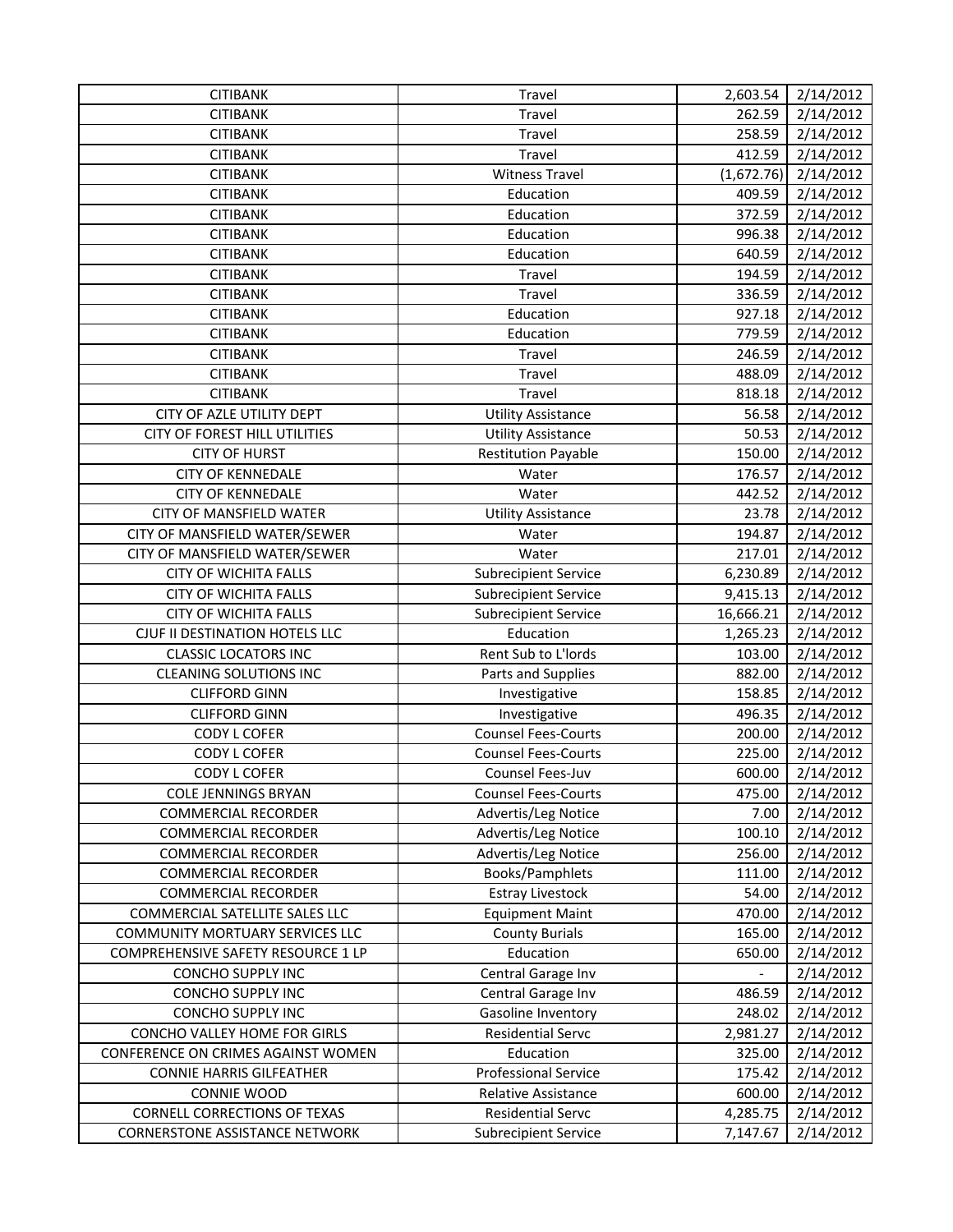| <b>CORNERSTONE ASSISTANCE NETWORK</b>        | <b>Subrecipient Service</b> | 13,170.00 | 2/14/2012 |
|----------------------------------------------|-----------------------------|-----------|-----------|
| COTTONWOOD HAMMER LP                         | Rent Sub to L'Iords         | 762.00    | 2/14/2012 |
| <b>COUNTRY INNS &amp; SUITES</b>             | <b>Jury Costs</b>           | 97.01     | 2/14/2012 |
| <b>COUNTRY INNS &amp; SUITES</b>             | <b>Jury Costs</b>           | 97.01     | 2/14/2012 |
| <b>COUNTRY INNS &amp; SUITES</b>             | <b>Jury Costs</b>           | 97.01     | 2/14/2012 |
| <b>COUNTRY INNS &amp; SUITES</b>             | <b>Jury Costs</b>           | 97.01     | 2/14/2012 |
| <b>COUNTRY INNS &amp; SUITES</b>             | <b>Jury Costs</b>           | 97.01     | 2/14/2012 |
| <b>COUNTRY INNS &amp; SUITES</b>             | <b>Jury Costs</b>           | 97.01     | 2/14/2012 |
| <b>COUNTRY INNS &amp; SUITES</b>             | <b>Jury Costs</b>           | 97.01     | 2/14/2012 |
| <b>COUNTRY INNS &amp; SUITES</b>             | <b>Jury Costs</b>           | 97.01     | 2/14/2012 |
| <b>COUNTRY INNS &amp; SUITES</b>             | <b>Jury Costs</b>           | 97.01     | 2/14/2012 |
| COUSINS BARBEQUE CITYVIEW INC                | <b>Meeting Expenses</b>     | 189.90    | 2/14/2012 |
| <b>CRAIG S MICHALK</b>                       | <b>Counsel Fees-Courts</b>  | 200.00    | 2/14/2012 |
| <b>CRASH DYNAMICS</b>                        | <b>Professional Service</b> | 1,700.00  | 2/14/2012 |
| <b>CRYSTAL UTLEY</b>                         | <b>Witness Travel</b>       | 8.19      | 2/14/2012 |
| CTC FAMILY LIMITED PARTNERSHIP               | Rent Sub to L'Iords         | 831.00    | 2/14/2012 |
| <b>CUEVAS DISTRIBUTION INC</b>               | Lab Supplies                | 2,031.00  | 2/14/2012 |
| <b>CUEVAS DISTRIBUTION INC</b>               | Lab Supplies                | 29.00     | 2/14/2012 |
| <b>CURTIS FORTINBERRY</b>                    | <b>Counsel Fees-Courts</b>  | 150.00    | 2/14/2012 |
| <b>CUSTOM HARDWARE ENGR &amp; CONSULTING</b> | <b>Computer Maintenance</b> | 3,978.93  | 2/14/2012 |
| <b>CVR COMPUTER SUPPLIES INC</b>             | <b>Computer Supplies</b>    | 48.00     | 2/14/2012 |
| <b>CYNTHIA A FITCH</b>                       | Counsel Fees - CPS          | 100.00    | 2/14/2012 |
| <b>CYNTHIA MCKENZIE</b>                      | Counsel Fees-Juv            | 100.00    | 2/14/2012 |
| <b>CYNTHIA MUNCY</b>                         | <b>Restitution Payable</b>  | 35.00     | 2/14/2012 |
| D & A BUILDING SERVICES INC                  | <b>Custodian Services</b>   | 575.00    | 2/14/2012 |
| <b>D &amp; A BUILDING SERVICES INC</b>       | <b>Custodian Services</b>   | 270.00    | 2/14/2012 |
| D ROBIN MCCARTY                              | <b>Counsel Fees-Courts</b>  | 550.00    | 2/14/2012 |
| D ROBIN MCCARTY                              | <b>Counsel Fees-Courts</b>  | 275.00    | 2/14/2012 |
| D ROBIN MCCARTY                              | <b>Counsel Fees-Courts</b>  | 650.00    | 2/14/2012 |
| D ROBIN MCCARTY                              | <b>Counsel Fees-Courts</b>  | 400.00    | 2/14/2012 |
| <b>DAISY YOUNG</b>                           | Transportation              | 200.00    | 2/14/2012 |
| <b>DALE HEISCH</b>                           | <b>Counsel Fees-Courts</b>  | 115.00    | 2/14/2012 |
| DALPHINE C HENDERSON                         | Rent Sub to L'Iords         | 861.00    | 2/14/2012 |
| DANA A DUFFEY                                | Counsel Fees-Juv            | 200.00    | 2/14/2012 |
| <b>DANA A DUFFEY</b>                         | Counsel Fees - CPS          | 100.00    | 2/14/2012 |
| DANETTE DEE ALVARADO                         | Counsel Fees-Juv            | 300.00    | 2/14/2012 |
| DANETTE DEE ALVARADO                         | Cnsl Fees-Juv Det&Tr        | 100.00    | 2/14/2012 |
| DANIEL HERNANDEZ                             | <b>Counsel Fees-Courts</b>  | 1,650.00  | 2/14/2012 |
| <b>DANIEL HERNANDEZ</b>                      | <b>Counsel Fees-Courts</b>  | 300.00    | 2/14/2012 |
| DANIEL HERNANDEZ                             | <b>Counsel Fees-Courts</b>  | 225.00    | 2/14/2012 |
| Daniel W Webb                                | Education                   | 220.00    | 2/14/2012 |
| <b>DANIEL YOUNG</b>                          | <b>Counsel Fees-Courts</b>  | 118.75    | 2/14/2012 |
| <b>DANNY D PITZER</b>                        | <b>Counsel Fees-Courts</b>  | 175.00    | 2/14/2012 |
| DANNY D PITZER                               | <b>Counsel Fees-Courts</b>  | 350.00    | 2/14/2012 |
| DAVID A FRISBY                               | <b>Counsel Fees-Courts</b>  | 500.00    | 2/14/2012 |
| DAVID MARLOW                                 | Investigative               | 411.25    | 2/14/2012 |
| DAVID MARLOW                                 | Investigative               | 323.75    | 2/14/2012 |
| <b>DAVID PALMER</b>                          | <b>Counsel Fees-Courts</b>  | 200.00    | 2/14/2012 |
| DAVID PEARSON, IV                            | <b>Counsel Fees-Courts</b>  | 550.00    | 2/14/2012 |
| DAVID PEARSON, IV                            | <b>Counsel Fees-Courts</b>  | 1,713.34  | 2/14/2012 |
| DAVID PEARSON, IV                            | <b>Counsel Fees-Courts</b>  | 275.00    | 2/14/2012 |
| DAVID PEARSON, IV                            | <b>Counsel Fees-Courts</b>  | 200.00    | 2/14/2012 |
| DAVID PEARSON, IV                            | Counsel Fees-Juv            | 200.00    | 2/14/2012 |
|                                              |                             |           |           |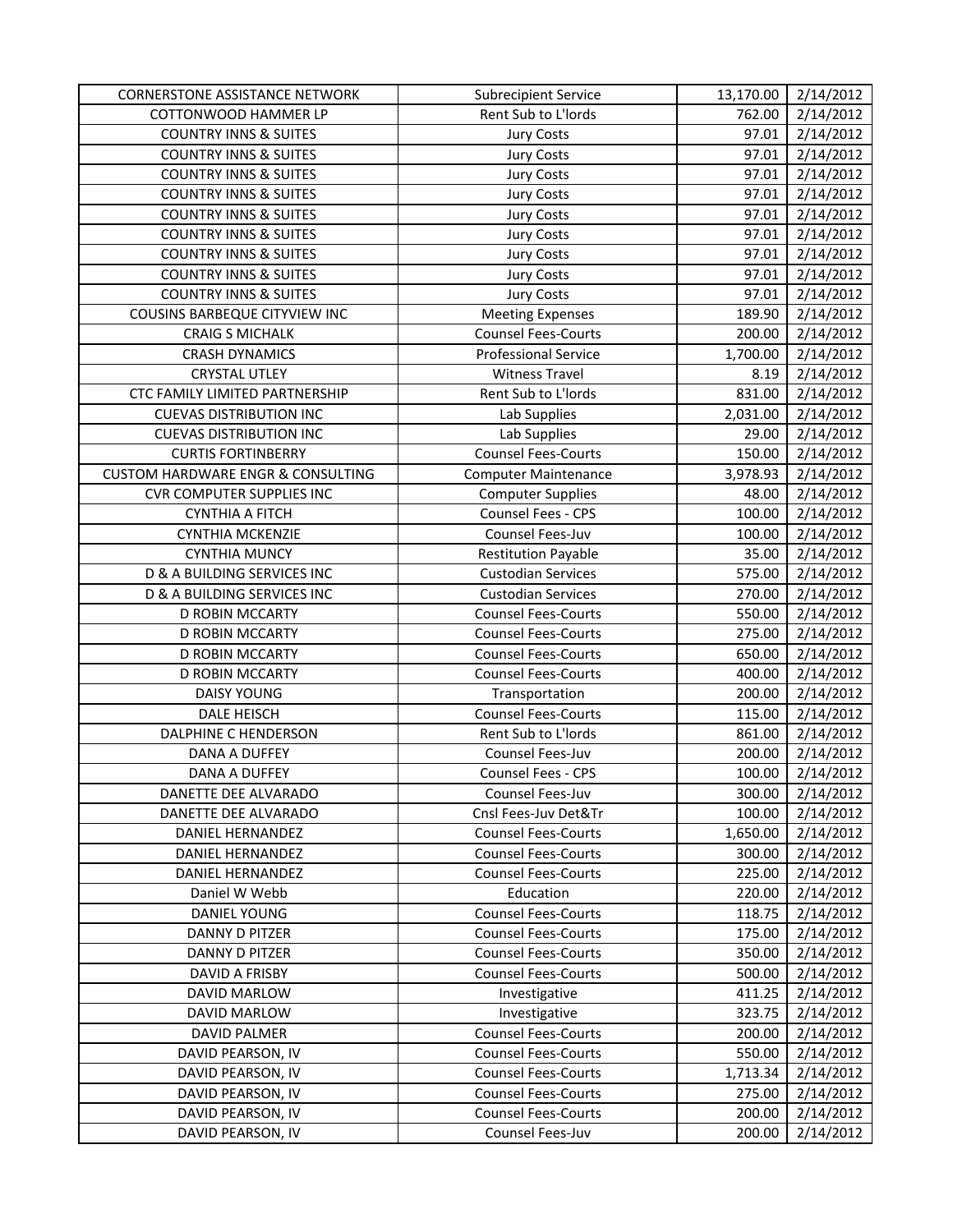| DAVID PEARSON, IV               | Cnsl Fees-Crim Appls        | 3,037.50 | 2/14/2012 |
|---------------------------------|-----------------------------|----------|-----------|
| DAVID PEARSON, IV               | Cnsl Fees-Crim Appls        | 856.66   | 2/14/2012 |
| DAVID PEARSON, IV               | Crim Appeal-OthrCost        | 59.01    | 2/14/2012 |
| DAVID PEARSON, IV               | Crim Appeal-OthrCost        | 85.85    | 2/14/2012 |
| <b>DAVID RICHARDS</b>           | <b>Counsel Fees-Courts</b>  | 500.00   | 2/14/2012 |
| <b>DAVID RICHARDS</b>           | <b>Counsel Fees-Courts</b>  | 200.00   | 2/14/2012 |
| DBC FAMILY LAW                  | Counsel Fees - CPS          | 100.00   | 2/14/2012 |
| <b>DEBBIE EDWARDS</b>           | Reporter's Records          | 188.00   | 2/14/2012 |
| <b>DEBBIE EDWARDS</b>           | Reporter's Records          | 236.00   | 2/14/2012 |
| <b>DEBBIE KIMBRIEL</b>          | <b>Counsel Fees-Courts</b>  | 1,980.00 | 2/14/2012 |
| <b>DEBBIE ROSEN</b>             | <b>Restitution Payable</b>  | 30.00    | 2/14/2012 |
| <b>DEBORAH MAHON</b>            | Relative Assistance         | 300.00   | 2/14/2012 |
| <b>DEBRA HARDY</b>              | Abandon Prop < \$100        | 86.00    | 2/14/2012 |
| <b>DEBRA WALKER</b>             | Clothing                    | 225.00   | 2/14/2012 |
| DEBRA WALKER                    | Cash For Kids               | 56.35    | 2/14/2012 |
| DEDRA MOSLEY                    | Clothing                    | 5.44     | 2/14/2012 |
| DEDRA MOSLEY                    | Cash For Kids               | 2.67     | 2/14/2012 |
| <b>DELL MARKETING</b>           | <b>Supplies</b>             | 129.85   | 2/14/2012 |
| DELTA RIGGING & TOOLS INC       | Parts and Supplies          | 77.56    | 2/14/2012 |
| <b>DENICE WILLIAMS</b>          | Clothing                    | 375.00   | 2/14/2012 |
| <b>DENNIS KIRKLAND</b>          | <b>Restitution Payable</b>  | 6.50     | 2/14/2012 |
| <b>DEREK BROWN</b>              | <b>Counsel Fees-Courts</b>  | 400.00   | 2/14/2012 |
| <b>DEREK BROWN</b>              | <b>Counsel Fees-Courts</b>  | 400.00   | 2/14/2012 |
| DIAGNOSTIC HYBRIDS, INC.        | Lab Supplies                | 211.42   | 2/14/2012 |
| <b>DIRECT ENERGY LP</b>         | <b>Utility Allowance</b>    | 184.00   | 2/14/2012 |
| <b>DIRECT ENERGY LP</b>         | <b>Utility Assistance</b>   | 552.40   | 2/14/2012 |
| <b>DIRECT ENERGY LP</b>         | <b>Utility Assistance</b>   | 199.36   | 2/14/2012 |
| <b>DIRECTV INC</b>              | Subscriptions               | 110.99   | 2/14/2012 |
| DIVERSIFIED POWER SYSTEMS INC   | <b>Building Maintenance</b> | 1,800.00 | 2/14/2012 |
| DOMINIC A BAUMAN                | <b>Counsel Fees-Courts</b>  | 200.00   | 2/14/2012 |
| <b>DOMINO'S PIZZA</b>           | <b>Jury Costs</b>           | 131.90   | 2/14/2012 |
| <b>DON GANDY</b>                | Cnsl Fees-Crim Appls        | 2,300.00 | 2/14/2012 |
| DON M DAWES                     | <b>Counsel Fees-Courts</b>  | 650.00   | 2/14/2012 |
| DON M DAWES                     | <b>Counsel Fees-Courts</b>  | 350.00   | 2/14/2012 |
| DON M DAWES                     | <b>Counsel Fees-Courts</b>  | 250.00   | 2/14/2012 |
| DON M DAWES                     | <b>Counsel Fees-Courts</b>  | 100.00   | 2/14/2012 |
| <b>DONALD N TURNER</b>          | <b>Counsel Fees-Courts</b>  | 100.00   | 2/14/2012 |
| <b>DONALD N TURNER</b>          | <b>Counsel Fees-Courts</b>  | 1,450.00 | 2/14/2012 |
| <b>DONNA BUCKNER</b>            | Cash For Kids               | 25.00    | 2/14/2012 |
| DOUBLE EAGLE MECHANICAL SERVICE | <b>Building Maintenance</b> | 360.00   | 2/14/2012 |
| DOUBLE EAGLE MECHANICAL SERVICE | <b>Building Maintenance</b> | 384.96   | 2/14/2012 |
| DOUBLE EAGLE MECHANICAL SERVICE | <b>Building Maintenance</b> | 108.00   | 2/14/2012 |
| DOUBLE EAGLE MECHANICAL SERVICE | <b>Building Maintenance</b> | 741.06   | 2/14/2012 |
| DOUBLE EAGLE MECHANICAL SERVICE | <b>Building Maintenance</b> | 396.62   | 2/14/2012 |
| DOUBLE EAGLE MECHANICAL SERVICE | <b>Building Maintenance</b> | 144.00   | 2/14/2012 |
| DOUBLE EAGLE MECHANICAL SERVICE | <b>Building Maintenance</b> | 2,760.72 | 2/14/2012 |
| DRAKE DUNNAVENT PC              | <b>Counsel Fees-Courts</b>  | 100.00   | 2/14/2012 |
| DURKIN LAW OFFICES PC           | Counsel Fees-Juv            | 120.00   | 2/14/2012 |
| DYNA TEN CORPORATION            | A/C Maint Contract          | 201.63   | 2/14/2012 |
| EAN HOLDINGS LLC                | Education                   | 116.50   | 2/14/2012 |
| EAN HOLDINGS LLC                | Vehicle Lease               | 2,400.00 | 2/14/2012 |
| <b>EARL E BATES JR</b>          | <b>Counsel Fees-Courts</b>  | 5,600.00 | 2/14/2012 |
| <b>EARL E BATES JR</b>          | <b>Counsel Fees-Courts</b>  | 950.00   | 2/14/2012 |
|                                 |                             |          |           |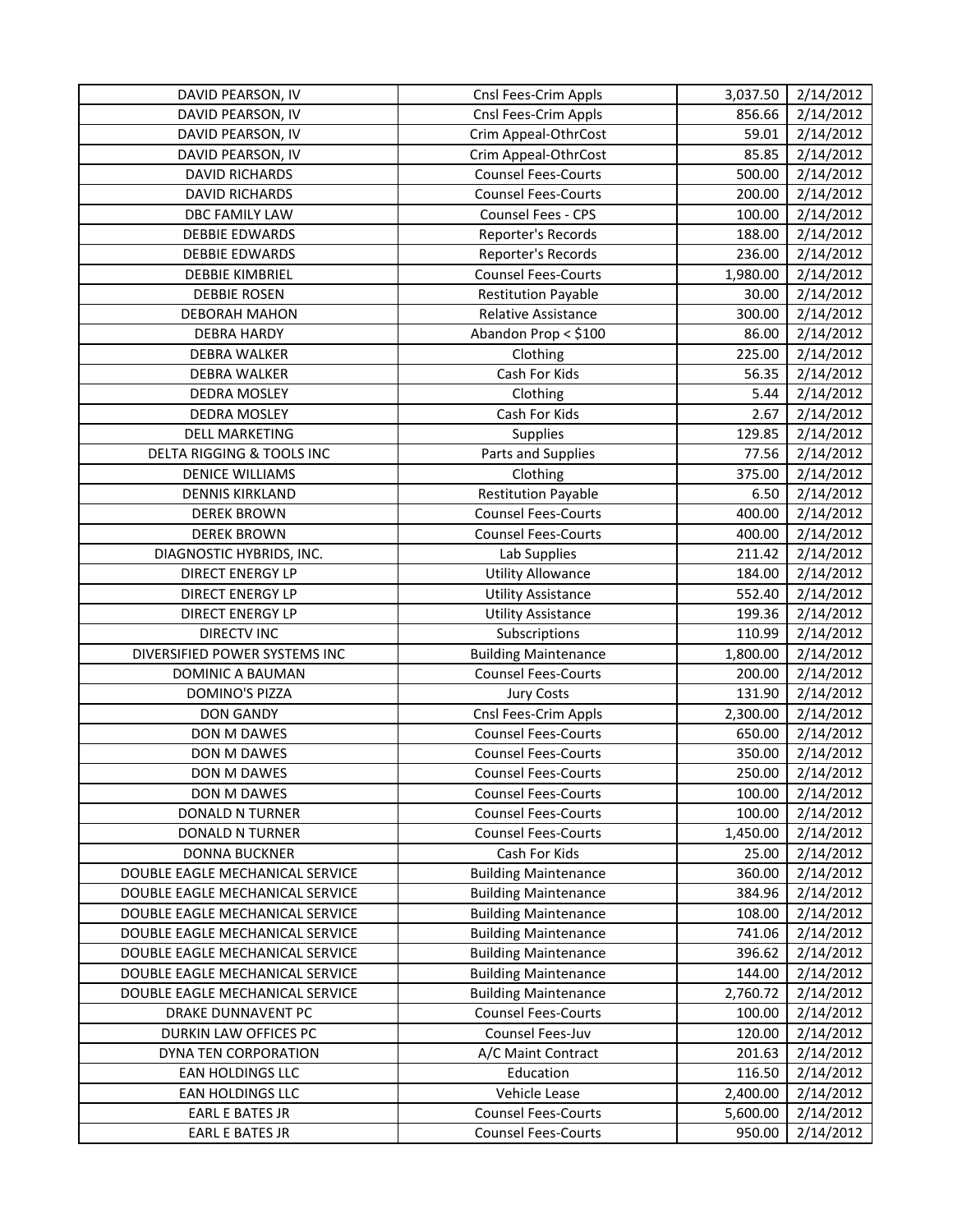| <b>EARL E BATES JR</b>                  | <b>Counsel Fees-Courts</b>  | 300.00    | 2/14/2012 |
|-----------------------------------------|-----------------------------|-----------|-----------|
| <b>EDDY SCHUDER</b>                     | <b>Bail Bond Surety Fee</b> | 13.50     | 2/14/2012 |
| <b>EDDY SCHUDER</b>                     | <b>Bail Bond Surety Fee</b> | 1.50      | 2/14/2012 |
| <b>EDGAR RAMIREZ</b>                    | Rent Sub to L'Iords         | 416.00    | 2/14/2012 |
| <b>EDWARD G JONES</b>                   | <b>Counsel Fees-Courts</b>  | 1,000.00  | 2/14/2012 |
| <b>EDWARD G JONES</b>                   | <b>Counsel Fees-Courts</b>  | 1,500.00  | 2/14/2012 |
| <b>EDWIN YOUNGBLOOD</b>                 | <b>Counsel Fees-Courts</b>  | 530.00    | 2/14/2012 |
| EDWIN YOUNGBLOOD                        | <b>Counsel Fees-Courts</b>  | 280.00    | 2/14/2012 |
| <b>EDWIN YOUNGBLOOD</b>                 | Counsel Fees-Juv            | 200.00    | 2/14/2012 |
| <b>ELAINE RYAN</b>                      | <b>Counsel Fees-Courts</b>  | 600.00    | 2/14/2012 |
| ELECTRONIC TECHNOLOGIES CORP USA        | <b>Building Maintenance</b> | 1,989.50  | 2/14/2012 |
| <b>ELISA RAUCH</b>                      | Rent Sub to L'Iords         | 933.00    | 2/14/2012 |
| ELIZABETH RIVERA                        | <b>Counsel Fees-Courts</b>  | 500.00    | 2/14/2012 |
| ELIZABETH RIVERA                        | <b>Counsel Fees-Courts</b>  | 600.00    | 2/14/2012 |
| ELOY SEPULVEDA                          | <b>Counsel Fees-Courts</b>  | 200.00    | 2/14/2012 |
| ELOY SEPULVEDA                          | <b>Counsel Fees-Courts</b>  | 740.00    | 2/14/2012 |
| ELOY SEPULVEDA                          | <b>Counsel Fees-Courts</b>  | 875.00    | 2/14/2012 |
| ELOY SEPULVEDA                          | <b>Counsel Fees-Courts</b>  | 625.00    | 2/14/2012 |
| <b>ELVIS E MORRIS</b>                   | <b>Rental Assistance</b>    | 495.00    | 2/14/2012 |
| <b>EMC INTEGRATED SYSTEMS GROUP</b>     | <b>Equipment Maint</b>      | 3,540.25  | 2/14/2012 |
| <b>EMERGENCY MANAGEMENT ASSOCIATION</b> | Dues                        | 100.00    | 2/14/2012 |
| <b>EMPIRE PAPER</b>                     | Sheriff Inventory           | 87.50     | 2/14/2012 |
| <b>EMPIRE PAPER</b>                     | <b>Custodian Supplies</b>   | 241.75    | 2/14/2012 |
| <b>EMPIRE PAPER</b>                     | <b>Custodian Supplies</b>   | 725.25    | 2/14/2012 |
| <b>EMPIRE TITLE COMPANY</b>             | Unc Prop-Disburse           | 72.00     | 2/14/2012 |
| ENCLAVE @ PARKVIEW LP                   | Rent Sub to L'Iords         | 272.00    | 2/14/2012 |
| <b>ENTERPRISE RENT-A-CAR</b>            | Vehicle Maintenance         | 429.00    | 2/14/2012 |
| <b>ENVIROMATIC SERVICES</b>             | <b>Building Maintenance</b> | 702.00    | 2/14/2012 |
| <b>ENVIROMATIC SERVICES</b>             | <b>Building Maintenance</b> | 2,145.00  | 2/14/2012 |
| <b>ERIC CUMMINGS</b>                    | <b>Counsel Fees-Courts</b>  | 530.00    | 2/14/2012 |
| <b>ERIC CUMMINGS</b>                    | <b>Counsel Fees-Courts</b>  | 190.00    | 2/14/2012 |
| <b>ERIN HERTEL</b>                      | <b>Restitution Payable</b>  | 29.10     | 2/14/2012 |
| ERLINDA AND JOEL ALVAREZ                | <b>Drug Seizures</b>        | 10,750.00 | 2/14/2012 |
| ERLINDA AND JOEL ALVAREZ                | Drug Seizure Int            | 33.09     | 2/14/2012 |
| <b>EVCO PARTNERS LP</b>                 | <b>Supplies</b>             | 67.00     | 2/14/2012 |
| <b>EVCO PARTNERS LP</b>                 | <b>Supplies</b>             | 4.77      | 2/14/2012 |
| <b>EVCO PARTNERS LP</b>                 | Supplies                    | 55.92     | 2/14/2012 |
| <b>EVCO PARTNERS LP</b>                 | Supplies                    | 47.70     | 2/14/2012 |
| <b>EVCO PARTNERS LP</b>                 | Supplies                    | 4.77      | 2/14/2012 |
| <b>EVCO PARTNERS LP</b>                 | Supplies                    | 162.00    | 2/14/2012 |
| <b>EVCO PARTNERS LP</b>                 | <b>Building Maintenance</b> | 85.52     | 2/14/2012 |
| <b>EVCO PARTNERS LP</b>                 | <b>Building Maintenance</b> | 141.96    | 2/14/2012 |
| <b>EVCO PARTNERS LP</b>                 | <b>Building Maintenance</b> | 213.60    | 2/14/2012 |
| <b>EVCO PARTNERS LP</b>                 | Parts and Supplies          | (6.85)    | 2/14/2012 |
| <b>EVCO PARTNERS LP</b>                 | Parts and Supplies          | 208.08    | 2/14/2012 |
| <b>EVCO PARTNERS LP</b>                 | <b>Building Maintenance</b> | 117.72    | 2/14/2012 |
| <b>EVCO PARTNERS LP</b>                 | <b>Building Maintenance</b> | 152.49    | 2/14/2012 |
| <b>EVCO PARTNERS LP</b>                 | <b>Supplies</b>             | 14.29     | 2/14/2012 |
| <b>EVCO PARTNERS LP</b>                 | <b>Building Maintenance</b> | 344.33    | 2/14/2012 |
| <b>EVCO PARTNERS LP</b>                 | Landscaping Expense         | 42.16     | 2/14/2012 |
| EVERY DAY LIFE RTC                      | <b>Residential Servc</b>    | 17,696.00 | 2/14/2012 |
| <b>EVRIDGE TRACTOR INC</b>              | Parts and Supplies          | 611.00    | 2/14/2012 |
| EZ ELECTRICAL CONTRACTORS LLC           | <b>Building Maintenance</b> | 194.60    | 2/14/2012 |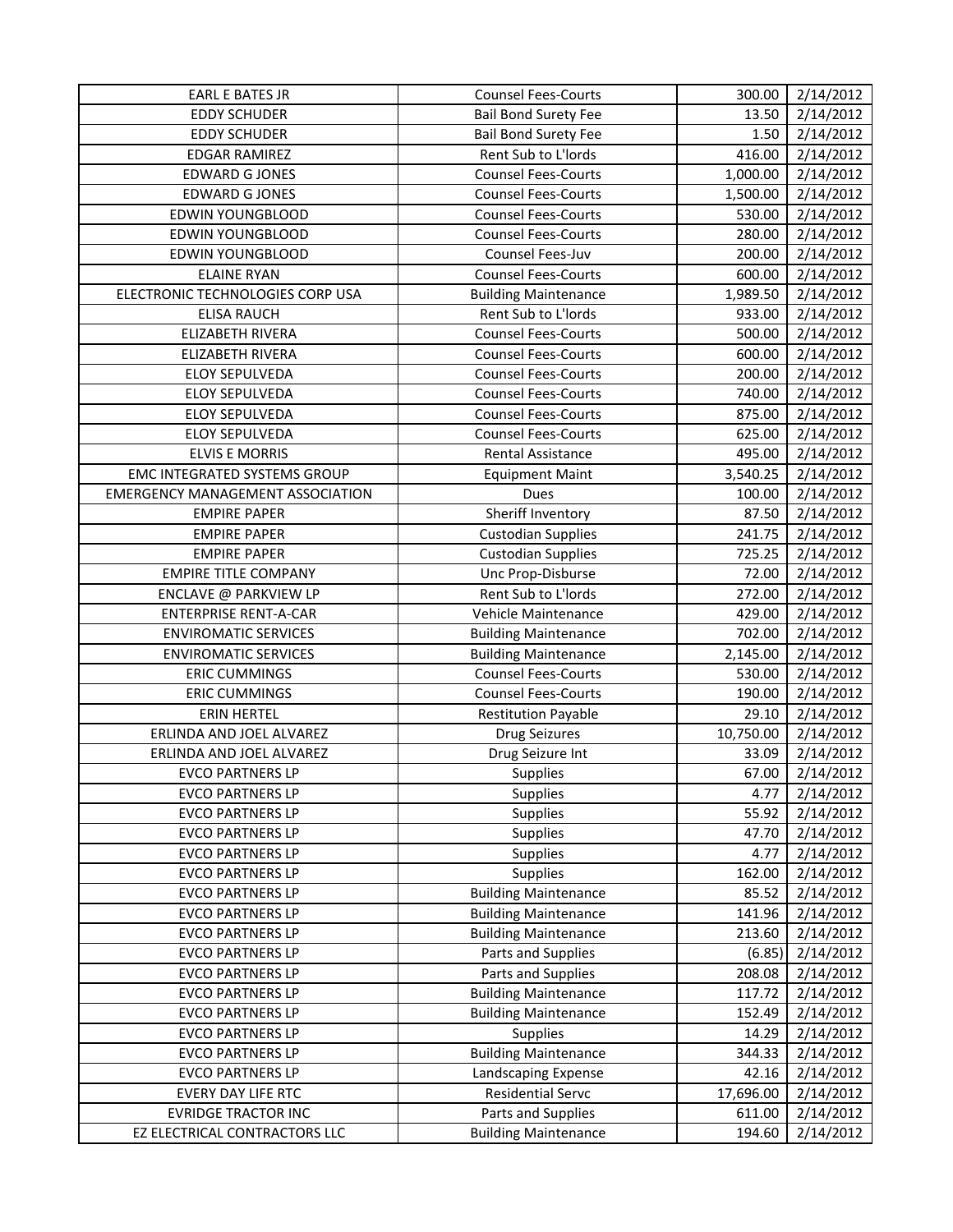| FAMILY DOLLAR STORE #1944           | Other Payable               | 15.00     | 2/14/2012 |
|-------------------------------------|-----------------------------|-----------|-----------|
| FAMILY DOLLAR STORE #2416           | Food/Hygiene Assist         | 59.00     | 2/14/2012 |
| <b>FAMILY DOLLAR STORES</b>         | Food/Hygiene Assist         | 19.70     | 2/14/2012 |
| FARMER & ASSOCIATES, INC.           | <b>Building Maintenance</b> | 477.00    | 2/14/2012 |
| FARMER & ASSOCIATES, INC.           | Non-Track Equipment         | 1,305.00  | 2/14/2012 |
| <b>FARMERS MARKET</b>               | Food                        | 194.40    | 2/14/2012 |
| <b>FASCLAMPITT PAPER STORE</b>      | Supplies                    | 203.21    | 2/14/2012 |
| FATHOLLAH MASSAH                    | Unc Prop-Disburse           | 59.00     | 2/14/2012 |
| <b>FEDEX</b>                        | Postage                     | 119.13    | 2/14/2012 |
| <b>FEDEX</b>                        | Postage                     | 25.26     | 2/14/2012 |
| <b>FEDEX</b>                        | Postage                     | 29.83     | 2/14/2012 |
| FELIPE O CALZADA                    | Counsel Fees-Juv            | 200.00    | 2/14/2012 |
| FIESTA MART #60                     | Food/Hygiene Assist         | 19.52     | 2/14/2012 |
| FIESTA MART #61                     | Food/Hygiene Assist         | 40.00     | 2/14/2012 |
| FIESTA MART #76                     | Food/Hygiene Assist         | 175.61    | 2/14/2012 |
| <b>FIRST CHOICE POWER</b>           | <b>Utility Allowance</b>    | 170.00    | 2/14/2012 |
| FIRST CHOICE POWER                  | <b>Utility Assistance</b>   | 501.33    | 2/14/2012 |
| FIRST RESTORATION INC               | <b>Building Maintenance</b> | 1,463.70  | 2/14/2012 |
| FIVE STAR CORRECTIONAL SERVICES INC | Food Contr/Prisoners        | 77,232.06 | 2/14/2012 |
| FIVE STAR CORRECTIONAL SERVICES INC | Food Contr/Employees        | 2,532.61  | 2/14/2012 |
| <b>FLUXLIGHT INC</b>                | <b>Computer Supplies</b>    | 325.92    | 2/14/2012 |
| FLYNN, FRANCIS & CLARK LLP          | Counsel Fees-Juv            | 200.00    | 2/14/2012 |
| FLYNN, FRANCIS & CLARK LLP          | Counsel Fees - CPS          | 100.00    | 2/14/2012 |
| <b>FORESTRY SUPPLIERS INC</b>       | Supplies                    | 101.82    | 2/14/2012 |
| FORT WORTH & WESTERN RAILROAD       | <b>Professional Service</b> | 800.00    | 2/14/2012 |
| FORT WORTH AFFORDABILITY INC        | Rent Sub to L'Iords         | 650.00    | 2/14/2012 |
| FORT WORTH AFFORDABILITY INC        | Rent Sub/Dep L'Iords        | 650.00    | 2/14/2012 |
| FORT WORTH BOLT AND TOOL CO         | Field Equip&Supplies        | 70.20     | 2/14/2012 |
| FORT WORTH ELECTRIC                 | <b>Building Maintenance</b> | 302.75    | 2/14/2012 |
| FORT WORTH STAR TELEGRAM            | Advertis/Leg Notice         | 3,363.46  | 2/14/2012 |
| FORT WORTH STAR TELEGRAM            | <b>Professional Service</b> | 1,853.60  | 2/14/2012 |
| FORT WORTH WATER DEPARTMENT         | Water                       | 180.38    | 2/14/2012 |
| FORT WORTH WATER DEPARTMENT         | Water                       | 201.49    | 2/14/2012 |
| FORT WORTH WATER DEPARTMENT         | Water                       | 776.17    | 2/14/2012 |
| FORT WORTH WATER DEPARTMENT         | Water                       | 1,176.85  | 2/14/2012 |
| FORT WORTH WATER DEPARTMENT         | Water                       | 158.13    | 2/14/2012 |
| FORT WORTH WATER DEPARTMENT         | Water                       | 98.98     | 2/14/2012 |
| FORT WORTH WATER DEPARTMENT         | Water                       | 723.52    | 2/14/2012 |
| FORT WORTH WATER DEPARTMENT         | Water                       | 27.00     | 2/14/2012 |
| FORT WORTH WATER DEPARTMENT         | Water                       | 103.19    | 2/14/2012 |
| FORT WORTH WATER DEPARTMENT         | Water                       | 244.08    | 2/14/2012 |
| FORT WORTH WATER DEPARTMENT         | Water                       | 130.60    | 2/14/2012 |
| FORT WORTH WATER DEPARTMENT         | Water                       | 1,334.73  | 2/14/2012 |
| FORT WORTH WATER DEPARTMENT         | Water                       | 38.50     | 2/14/2012 |
| FORT WORTH WATER DEPARTMENT         | Water                       | 146.78    | 2/14/2012 |
| FORT WORTH WATER DEPARTMENT         | Water                       | 179.81    | 2/14/2012 |
| FORT WORTH WATER DEPARTMENT         | Water                       | 540.22    | 2/14/2012 |
| FORT WORTH WATER DEPARTMENT         | Water                       | 176.52    | 2/14/2012 |
| FORT WORTH WATER DEPARTMENT         | Water                       | 29.90     | 2/14/2012 |
| FORT WORTH WATER DEPARTMENT         | Water                       | 51.32     | 2/14/2012 |
| FORT WORTH WATER DEPARTMENT         | Water                       | 65.47     | 2/14/2012 |
| FORT WORTH WATER DEPARTMENT         | Water                       | 2,404.22  | 2/14/2012 |
| FORT WORTH WATER DEPARTMENT         | Water                       | 54.00     | 2/14/2012 |
|                                     |                             |           |           |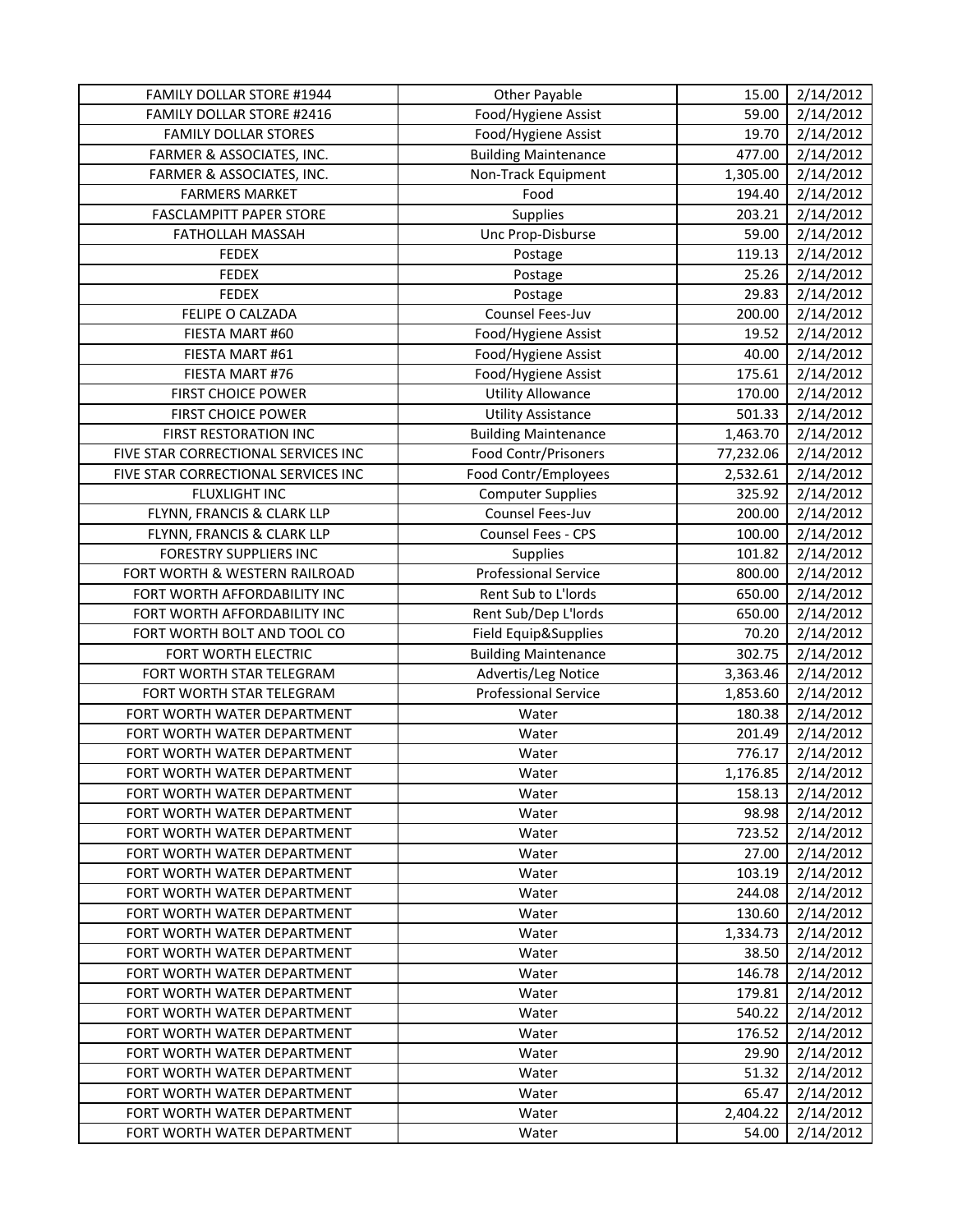| FORT WORTH WATER DEPARTMENT        | Water                       | 8,214.04 | 2/14/2012 |
|------------------------------------|-----------------------------|----------|-----------|
| FORT WORTH WATER DEPARTMENT        | <b>Utility Assistance</b>   | 3,345.94 | 2/14/2012 |
| <b>FRANCES B JANEZIC</b>           | <b>Professional Service</b> | 175.42   | 2/14/2012 |
| FRANCISCO HERNANDEZ JR             | <b>Counsel Fees-Courts</b>  | 700.00   | 2/14/2012 |
| FRANCISCO HERNANDEZ JR             | <b>Counsel Fees-Courts</b>  | 300.00   | 2/14/2012 |
| FRANCISCO HERNANDEZ JR             | <b>Counsel Fees-Courts</b>  | 600.00   | 2/14/2012 |
| FRANCISCO HERNANDEZ JR             | <b>Counsel Fees-Courts</b>  | 300.00   | 2/14/2012 |
| FRANCISCO HERNANDEZ JR             | <b>Counsel Fees-Courts</b>  | 300.00   | 2/14/2012 |
| <b>FRANK ADLER</b>                 | <b>Counsel Fees-Courts</b>  | 200.00   | 2/14/2012 |
| <b>FRANK ADLER</b>                 | Counsel Fees-Juv            | 300.00   | 2/14/2012 |
| <b>FRANK ADLER</b>                 | <b>Counsel Fees - CPS</b>   | 100.00   | 2/14/2012 |
| <b>FRED CUMMINGS</b>               | <b>Counsel Fees-Courts</b>  | 500.00   | 2/14/2012 |
| <b>FREDDIE L RUFFIN</b>            | Rent Sub to L'Iords         | 564.00   | 2/14/2012 |
| FREDERICK GLEN MCCARTHY            | HAP Reimb Port-in           | 650.00   | 2/14/2012 |
| <b>FRONING &amp; ASSOCIATES</b>    | Reporter's Records          | 378.00   | 2/14/2012 |
| FRONTLINE PROPERTY MANAGEMENT INC  | Rental Assistance           | 675.00   | 2/14/2012 |
| FULGHAM LAW FIRM PC                | <b>Counsel Fees-Courts</b>  | 900.00   | 2/14/2012 |
| FW BRENTWOOD APTS LTD              | Rent Sub to L'Iords         | 735.00   | 2/14/2012 |
| FW BRENTWOOD APTS LTD              | Rent Sub to L'Iords         | 373.00   | 2/14/2012 |
| FW MILLSTONE PARTNERS LP           | Rent Sub to L'Iords         | 10.00    | 2/14/2012 |
| <b>G ALAN STEELE</b>               | <b>Counsel Fees-Courts</b>  | 425.00   | 2/14/2012 |
| <b>G ANDREW PLATT</b>              | <b>Counsel Fees-Courts</b>  | 300.00   | 2/14/2012 |
| <b>G ANDREW PLATT</b>              | <b>Counsel Fees-Courts</b>  | 400.00   | 2/14/2012 |
| <b>G ANDREW PLATT</b>              | <b>Counsel Fees-Courts</b>  | 100.00   | 2/14/2012 |
| <b>G ANDREW PLATT</b>              | <b>Counsel Fees-Courts</b>  | 350.00   | 2/14/2012 |
| <b>G ANDREW PLATT</b>              | <b>Counsel Fees-Courts</b>  | 268.75   | 2/14/2012 |
| <b>G ANDREW PLATT</b>              | <b>Counsel Fees-Courts</b>  | 100.00   | 2/14/2012 |
| <b>GLSEAMAN &amp; COMPANY</b>      | <b>Professional Service</b> | 700.00   | 2/14/2012 |
| <b>GARY SISLER</b>                 | Education                   | 2,886.85 | 2/14/2012 |
| <b>GEORGE MACKEY</b>               | <b>Counsel Fees-Courts</b>  | 650.00   | 2/14/2012 |
| <b>GEORGE R TRIMBER LAW OFFICE</b> | <b>Counsel Fees-Courts</b>  | 675.00   | 2/14/2012 |
| <b>GEORGE R TRIMBER LAW OFFICE</b> | <b>Counsel Fees-Courts</b>  | 100.00   | 2/14/2012 |
| <b>GERARD KARDONSKY</b>            | <b>Counsel Fees-Courts</b>  | 300.00   | 2/14/2012 |
| <b>GES</b>                         | <b>Building Maintenance</b> | 878.56   | 2/14/2012 |
| <b>GES</b>                         | <b>Building Maintenance</b> | 1,235.68 | 2/14/2012 |
| GES                                | <b>Building Maintenance</b> | 646.09   | 2/14/2012 |
| <b>GES</b>                         | <b>Building Maintenance</b> | 936.44   | 2/14/2012 |
| GES                                | <b>Building Maintenance</b> | 1,294.97 | 2/14/2012 |
| <b>GES</b>                         | <b>Building Maintenance</b> | 276.15   | 2/14/2012 |
| <b>GES</b>                         | A/C Maint Contract          | 522.05   | 2/14/2012 |
| <b>GES</b>                         | A/C Maint Contract          | 315.96   | 2/14/2012 |
| GES                                | A/C Maint Contract          | 2,484.55 | 2/14/2012 |
| <b>GES</b>                         | A/C Maint Contract          | 2,002.78 | 2/14/2012 |
| <b>GES</b>                         | A/C Maint Contract          | 653.56   | 2/14/2012 |
| <b>GES</b>                         | Kitchen Maintenance         | 203.09   | 2/14/2012 |
| GES                                | Kitchen Maintenance         | 1,036.95 | 2/14/2012 |
| <b>GES</b>                         | Kitchen Maintenance         | 902.11   | 2/14/2012 |
| <b>GES</b>                         | Kitchen Maintenance         | 219.62   | 2/14/2012 |
| <b>GES</b>                         | <b>Building Maintenance</b> | 105.94   | 2/14/2012 |
| <b>GES</b>                         | A/C Maint Contract          | 433.06   | 2/14/2012 |
| GIANT TEXAN SECURITY INVESTIGATION | Investigative               | 500.00   | 2/14/2012 |
| <b>GILBERT RUSSELL ROWE</b>        | <b>Counsel Fees-Courts</b>  | 125.00   | 2/14/2012 |
| <b>GILBERT RUSSELL ROWE</b>        | <b>Counsel Fees-Courts</b>  | 100.00   | 2/14/2012 |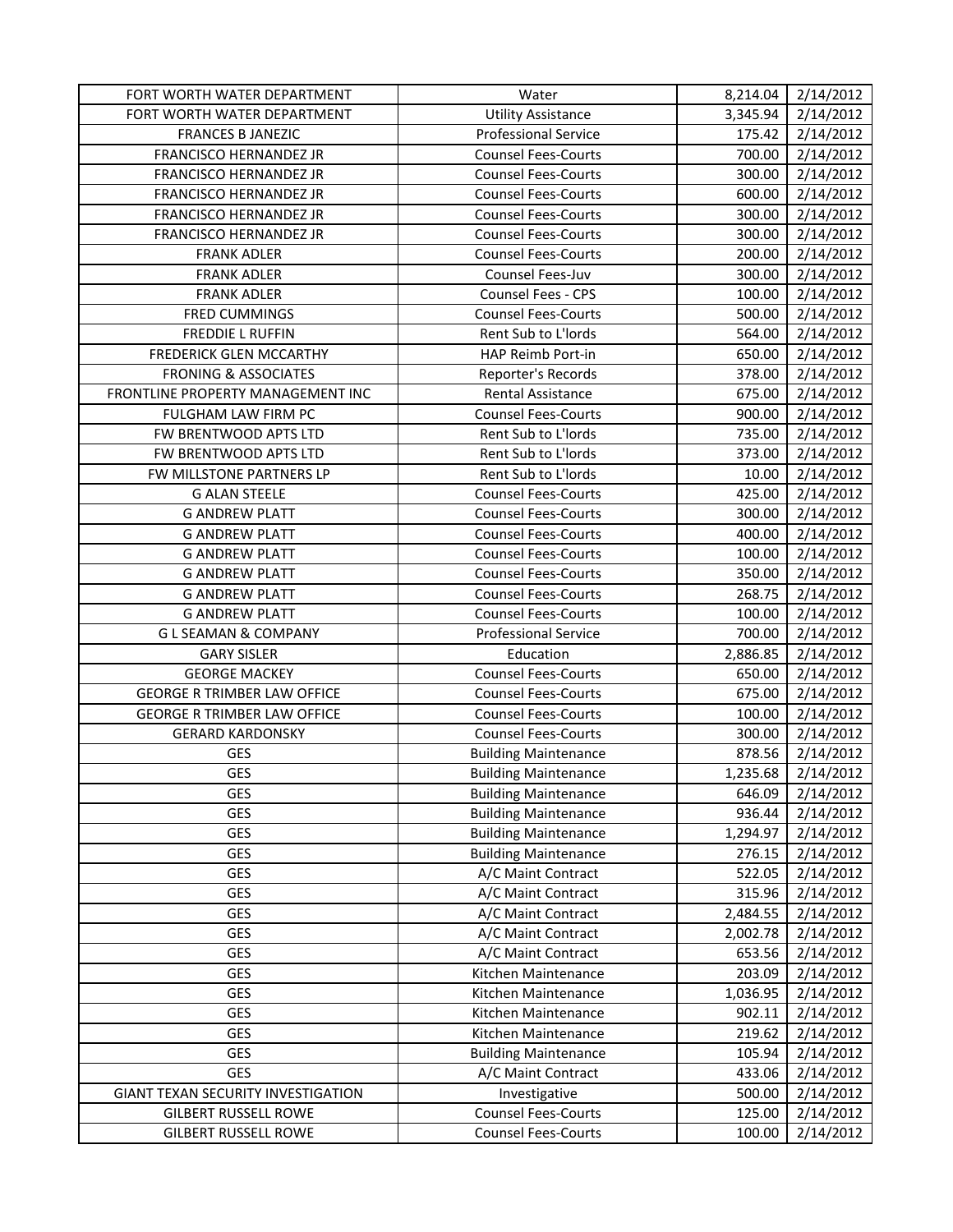| <b>GLENDA NATALWALLA</b>               | Clothing                    | 223.95    | 2/14/2012 |
|----------------------------------------|-----------------------------|-----------|-----------|
| <b>GOPHER SPORT</b>                    | Shrff Commissary Inv        | 160.66    | 2/14/2012 |
| <b>GREATEST-GEN SENIOR HOUSING LTD</b> | Rent Sub to L'Iords         | 520.00    | 2/14/2012 |
| <b>GREEN MOUNTAIN ENERGY COMPANY</b>   | <b>Utility Allowance</b>    | 48.00     | 2/14/2012 |
| <b>GREEN MOUNTAIN ENERGY COMPANY</b>   | <b>Utility Assistance</b>   | 222.68    | 2/14/2012 |
| <b>GREEN MOUNTAIN ENERGY COMPANY</b>   | <b>Utility Assistance</b>   | 318.67    | 2/14/2012 |
| <b>GREEN VALLEY COMPRESSOR</b>         | <b>Building Maintenance</b> | 825.00    | 2/14/2012 |
| <b>GREG GRAY</b>                       | <b>Counsel Fees-Courts</b>  | 600.00    | 2/14/2012 |
| <b>GREG GRAY</b>                       | <b>Counsel Fees-Courts</b>  | 550.00    | 2/14/2012 |
| <b>GREG GRAY</b>                       | <b>Counsel Fees-Courts</b>  | 3,550.00  | 2/14/2012 |
| <b>GREYHOUND LINES INC</b>             | Transportation              | 452.00    | 2/14/2012 |
| <b>GRICELDA SAMANO</b>                 | <b>Interpreter Fees</b>     | 130.00    | 2/14/2012 |
| <b>GST PUBLIC SAFETY SUPPLY</b>        | Safety/Tact Supplies        | 295.60    | 2/14/2012 |
| <b>GWINNETT L SHAW</b>                 | Clothing                    | 125.00    | 2/14/2012 |
| H C BLAKEWELL INC                      | Vehicle Maintenance         | 21.98     | 2/14/2012 |
| H D SMITH WHOLESALE CO                 | <b>Medical Supplies</b>     | 3,568.23  | 2/14/2012 |
| H D SMITH WHOLESALE CO                 | <b>Medical Supplies</b>     | 254.55    | 2/14/2012 |
| <b>HALLI ADAMS</b>                     | Clothing                    | 52.77     | 2/14/2012 |
| HALO BRANDED SOLUTIONS INC             | Clothing                    | 76.60     | 2/14/2012 |
| HAMIDA A ABDAL-KHALLAQ INC             | <b>Counsel Fees-Courts</b>  | 550.00    | 2/14/2012 |
| HAMIDA A ABDAL-KHALLAQ INC             | <b>Counsel Fees-Courts</b>  | 175.00    | 2/14/2012 |
| HAMIDA A ABDAL-KHALLAQ INC             | Counsel Fees - CPS          | 900.00    | 2/14/2012 |
| HANSON AGGREGATES CENTRAL INC          | Rock and Gravel             | 1,663.32  | 2/14/2012 |
| <b>HAROLD V JOHNSON</b>                | <b>Counsel Fees-Courts</b>  | 50.00     | 2/14/2012 |
| HAROLD V JOHNSON                       | <b>Counsel Fees-Courts</b>  | 1,725.00  | 2/14/2012 |
| HAROLD V JOHNSON                       | <b>Counsel Fees-Courts</b>  | 250.00    | 2/14/2012 |
| HARRY HARRIS, III                      | <b>Counsel Fees-Courts</b>  | 375.00    | 2/14/2012 |
| <b>HAWK ELECTRONICS</b>                | Telephone - Mobile          | 215.95    | 2/14/2012 |
| HEARTLAND SERVICES INC                 | Radio Serv-Non Contr        | 1,236.01  | 2/14/2012 |
| <b>HELBING'S MOBIL SERVICE</b>         | Central Garage Inv          | 159.00    | 2/14/2012 |
| HERITAGE PARK VISTA HOUSING PARTNER    | HAP Reimb Port-in           | 721.00    | 2/14/2012 |
| HILTON SAN DIEGO BAYFRONT              | Education                   | 449.32    | 2/14/2012 |
| <b>HIRAM BODON</b>                     | <b>Counsel Fees-Courts</b>  | 300.00    | 2/14/2012 |
| <b>HIRAM BODON</b>                     | <b>Counsel Fees-Courts</b>  | 400.00    | 2/14/2012 |
| HIRED HANDS INC                        | <b>Interpreter Fees</b>     | 140.00    | 2/14/2012 |
| HOLLINGER & STEPHENS PLLC              | <b>Counsel Fees-Probate</b> | 1,275.00  | 2/14/2012 |
| HOLLY JERILYN GONZALEZ                 | HAP Reimb Port-in           | 1,006.00  | 2/14/2012 |
| HOLT COMPANY OF TEXAS                  | Parts and Supplies          | 17.52     | 2/14/2012 |
| HOME TOWNE AT MATADOR RANCH LP         | Rent Sub to L'Iords         | 786.00    | 2/14/2012 |
| HURST-JEREMIAH 29:11 LP                | Rent Sub to L'Iords         | 1,300.00  | 2/14/2012 |
| <b>IBM CORPORATION</b>                 | Software Maintenance        | 28,280.00 | 2/14/2012 |
| <b>IDEABLADE INC</b>                   | Software Maintenance        | 1,495.00  | 2/14/2012 |
| <b>IMADA INCORPORATED</b>              | Lab Equip Mainten           | 136.00    | 2/14/2012 |
| INDEPENDENT ENVIRONMENTAL SERV         | <b>Disposal Service</b>     | 763.00    | 2/14/2012 |
| INDEPENDENT ENVIRONMENTAL SERV         | <b>Disposal Service</b>     | 508.00    | 2/14/2012 |
| INDEPENDENT ENVIRONMENTAL SERV         | <b>Disposal Service</b>     | 125.01    | 2/14/2012 |
| INTERCON ENVIRONMENTAL INC             | <b>Building Maintenance</b> | 2,108.50  | 2/14/2012 |
| INTERNATIONAL SYSTEMS OF               | <b>Building Maintenance</b> | 4,853.76  | 2/14/2012 |
| INTERSTATE BATTERY OF FT WORTH         | Parts and Supplies          | 462.72    | 2/14/2012 |
| <b>INVESTMENT RETRIEVERS INC</b>       | Trust - Constable 5         | 900.00    | 2/14/2012 |
| INVESTMENT RETRIEVERS INC              | Trust - Constable 7         | 300.00    | 2/14/2012 |
| <b>INX INC</b>                         | <b>Equipment Maint</b>      | 3,065.00  | 2/14/2012 |
| <b>INX INC</b>                         | <b>Professional Service</b> | 3,040.00  | 2/14/2012 |
|                                        |                             |           |           |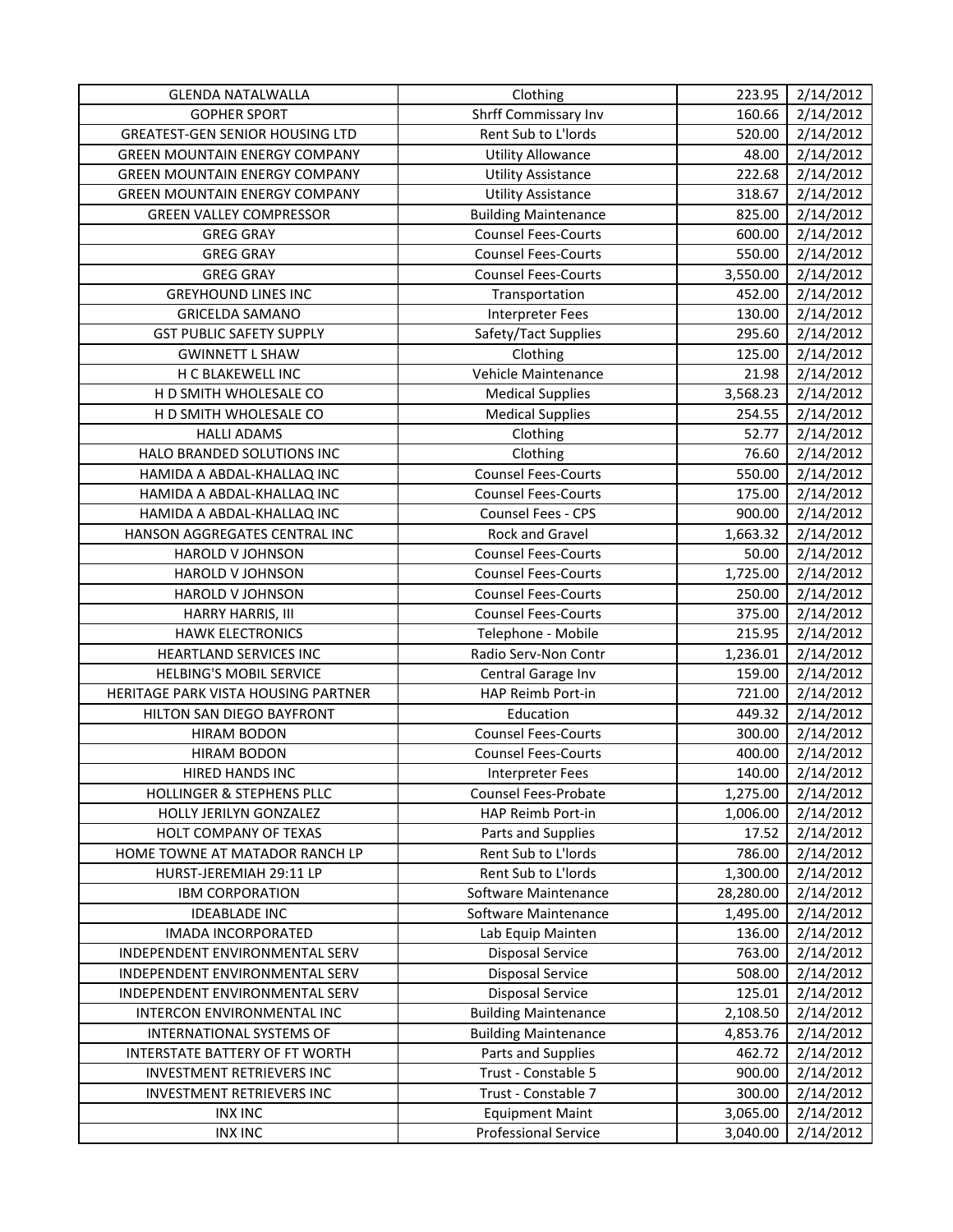| <b>IPMA</b>                | Dues                        | 369.00   | 2/14/2012 |
|----------------------------|-----------------------------|----------|-----------|
| <b>IRON MOUNTAIN</b>       | Rent                        | 1,472.17 | 2/14/2012 |
| <b>IRVING HOLDINGS INC</b> | Transportation              | 65.50    | 2/14/2012 |
| <b>ITSMF USA</b>           | Dues                        | 195.00   | 2/14/2012 |
| J A SEXAUER                | <b>Building Maintenance</b> | 462.36   | 2/14/2012 |
| J A SEXAUER                | <b>Building Maintenance</b> | 35.02    | 2/14/2012 |
| J A SEXAUER                | <b>Building Maintenance</b> | 862.92   | 2/14/2012 |
| <b>J STEVEN BUSH</b>       | <b>Counsel Fees-Courts</b>  | 400.00   | 2/14/2012 |
| <b>J STEVEN BUSH</b>       | <b>Counsel Fees-Courts</b>  | 860.00   | 2/14/2012 |
| <b>J STEVEN BUSH</b>       | <b>Counsel Fees-Courts</b>  | 1,600.00 | 2/14/2012 |
| <b>J STEVEN BUSH</b>       | <b>Counsel Fees-Courts</b>  | 300.00   | 2/14/2012 |
| <b>J STEVEN BUSH</b>       | <b>Counsel Fees-Courts</b>  | 100.00   | 2/14/2012 |
| <b>J STEVEN BUSH</b>       | <b>Counsel Fees-Courts</b>  | 1,000.00 | 2/14/2012 |
| <b>J STEVEN BUSH</b>       | <b>Counsel Fees-Courts</b>  | 100.00   | 2/14/2012 |
| JABBERCOMM INC             | Supplies                    | 202.37   | 2/14/2012 |
| JACK G DUFFY, JR.          | <b>Counsel Fees-Courts</b>  | 3,200.00 | 2/14/2012 |
| JACK L HINES JR            | <b>Building Maintenance</b> | 746.00   | 2/14/2012 |
| <b>JACKIE MARTIN</b>       | Counsel Fees - CPS          | 100.00   | 2/14/2012 |
| <b>JACQUELINE LEE</b>      | Rent Sub to L'Iords         | 389.00   | 2/14/2012 |
| <b>JAMES D RENFORTH II</b> | <b>Counsel Fees-Courts</b>  | 400.00   | 2/14/2012 |
| JAMES D RENFORTH II        | <b>Counsel Fees-Courts</b>  | 1,250.00 | 2/14/2012 |
| <b>JAMES D RENFORTH II</b> | <b>Counsel Fees-Courts</b>  | 650.00   | 2/14/2012 |
| <b>JAMES MASEK</b>         | <b>Counsel Fees-Courts</b>  | 300.00   | 2/14/2012 |
| <b>JAMES MASEK</b>         | Counsel Fees-Juv            | 300.00   | 2/14/2012 |
| <b>JAMES MASEK</b>         | Counsel Fees - CPS          | 575.00   | 2/14/2012 |
| <b>JAMIE L TAYLOR</b>      | <b>Counsel Fees-Courts</b>  | 200.00   | 2/14/2012 |
| <b>JANA KAY BRAVO</b>      | <b>Professional Service</b> | 516.26   | 2/14/2012 |
| JANE LANE APARTMENTS LLC   | Rent Sub to L'Iords         | 89.00    | 2/14/2012 |
| <b>JANIE BROWNLEE</b>      | Investigative               | 144.50   | 2/14/2012 |
| <b>JANPAK</b>              | Sheriff Inventory           | 259.89   | 2/14/2012 |
| <b>JANPAK</b>              | Kitchen Supplies            | 191.22   | 2/14/2012 |
| <b>JASON'S DELI</b>        | <b>Training Supplies</b>    | 189.35   | 2/14/2012 |
| JAY GILBERT CABALLERO      | <b>Counsel Fees-Courts</b>  | 675.00   | 2/14/2012 |
| JAY GILBERT CABALLERO      | <b>Counsel Fees-Courts</b>  | 175.00   | 2/14/2012 |
| JAY GILBERT CABALLERO      | <b>Counsel Fees-Courts</b>  | 475.00   | 2/14/2012 |
| JAY GILBERT CABALLERO      | <b>Counsel Fees-Courts</b>  | 300.00   | 2/14/2012 |
| JAY GILBERT CABALLERO      | <b>Counsel Fees-Courts</b>  | 275.00   | 2/14/2012 |
| JAY GILBERT CABALLERO      | <b>Counsel Fees-Courts</b>  | 225.00   | 2/14/2012 |
| JEANIE LEE REED            | <b>Restitution Payable</b>  | 12.50    | 2/14/2012 |
| <b>JEANIE MORRIS</b>       | <b>Professional Service</b> | 175.42   | 2/14/2012 |
| <b>JEANIE MORRIS</b>       | <b>Professional Service</b> | 526.26   | 2/14/2012 |
| JEFF EUBANK ROOFING CO INC | <b>Building Maintenance</b> | 1,850.00 | 2/14/2012 |
| JEFF S HOOVER              | <b>Counsel Fees-Courts</b>  | 1,200.00 | 2/14/2012 |
| JEFFERY DAVID BONCEK       | <b>Counsel Fees-Courts</b>  | 900.00   | 2/14/2012 |
| JEFFERY DAVID BONCEK       | <b>Counsel Fees-Courts</b>  | 600.00   | 2/14/2012 |
| JEFFREY S STEWART PC       | <b>Counsel Fees-Courts</b>  | 125.00   | 2/14/2012 |
| <b>JENNIE R DUKE</b>       | Counsel Fees - CPS          | 100.00   | 2/14/2012 |
| JENNIFER JOHNSON           | Transportation              | 110.00   | 2/14/2012 |
| JENNIFER L WIGGINS         | <b>Counsel Fees-Courts</b>  | 300.00   | 2/14/2012 |
| JENNIFER PRINCE            | <b>Restitution Payable</b>  | 200.00   | 2/14/2012 |
| JEREMY DILLARD             | <b>Relative Assistance</b>  | 600.00   | 2/14/2012 |
| JEROME A STYRSKY           | <b>Counsel Fees-Courts</b>  | 400.00   | 2/14/2012 |
| <b>JERRY LESTER</b>        | Clothing                    | 100.00   | 2/14/2012 |
|                            |                             |          |           |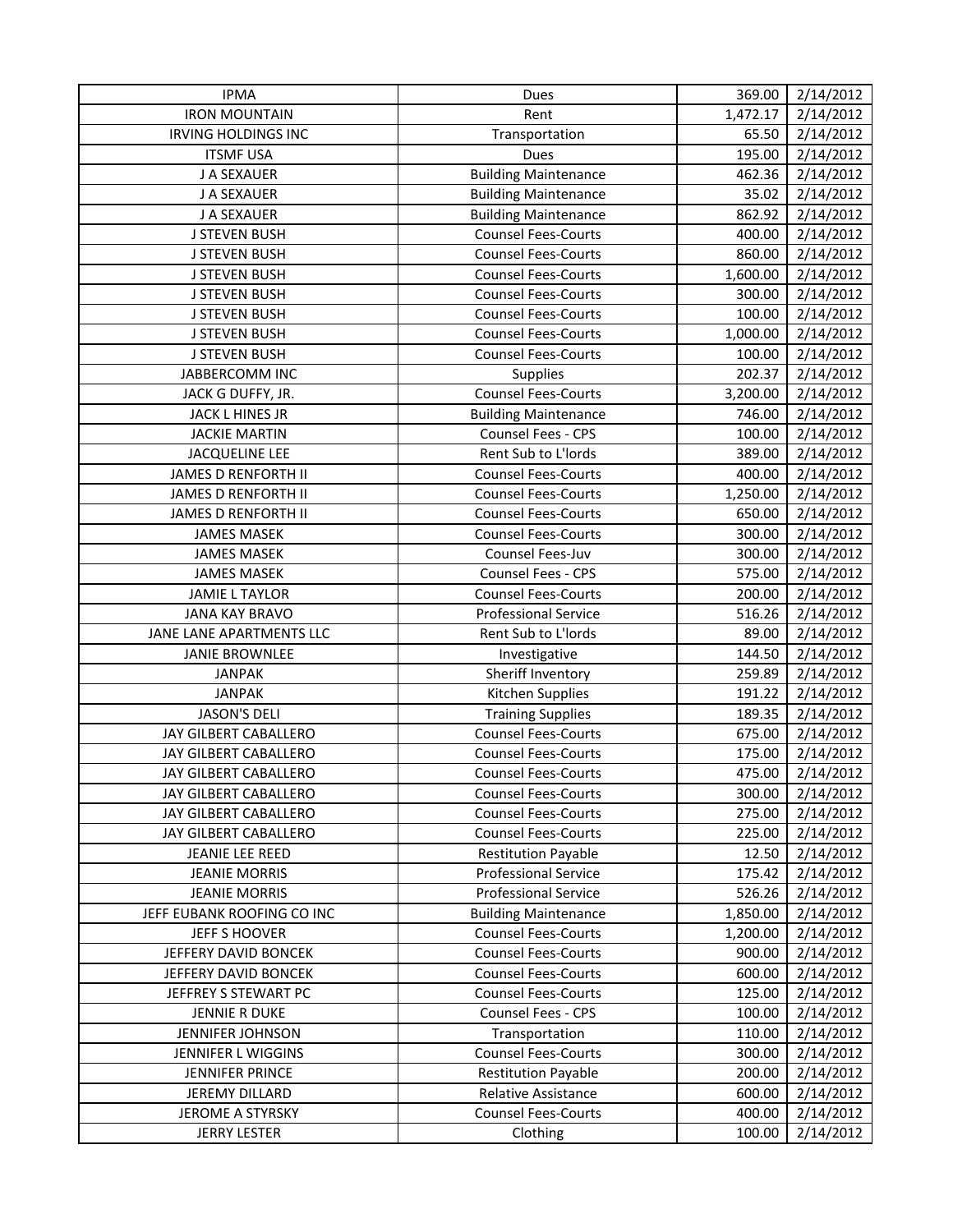| <b>JERRY WOOD</b>               | <b>Counsel Fees-Courts</b> | 700.00   | 2/14/2012 |
|---------------------------------|----------------------------|----------|-----------|
| <b>JERRY WOOD</b>               | <b>Counsel Fees-Courts</b> | 500.00   | 2/14/2012 |
| <b>JERRY WOOD</b>               | <b>Counsel Fees-Courts</b> | 100.00   | 2/14/2012 |
| <b>JESSICA CHEN</b>             | <b>Witness Travel</b>      | 58.72    | 2/14/2012 |
| <b>JESUS NEVAREZ</b>            | Counsel Fees-Juv           | 100.00   | 2/14/2012 |
| <b>JESUS NEVAREZ</b>            | Counsel Fees - CPS         | 3,050.00 | 2/14/2012 |
| JIM BEARDEN AND ASSOCIATES PLLC | Counsel Fees - CPS         | 1,225.00 | 2/14/2012 |
| <b>JIM C MINTER</b>             | <b>Counsel Fees-Courts</b> | 137.50   | 2/14/2012 |
| <b>JIM C MINTER</b>             | <b>Counsel Fees-Courts</b> | 137.50   | 2/14/2012 |
| <b>JIM C MINTER</b>             | <b>Counsel Fees-Courts</b> | 125.00   | 2/14/2012 |
| <b>JIM CULBERTSON</b>           | <b>Counsel Fees - CPS</b>  | 100.00   | 2/14/2012 |
| <b>JIM LANE</b>                 | <b>Counsel Fees-Courts</b> | 700.00   | 2/14/2012 |
| <b>JMC CONSTRUCTION LP</b>      | Pool Maintenance           | 397.44   | 2/14/2012 |
| <b>JMP INTEREST LTD</b>         | Law Books                  | 147.00   | 2/14/2012 |
| <b>JMP INTEREST LTD</b>         | Law Books                  | 1,025.00 | 2/14/2012 |
| <b>JODY KUCZEK</b>              | Rental Assistance          | 525.00   | 2/14/2012 |
| <b>JOE TEAKELL</b>              | Rent Sub to L'Iords        | 921.00   | 2/14/2012 |
| <b>JOETTA KEENE</b>             | <b>Counsel Fees-Courts</b> | 1,700.00 | 2/14/2012 |
| <b>JOETTA KEENE</b>             | <b>Counsel Fees-Courts</b> | 2,375.00 | 2/14/2012 |
| <b>JOHANNA BURDGE</b>           | Cash For Kids              | 70.00    | 2/14/2012 |
| <b>JOHN AVERY</b>               | <b>Counsel Fees-Courts</b> | 600.00   | 2/14/2012 |
| <b>JOHN AVERY</b>               | <b>Counsel Fees-Courts</b> | 200.00   | 2/14/2012 |
| <b>JOHN BENOIST</b>             | Counsel Fees-Probate       | 400.00   | 2/14/2012 |
| JOHN CARL BEATTY                | <b>Counsel Fees-Courts</b> | 1,600.00 | 2/14/2012 |
| JOHN CARL BEATTY                | Counsel Fees-Juv           | 100.00   | 2/14/2012 |
| <b>JOHN ECK</b>                 | <b>Counsel Fees - CPS</b>  | 100.00   | 2/14/2012 |
| <b>JOHN HARDING</b>             | <b>Counsel Fees-Courts</b> | 1,050.00 | 2/14/2012 |
| <b>JOHN HARDING</b>             | <b>Counsel Fees-Courts</b> | 1,800.00 | 2/14/2012 |
| <b>JOHN HARDING</b>             | <b>Counsel Fees-Courts</b> | 250.00   | 2/14/2012 |
| <b>JOHN HARDING</b>             | <b>Counsel Fees-Courts</b> | 150.00   | 2/14/2012 |
| JOHN WARDLAW                    | <b>Equipment Maint</b>     | 750.00   | 2/14/2012 |
| <b>JOHNSON &amp; JOHNSON</b>    | <b>Counsel Fees-Courts</b> | 2,270.00 | 2/14/2012 |
| <b>JOHNSON &amp; JOHNSON</b>    | <b>Counsel Fees-Courts</b> | 343.75   | 2/14/2012 |
| <b>JOHNSON &amp; JOHNSON</b>    | <b>Counsel Fees-Courts</b> | 125.00   | 2/14/2012 |
| <b>JONATHAN SIMPSON</b>         | <b>Counsel Fees-Courts</b> | 1,000.00 | 2/14/2012 |
| <b>JONATHAN SIMPSON</b>         | <b>Counsel Fees-Courts</b> | 300.00   | 2/14/2012 |
| <b>JONATHAN SIMPSON</b>         | <b>Counsel Fees-Courts</b> | 350.00   | 2/14/2012 |
| JONES X-RAY INC                 | <b>Equipment Maint</b>     | 325.00   | 2/14/2012 |
| <b>JORDON WEHNER</b>            | Rent Sub to L'Iords        | 334.00   | 2/14/2012 |
| <b>JOSE BARRERA</b>             | <b>Restitution Payable</b> | 1.50     | 2/14/2012 |
| JP-FT WORTH APARTMENTS          | HAP Reimb Port-in          | 1,195.00 | 2/14/2012 |
| JQH-SAN MARCUS DEVELOPMENT LLC  | Education                  | 264.50   | 2/14/2012 |
| JQH-SAN MARCUS DEVELOPMENT LLC  | Education                  | 218.50   | 2/14/2012 |
| JUDITH VAN HOOF                 | <b>Counsel Fees-Courts</b> | 1,190.00 | 2/14/2012 |
| JUDITH VAN HOOF                 | Counsel Fees-Juv           | 100.00   | 2/14/2012 |
| JUNIOR LEE MARTIN               | Rent Sub to L'Iords        | 1,424.00 | 2/14/2012 |
| <b>JUST ENERGY TEXAS I CORP</b> | <b>Utility Allowance</b>   | 145.00   | 2/14/2012 |
| <b>JUST ENERGY TEXAS I CORP</b> | <b>Utility Assistance</b>  | 1,408.13 | 2/14/2012 |
| KAPPA MAP GROUP LLC             | <b>Supplies</b>            | 182.16   | 2/14/2012 |
| <b>KARA CARRERAS</b>            | <b>Counsel Fees-Courts</b> | 400.00   | 2/14/2012 |
| <b>KARA CARRERAS</b>            | <b>Counsel Fees-Courts</b> | 300.00   | 2/14/2012 |
| <b>KAREN BORGHESI SMITH</b>     | Reporter's Records         | 2,620.00 | 2/14/2012 |
| <b>KARMEN JOHNSON</b>           | <b>Counsel Fees-Courts</b> | 680.00   | 2/14/2012 |
|                                 |                            |          |           |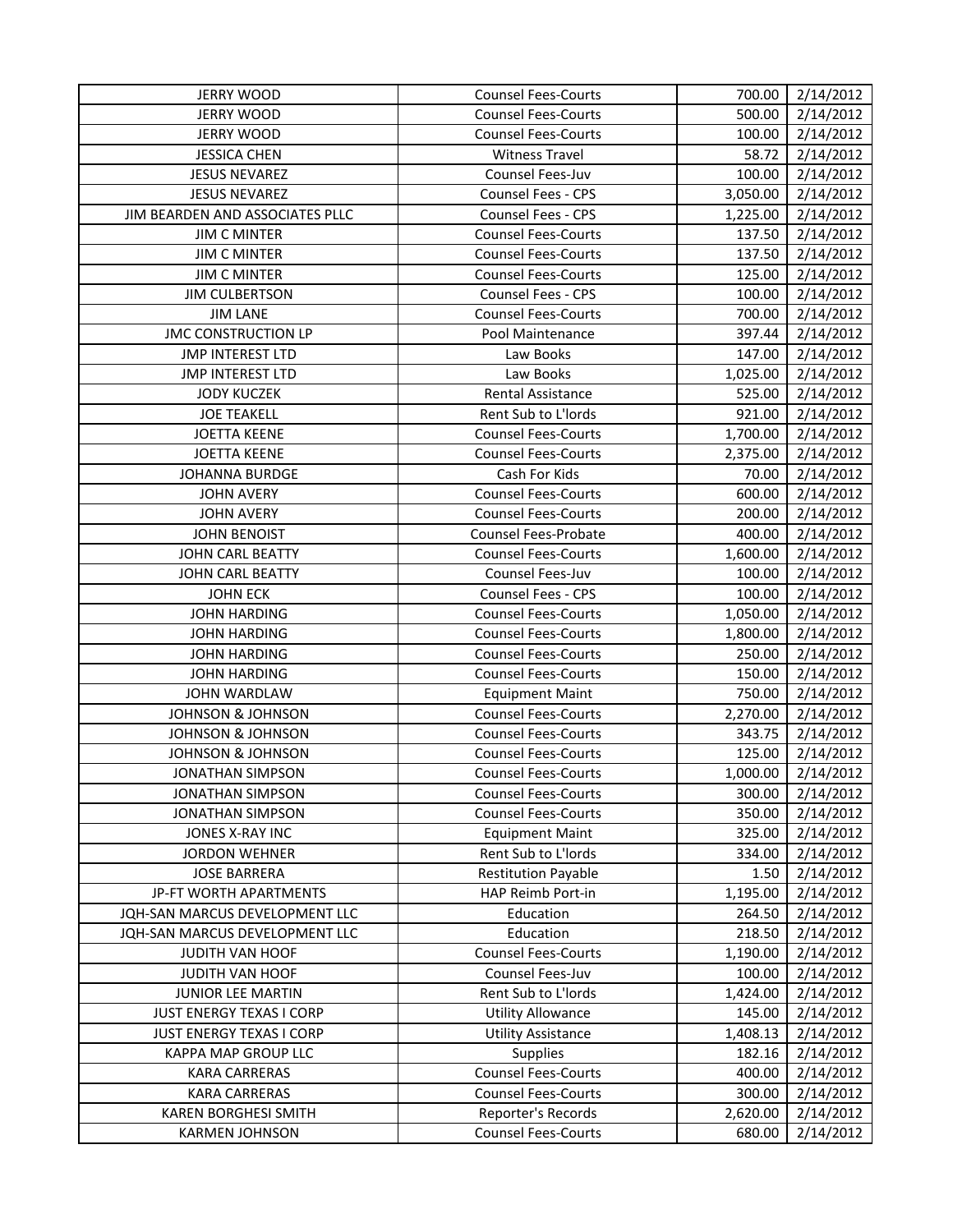| <b>KARMEN JOHNSON</b>               | Counsel Fees - CPS          | 4,672.45 | 2/14/2012 |
|-------------------------------------|-----------------------------|----------|-----------|
| KARTEN PSYCHOLOGICAL SERVICES       | Psych Exam/Testimony        | 350.00   | 2/14/2012 |
| <b>KATHARINE D STONE</b>            | <b>Counsel Fees-Courts</b>  | 200.00   | 2/14/2012 |
| KATHERYN HAYWOOD                    | <b>Counsel Fees-Courts</b>  | 1,875.00 | 2/14/2012 |
| KATHERYN HAYWOOD                    | <b>Counsel Fees-Courts</b>  | 125.00   | 2/14/2012 |
| <b>KATTEN &amp; BENSON</b>          | <b>Counsel Fees-Probate</b> | 400.00   | 2/14/2012 |
| KEARNEY/WYNN ATTORNEYS AT LAW       | <b>Counsel Fees-Courts</b>  | 325.00   | 2/14/2012 |
| KEARNEY/WYNN ATTORNEYS AT LAW       | <b>Counsel Fees-Courts</b>  | 1,343.75 | 2/14/2012 |
| KEARNEY/WYNN ATTORNEYS AT LAW       | <b>Counsel Fees-Courts</b>  | 900.00   | 2/14/2012 |
| KEARNEY/WYNN ATTORNEYS AT LAW       | <b>Counsel Fees-Courts</b>  | 100.00   | 2/14/2012 |
| KELLER SENIOR COMMUNITY LP          | Rent Sub to L'Iords         | 2,907.00 | 2/14/2012 |
| <b>KELLI D STEVENS</b>              | <b>Professional Service</b> | 315.00   | 2/14/2012 |
| <b>KELLIE PRINGLE</b>               | Clothing                    | 85.07    | 2/14/2012 |
| <b>KELLYE SWANDA</b>                | Counsel Fees - CPS          | 150.00   | 2/14/2012 |
| <b>KENNETH CUTRER</b>               | <b>Counsel Fees-Courts</b>  | 1,900.00 | 2/14/2012 |
| <b>KENNETH N MORTON</b>             | Rent Sub to L'Iords         | 1,930.00 | 2/14/2012 |
| KENNETH R GORDON PC                 | <b>Counsel Fees-Courts</b>  | 425.00   | 2/14/2012 |
| KENNETH R GORDON PC                 | <b>Counsel Fees-Courts</b>  | 200.00   | 2/14/2012 |
| KENNETH R GORDON PC                 | <b>Counsel Fees-Courts</b>  | 100.00   | 2/14/2012 |
| <b>KERR COUNTY CLERK</b>            | Crim Crt Mental Comp        | 459.50   | 2/14/2012 |
| <b>KERRY OWENS</b>                  | <b>Counsel Fees-Courts</b>  | 500.00   | 2/14/2012 |
| <b>KERRY OWENS</b>                  | <b>Counsel Fees-Courts</b>  | 600.00   | 2/14/2012 |
| <b>KERRY OWENS</b>                  | Counsel Fees - CPS          | 150.00   | 2/14/2012 |
| <b>KERRY OWENS</b>                  | Counsel Fees - CPS          | 100.00   | 2/14/2012 |
| <b>KERRY YANEZ</b>                  | <b>Counsel Fees-Courts</b>  | 125.00   | 2/14/2012 |
| KHN SOLUTIONS LLC                   | Lab Supplies                | 609.96   | 2/14/2012 |
| KHN SOLUTIONS LLC                   | <b>Equipment Maint</b>      | 119.94   | 2/14/2012 |
| KIM & ANDREWS, ATTORNEYS AT LAW LLP | <b>Counsel Fees-Courts</b>  | 468.00   | 2/14/2012 |
| KIM & ANDREWS, ATTORNEYS AT LAW LLP | <b>Counsel Fees-Courts</b>  | 150.00   | 2/14/2012 |
| KIMBERLEY CAMPBELL                  | <b>Counsel Fees-Courts</b>  | 1,000.00 | 2/14/2012 |
| KIMBERLEY CAMPBELL                  | <b>Counsel Fees-Courts</b>  | 950.00   | 2/14/2012 |
| KIMBERLEY CAMPBELL                  | <b>Counsel Fees-Courts</b>  | 175.00   | 2/14/2012 |
| <b>KIMBERLEY CAMPBELL</b>           | <b>Counsel Fees-Courts</b>  | 200.00   | 2/14/2012 |
| KIMBERLY A CHERRY                   | Reporter's Records          | 42.90    | 2/14/2012 |
| <b>KINSEY KROEGER</b>               | Rent Sub to L'Iords         | 310.00   | 2/14/2012 |
| KNOLL                               | Non-Track Equipment         | 1,149.40 | 2/14/2012 |
| <b>KOBBY T WARREN</b>               | <b>Counsel Fees-Courts</b>  | 400.00   | 2/14/2012 |
| <b>KOBBY T WARREN</b>               | <b>Counsel Fees-Courts</b>  | 100.00   | 2/14/2012 |
| KONICA MINOLTA BUSINESS SOLUTIONS   | <b>Equipment Maint</b>      | 6.18     | 2/14/2012 |
| KONICA MINOLTA BUSINESS SOLUTIONS   | <b>Equipment Rentals</b>    | 154.02   | 2/14/2012 |
| KONICA MINOLTA BUSINESS SOLUTIONS   | <b>Equipment Maint</b>      | 2.88     | 2/14/2012 |
| KONICA MINOLTA BUSINESS SOLUTIONS   | <b>Equipment Maint</b>      | 122.63   | 2/14/2012 |
| KONICA MINOLTA BUSINESS SOLUTIONS   | <b>Equipment Rentals</b>    | 154.39   | 2/14/2012 |
| KONICA MINOLTA BUSINESS SOLUTIONS   | <b>Equipment Rentals</b>    | 210.11   | 2/14/2012 |
| <b>KRISTINA WEST</b>                | <b>Counsel Fees-Courts</b>  | 375.00   | 2/14/2012 |
| <b>KRISTINA WEST</b>                | Counsel Fees-Juv            | 627.50   | 2/14/2012 |
| <b>KSM EXCHANGE LLC</b>             | Parts and Supplies          | 632.58   | 2/14/2012 |
| <b>KYLE CLAUNCH</b>                 | Counsel Fees-Juv            | 300.00   | 2/14/2012 |
| LA PRIMAVERA ASSOCIATES LP          | Rent Sub to L'Iords         | 397.00   | 2/14/2012 |
| LA QUINTA INN AUSTIN CAPITOL        | Travel                      | 195.50   | 2/14/2012 |
| LA QUINTA MANAGEMENT LLC            | Education                   | 285.66   | 2/14/2012 |
| LAB SAFETY SUPPLY                   | Non-Track Equipment         | 524.42   | 2/14/2012 |
| <b>LACY BRITTEN</b>                 | Counsel Fees-Juv            | 200.00   | 2/14/2012 |
|                                     |                             |          |           |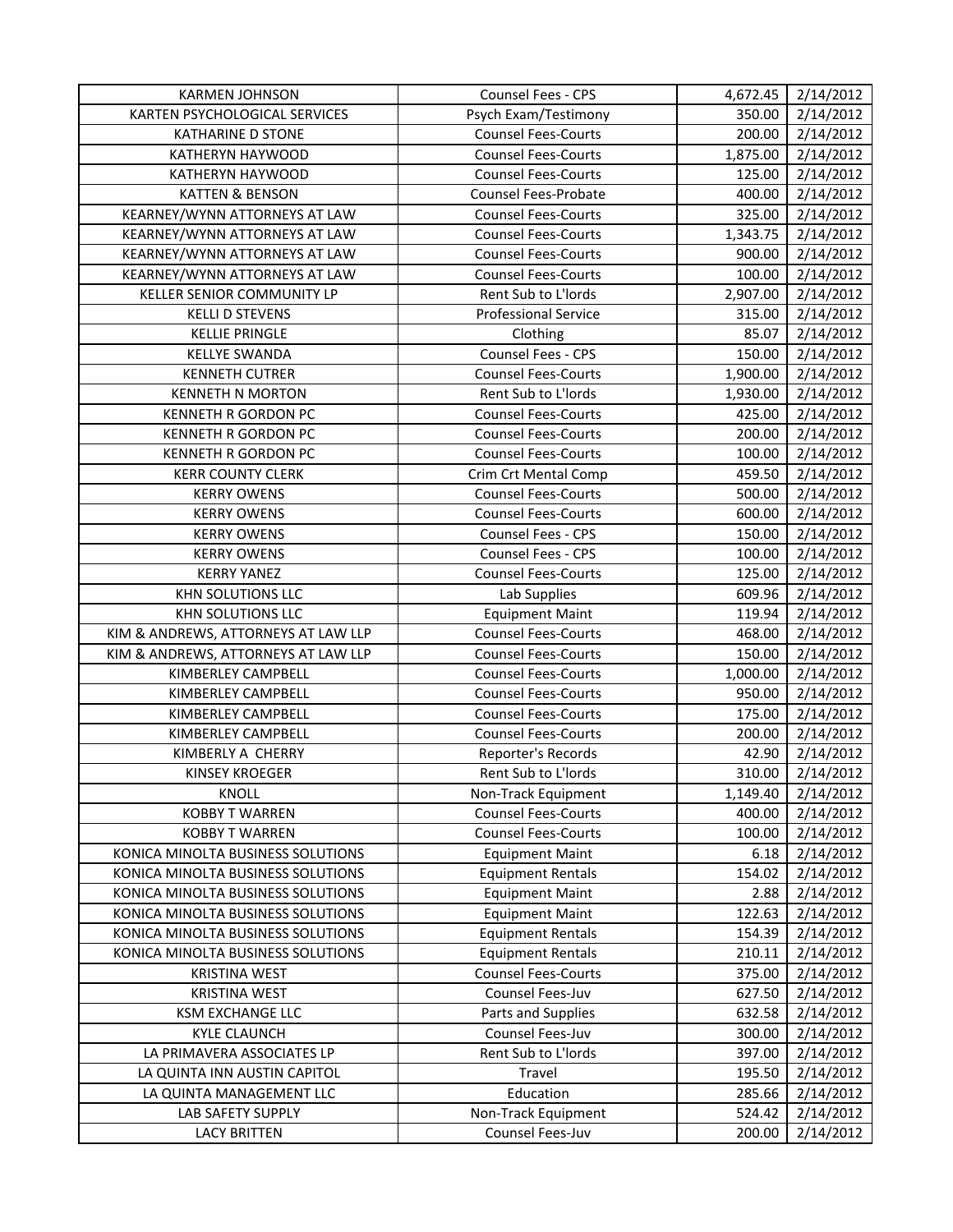| 2/14/2012<br>LAKE WORTH ANIMAL CLINIC<br>Feed Pets/Stock<br>45.99<br>Travel<br>2/14/2012<br>LaQuita L Cobb<br>37.00<br>Sheriff Inventory<br>LAST GROUP ENTERPRISES INC<br>1,199.52<br>2/14/2012<br>2/14/2012<br>LATEPH ADENIJI<br><b>Counsel Fees-Courts</b><br>750.00<br><b>LATEPH ADENIJI</b><br><b>Counsel Fees-Courts</b><br>2/14/2012<br>330.00 |
|------------------------------------------------------------------------------------------------------------------------------------------------------------------------------------------------------------------------------------------------------------------------------------------------------------------------------------------------------|
|                                                                                                                                                                                                                                                                                                                                                      |
|                                                                                                                                                                                                                                                                                                                                                      |
|                                                                                                                                                                                                                                                                                                                                                      |
|                                                                                                                                                                                                                                                                                                                                                      |
|                                                                                                                                                                                                                                                                                                                                                      |
| <b>Counsel Fees-Courts</b><br>2/14/2012<br>LATEPH ADENIJI<br>100.00                                                                                                                                                                                                                                                                                  |
| LATEPH ADENIJI<br>Counsel Fees-Juv<br>200.00<br>2/14/2012                                                                                                                                                                                                                                                                                            |
| LAW OFFICE EDWARD E CASTILLO PLLC<br><b>Counsel Fees-Courts</b><br>500.00<br>2/14/2012                                                                                                                                                                                                                                                               |
| LAW OFFICE EDWARD E CASTILLO PLLC<br>200.00<br>2/14/2012<br>Counsel Fees-Juv                                                                                                                                                                                                                                                                         |
| LAW OFFICE OF BRADLEY L CLARK PC<br><b>Counsel Fees-Courts</b><br>400.00<br>2/14/2012                                                                                                                                                                                                                                                                |
| 2/14/2012<br>LAW OFFICE OF BRADLEY L CLARK PC<br><b>Counsel Fees-Courts</b><br>1,000.00                                                                                                                                                                                                                                                              |
| 2/14/2012<br>LAW OFFICE OF BRADLEY L CLARK PC<br><b>Counsel Fees - CPS</b><br>865.00                                                                                                                                                                                                                                                                 |
| LAW OFFICE OF JULIA A MCENTIRE PLLC<br>2/14/2012<br><b>Counsel Fees-Courts</b><br>300.00                                                                                                                                                                                                                                                             |
| LAW OFFICE OF KEE A ABLES PC<br><b>Counsel Fees-Courts</b><br>100.00<br>2/14/2012                                                                                                                                                                                                                                                                    |
| LAW OFFICE OF KEE A ABLES PC<br>Counsel Fees-Juv<br>300.00<br>2/14/2012                                                                                                                                                                                                                                                                              |
| LAW OFFICE OF LISA HAINES<br><b>Counsel Fees-Courts</b><br>1,525.00<br>2/14/2012                                                                                                                                                                                                                                                                     |
| LAW OFFICE OF LISA HAINES<br><b>Counsel Fees-Courts</b><br>425.00<br>2/14/2012                                                                                                                                                                                                                                                                       |
| LAW OFFICE OF LISA HAINES<br>2,200.00<br>2/14/2012<br>Counsel Fees-Probate                                                                                                                                                                                                                                                                           |
| <b>Counsel Fees-Courts</b><br>2/14/2012<br>LAW OFFICE OF TIM CHOY<br>350.00                                                                                                                                                                                                                                                                          |
| LEARNING TREE INTERNATIONAL USA INC<br>2/14/2012<br>Education<br>2,213.00                                                                                                                                                                                                                                                                            |
| 2/14/2012<br>LEARNING TREE INTERNATIONAL USA INC<br>Education<br>2,573.00                                                                                                                                                                                                                                                                            |
| <b>LEIGH DAVIS</b><br>Cnsl Fees-Crim Appls<br>353.00<br>2/14/2012                                                                                                                                                                                                                                                                                    |
| Travel<br>104.00<br>2/14/2012<br>Leighton G Iles                                                                                                                                                                                                                                                                                                     |
| LEON REED JR<br><b>Counsel Fees-Courts</b><br>100.00<br>2/14/2012                                                                                                                                                                                                                                                                                    |
| 986.00<br>2/14/2012<br>LEONARD W MOORE III<br>Rent Sub to L'Iords                                                                                                                                                                                                                                                                                    |
| LEONARDS FARM AND RANCH<br>2/14/2012<br>Parts and Supplies<br>622.82                                                                                                                                                                                                                                                                                 |
| Rent Sub to L'Iords<br>2/14/2012<br><b>LEROY YORK</b><br>628.00                                                                                                                                                                                                                                                                                      |
| 2/14/2012<br><b>LESA PAMPLIN</b><br><b>Counsel Fees-Courts</b><br>600.00                                                                                                                                                                                                                                                                             |
| 2/14/2012<br><b>LESA PAMPLIN</b><br><b>Counsel Fees-Courts</b><br>600.00                                                                                                                                                                                                                                                                             |
| Counsel Fees - CPS<br>332.50<br>2/14/2012<br>LESLIE J BURGOYNE                                                                                                                                                                                                                                                                                       |
| Counsel Fees - CPS<br>2/14/2012<br>LESLIE J BURGOYNE<br>500.00                                                                                                                                                                                                                                                                                       |
| 200.00<br><b>LESLIE JOHNS</b><br><b>Counsel Fees-Courts</b><br>2/14/2012                                                                                                                                                                                                                                                                             |
| 575.00<br>2/14/2012<br><b>LESLIE JOHNS</b><br><b>Counsel Fees-Courts</b>                                                                                                                                                                                                                                                                             |
| 2/14/2012<br>300.98<br>LEXISNEXIS<br><b>On-Line Service</b>                                                                                                                                                                                                                                                                                          |
| 2/14/2012<br>LEXISNEXIS RISK DATA MANAGEMENT INC<br>Subscriptions<br>2,060.00                                                                                                                                                                                                                                                                        |
| Education<br>LIFE KING PERSON LLC<br>112.99<br>2/14/2012                                                                                                                                                                                                                                                                                             |
| Education<br>LIFE KING PERSON LLC<br>112.99<br>2/14/2012                                                                                                                                                                                                                                                                                             |
| <b>LINDA GREEN</b><br>Clothing<br>238.29<br>2/14/2012                                                                                                                                                                                                                                                                                                |
| Cash For Kids<br>165.00<br><b>LINDA GREEN</b><br>2/14/2012                                                                                                                                                                                                                                                                                           |
| <b>Professional Service</b><br><b>LINDA L BALEY</b><br>1,595.00<br>2/14/2012                                                                                                                                                                                                                                                                         |
| Education<br>Lisa D Smith<br>120.00<br>2/14/2012                                                                                                                                                                                                                                                                                                     |
| <b>Counsel Fees-Courts</b><br>2/14/2012<br>LISA HOOBLER<br>1,130.00                                                                                                                                                                                                                                                                                  |
| LISA HOOBLER<br><b>Counsel Fees-Courts</b><br>200.00<br>2/14/2012                                                                                                                                                                                                                                                                                    |
| Lisa McKamie-Muttiah<br>Travel<br>40.00<br>2/14/2012                                                                                                                                                                                                                                                                                                 |
| LISA MULLEN<br>Cnsl Fees-Cap Murder<br>900.00<br>2/14/2012                                                                                                                                                                                                                                                                                           |
| <b>LISA MURAD</b><br>133.92<br>2/14/2012<br>Clothing                                                                                                                                                                                                                                                                                                 |
| <b>Building Maintenance</b><br>2/14/2012<br>LOCK TIGHT SECURITY INC<br>59.75                                                                                                                                                                                                                                                                         |
| <b>Building Maintenance</b><br>293.50<br>LOCK TIGHT SECURITY INC<br>2/14/2012                                                                                                                                                                                                                                                                        |
| <b>Building Maintenance</b><br>2/14/2012<br>LOCK TIGHT SECURITY INC<br>69.00                                                                                                                                                                                                                                                                         |
| Clothing<br>LOEMEDIETTA HAYES<br>196.98<br>2/14/2012                                                                                                                                                                                                                                                                                                 |
| LOISI FIEILO<br>Relative Assistance<br>300.00<br>2/14/2012                                                                                                                                                                                                                                                                                           |
| <b>LOOMIS FARGO &amp; COMPANY</b><br>ArmoredCar Messenger<br>400.00<br>2/14/2012                                                                                                                                                                                                                                                                     |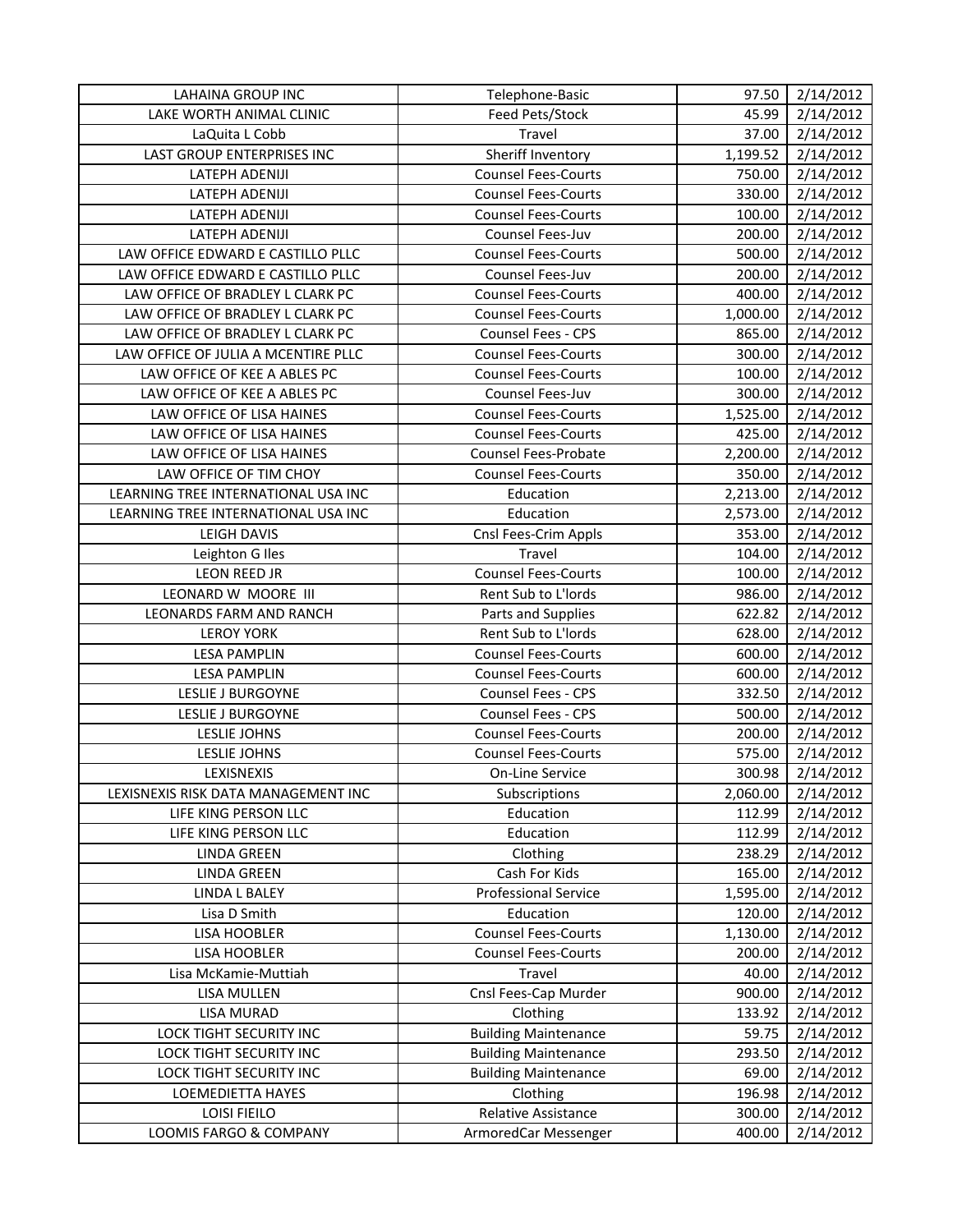| <b>LORIE GRAHAM</b>                 | Reporter's Records          | 116.00     | 2/14/2012 |
|-------------------------------------|-----------------------------|------------|-----------|
| <b>LORIE GRAHAM</b>                 | Reporter's Records          | 226.20     | 2/14/2012 |
| LOWE'S                              | Supplies                    | 88.44      | 2/14/2012 |
| LOWE'S                              | <b>Building Maintenance</b> |            | 2/14/2012 |
| LOWE'S                              | Kitchen Supplies            | 60.95      | 2/14/2012 |
| LOWE'S                              | Field Equip&Supplies        | 594.20     | 2/14/2012 |
| LOWE'S                              | Field Equip&Supplies        | 188.00     | 2/14/2012 |
| LOWE'S                              | <b>Small Tools</b>          | 59.98      | 2/14/2012 |
| LOWE'S                              | <b>Building Maintenance</b> | 23.95      | 2/14/2012 |
| LOWE'S                              | <b>Building Maintenance</b> | 29.77      | 2/14/2012 |
| LOWE'S                              | Echo Lake Park              | 341.26     | 2/14/2012 |
| LUTHERAN SOCIAL SERV OF THE SOUTH I | <b>Residential Servc</b>    | 21,152.25  | 2/14/2012 |
| <b>LYNDA S TARWATER</b>             | <b>Counsel Fees-Courts</b>  | 500.00     | 2/14/2012 |
| <b>LYNDA S TARWATER</b>             | <b>Counsel Fees-Courts</b>  | 1,375.00   | 2/14/2012 |
| <b>LYNDA S TARWATER</b>             | <b>Counsel Fees-Courts</b>  | 550.00     | 2/14/2012 |
| LYNNETTE WALLACE                    | Rent Sub to L'Iords         | 1,039.00   | 2/14/2012 |
| M & S TECHNOLOGIES INC              | Capital Outlay-Compu        | 147,271.68 | 2/14/2012 |
| M & S TECHNOLOGIES INC              | Non-Track Equipment         | 0.06       | 2/14/2012 |
| M MONIQUE WALTERS                   | Counsel Fees-Juv            | 300.00     | 2/14/2012 |
| M TRENT LOFTIN                      | <b>Counsel Fees-Courts</b>  | 400.00     | 2/14/2012 |
| M TRENT LOFTIN                      | <b>Counsel Fees-Courts</b>  | 750.00     | 2/14/2012 |
| <b>M TRENT LOFTIN</b>               | <b>Counsel Fees-Courts</b>  | 400.00     | 2/14/2012 |
| M TRENT LOFTIN                      | Cnsl Fees-Juv Det&Tr        | 100.00     | 2/14/2012 |
| <b>MAHIN JAN KIANI</b>              | Rent Sub to L'Iords         | 549.00     | 2/14/2012 |
| MAMIE BUSH JOHNSON                  | <b>Counsel Fees-Courts</b>  | 700.00     | 2/14/2012 |
| MAMIE BUSH JOHNSON                  | <b>Counsel Fees-Courts</b>  | 600.00     | 2/14/2012 |
| MAMIE BUSH JOHNSON                  | <b>Counsel Fees-Courts</b>  | 600.00     | 2/14/2012 |
| MANAGED HEALTH NETWORK INC          | <b>Employee Group Ins</b>   | 915.98     | 2/14/2012 |
| MANAGED HEALTH NETWORK INC          | <b>Mental Health Claims</b> | 47,670.20  | 2/14/2012 |
| MANAGED HEALTH NETWORK INC          | <b>Mental Health Claims</b> | 115.00     | 2/14/2012 |
| MANSFIELD GAS AND EXHAUSTCT         | <b>Utility Assistance</b>   | 255.00     | 2/14/2012 |
| <b>MANTEK</b>                       | Grease and Oil              | 886.60     | 2/14/2012 |
| <b>MARCUSE AND SON</b>              | <b>Building Maintenance</b> | 306.25     | 2/14/2012 |
| <b>MARCUSE AND SON</b>              | <b>Building Maintenance</b> | 206.50     | 2/14/2012 |
| <b>MARCUSE AND SON</b>              | <b>Building Maintenance</b> | 206.50     | 2/14/2012 |
| <b>MARCUSE AND SON</b>              | A/C Maint Contract          | 442.00     | 2/14/2012 |
| <b>MARCUSE AND SON</b>              | A/C Maint Contract          | 187.88     | 2/14/2012 |
| <b>MARIA CERVANTES</b>              | Relative Assistance         | 600.00     | 2/14/2012 |
| Marjorie L Alexander                | Education                   | 140.00     | 2/14/2012 |
| MARK D SCOTT & ASSOCIATES PLLC      | <b>Counsel Fees-Courts</b>  | 400.00     | 2/14/2012 |
| MARK D SCOTT & ASSOCIATES PLLC      | <b>Counsel Fees-Courts</b>  | 200.00     | 2/14/2012 |
| <b>MARK ROSTEET</b>                 | <b>Counsel Fees-Courts</b>  | 650.00     | 2/14/2012 |
| <b>MARK ROSTEET</b>                 | <b>Counsel Fees-Courts</b>  | 1,800.00   | 2/14/2012 |
| <b>MARK ROSTEET</b>                 | <b>Counsel Fees-Courts</b>  | 300.00     | 2/14/2012 |
| <b>MARK ROSTEET</b>                 | <b>Counsel Fees-Courts</b>  | 400.00     | 2/14/2012 |
| MARRIOTT HOTEL SERVICES INC         | Education                   | 1,162.18   | 2/14/2012 |
| MARTIN EAGLE OIL COMPANY INC        | Gasoline Inventory          | 13,788.36  | 2/14/2012 |
| <b>MARY B THORNTON</b>              | <b>Counsel Fees-Courts</b>  | 212.50     | 2/14/2012 |
| MARY J YOUNG                        | <b>Counsel Fees-Courts</b>  | 200.00     | 2/14/2012 |
| MARY J YOUNG                        | <b>Counsel Fees-Courts</b>  | 175.00     | 2/14/2012 |
| MARY J YOUNG                        | <b>Counsel Fees-Courts</b>  | 180.00     | 2/14/2012 |
| <b>MARY R THOMSEN</b>               | Counsel Fees-Juv            | 100.00     | 2/14/2012 |
| <b>MARY R THOMSEN</b>               | Counsel Fees - CPS          | 100.00     | 2/14/2012 |
|                                     |                             |            |           |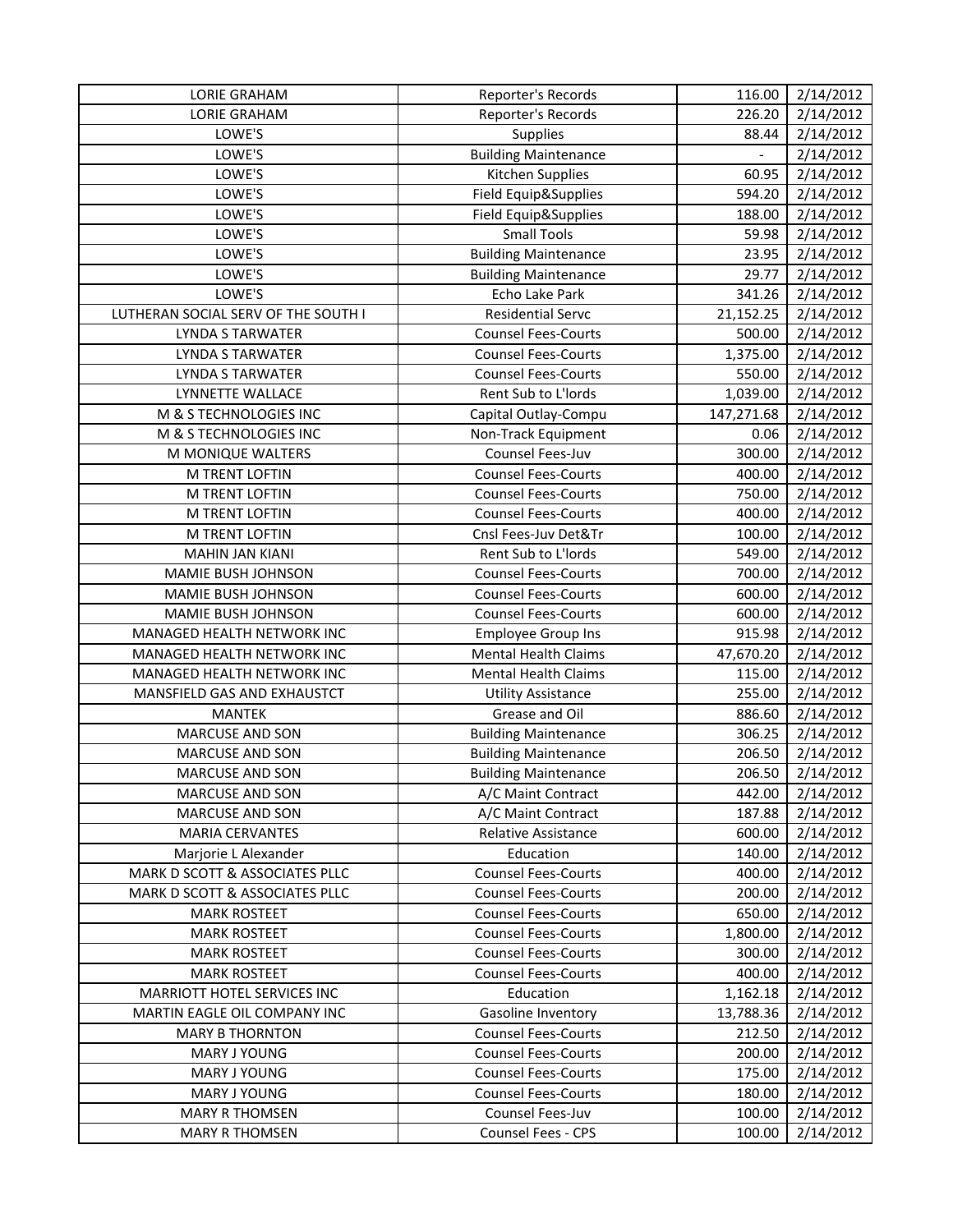| MASTER CLEANING SUPPLY INC          | Kitchen Supplies            | 154.44   | 2/14/2012 |
|-------------------------------------|-----------------------------|----------|-----------|
| MASTER CLEANING SUPPLY INC          | <b>Custodian Supplies</b>   | 125.34   | 2/14/2012 |
| MASTER CLEANING SUPPLY INC          | <b>Custodian Supplies</b>   | 208.90   | 2/14/2012 |
| MATERA PAPER COMPANY INC            | Kitchen Supplies            | 37.54    | 2/14/2012 |
| MATTHEW BENDER & COMPANY INC        | Law Books                   | 77.59    | 2/14/2012 |
| MATTHEW JUSKO                       | <b>Restitution Payable</b>  | 6.00     | 2/14/2012 |
| <b>MAX BREWINGTON</b>               | Counsel Fees-Juv            | 300.00   | 2/14/2012 |
| MAXIM HEALTHCARE SERVICES INC       | <b>Professional Service</b> | 3,936.00 | 2/14/2012 |
| MCM ELEGANTE SUITES                 | Travel                      | 88.55    | 2/14/2012 |
| MCQUAY INTERNATIONAL                | A/C Maint Contract          | 1,172.25 | 2/14/2012 |
| MCQUAY INTERNATIONAL                | A/C Maint Contract          | 559.00   | 2/14/2012 |
| <b>MEDICAL ARTS PRESS</b>           | <b>Supplies</b>             | 116.97   | 2/14/2012 |
| <b>MEDINA &amp; MEDINA INC</b>      | Central Garage Inv          | 32.00    | 2/14/2012 |
| MEDINA & MEDINA INC                 | Parts and Supplies          | 50.00    | 2/14/2012 |
| MEDLAN FUNERAL SERVICES INC         | <b>County Burials</b>       | 1,030.00 | 2/14/2012 |
| <b>MELISSA KIRKLAND</b>             | <b>Restitution Payable</b>  | 89.24    | 2/14/2012 |
| MEMBER'S BUILDING MAINTENANCE LTD   | <b>Custodian Services</b>   | 163.50   | 2/14/2012 |
| MEMBER'S BUILDING MAINTENANCE LTD   | <b>Custodian Services</b>   | 1,697.50 | 2/14/2012 |
| METROPLEX SERVICE WELDING           | Parts and Supplies          | 114.50   | 2/14/2012 |
| MHMR OF TARRANT COUNTY              | <b>Subrecipient Service</b> | 1,558.00 | 2/14/2012 |
| MHMR OF TARRANT COUNTY              | <b>Subrecipient Service</b> | 1,478.28 | 2/14/2012 |
| MICHAEL ANDREW MUNOZ                | <b>Counsel Fees-Courts</b>  | 400.00   | 2/14/2012 |
| MICHAEL ANDREW MUNOZ                | <b>Counsel Fees-Courts</b>  | 150.00   | 2/14/2012 |
| MICHAEL BERGER                      | Counsel Fees - CPS          | 653.65   | 2/14/2012 |
| MICHAEL C GOTTLIEB                  | Psych Exam/Testimony        | 1,350.00 | 2/14/2012 |
| MICHAEL DEEGAN                      | <b>Counsel Fees-Courts</b>  | 600.00   | 2/14/2012 |
| MICHAEL JAMES WILLIAMS              | HAP Reimb Port-in           | 436.00   | 2/14/2012 |
| MICHAEL KEVIN DAVIS                 | <b>Tires and Tubes</b>      | 20.00    | 2/14/2012 |
| MICHAEL LOGAN WARE                  | <b>Counsel Fees-Courts</b>  | 910.00   | 2/14/2012 |
| MICHAEL LOGAN WARE                  | <b>Counsel Fees-Courts</b>  | 1,120.00 | 2/14/2012 |
| MICHAEL P. HEISKELL                 | Cnsl Fees-Cap Murder        | 5,812.50 | 2/14/2012 |
| MICHAEL PAUL GARCIA                 | <b>Counsel Fees-Courts</b>  | 400.00   | 2/14/2012 |
| MICHAEL PAUL GARCIA                 | <b>Counsel Fees-Courts</b>  | 400.00   | 2/14/2012 |
| MICROLITER ANALYTICAL SUPPLIES INC  | Lab Supplies                | 190.10   | 2/14/2012 |
| MIDWEST MEDICAL SUPPLY CO, LLC      | <b>Medical Supplies</b>     | 157.60   | 2/14/2012 |
| MITCHELL ADDING MACHINE COMPANY INC | Non-Track Equipment         | 4,021.00 | 2/14/2012 |
| Mr Christopher D Bell               | Transportation              | 20.50    | 2/14/2012 |
| Mr David A Barrett                  | Education                   | 23.23    | 2/14/2012 |
| Mr David A Phillips                 | Education                   | 43.88    | 2/14/2012 |
| Mr Ernest J Vanderleest             | Education                   | 180.00   | 2/14/2012 |
| Mr James C Teel                     | Travel                      | 53.46    | 2/14/2012 |
| Mr Mark P Porter                    | Education                   | 180.00   | 2/14/2012 |
| Mr Robert D Browder                 | Education                   | 81.60    | 2/14/2012 |
| Mr Stephen M Fulmer                 | Travel                      | 145.75   | 2/14/2012 |
| Mr Steven G Sparks                  | Education                   | 67.17    | 2/14/2012 |
| Ms Cynthia M Velazquez              | Travel                      | 43.96    | 2/14/2012 |
| Ms Donna M Larson                   | Education                   | 180.00   | 2/14/2012 |
| Ms Lisa S McMillan                  | Travel                      | 271.41   | 2/14/2012 |
| Ms Marie C West                     | Education                   | 94.16    | 2/14/2012 |
| Ms MaryLouise Garcia                | Education                   | 196.47   | 2/14/2012 |
| Ms MaryLouise Garcia                | Education                   | 220.00   | 2/14/2012 |
| Ms Michelle Moore                   | Education                   | 215.34   | 2/14/2012 |
| Ms Patricia E Ward                  | Travel                      | 100.00   | 2/14/2012 |
|                                     |                             |          |           |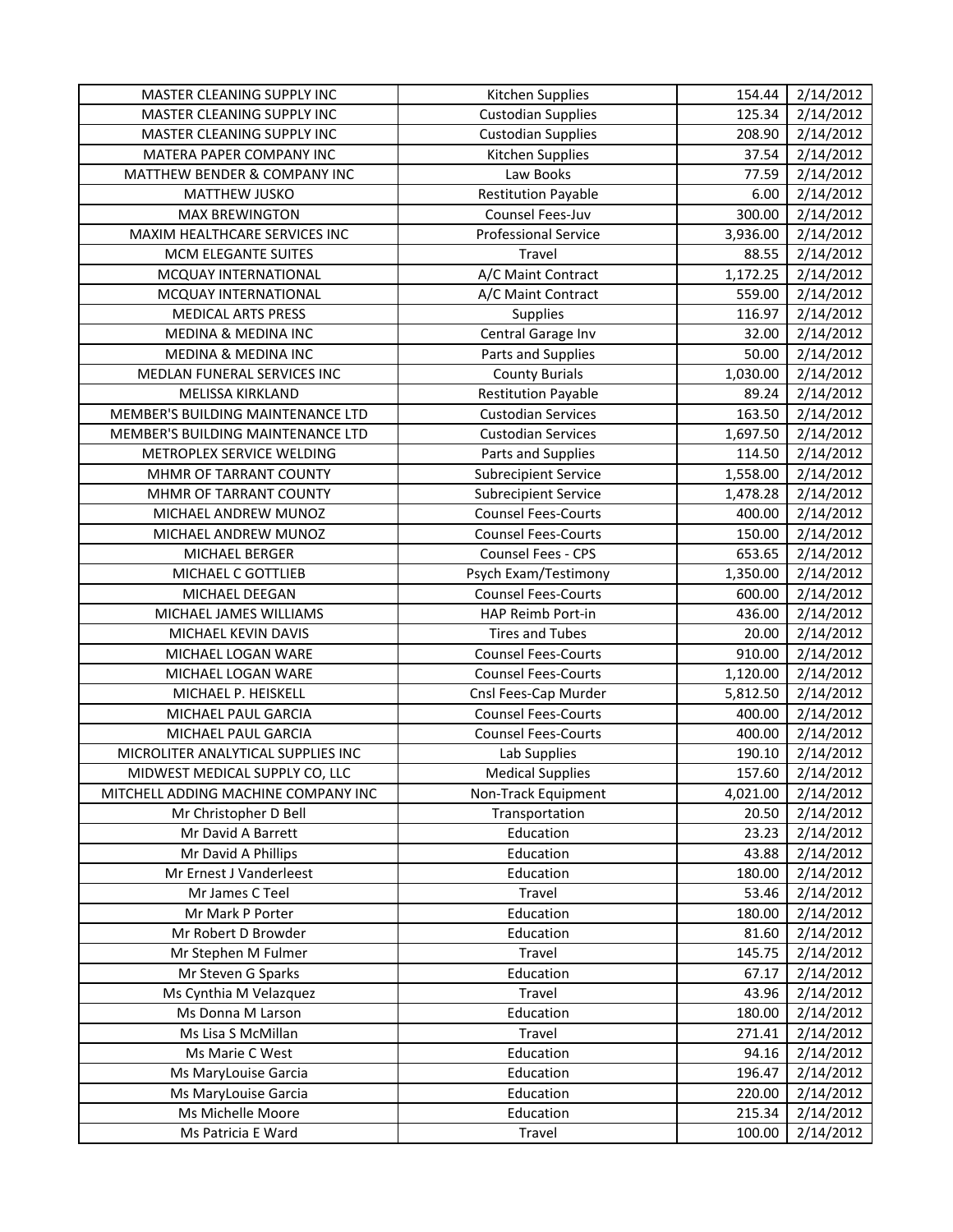| Ms Patricia V Benavides                | Education                   | 148.37     | 2/14/2012 |
|----------------------------------------|-----------------------------|------------|-----------|
| Ms Rene M Smith                        | Mileage Allowance           | 207.57     | 2/14/2012 |
| Ms Rene M Smith                        | Travel                      | 140.00     | 2/14/2012 |
| MURCO WALL PRODUCTS INC                | <b>Building Maintenance</b> | 18.80      | 2/14/2012 |
| NACO - NATIONAL ASSOC OF COUNTIES      | Travel                      | 515.00     | 2/14/2012 |
| NACO - NATIONAL ASSOC OF COUNTIES      | Education                   | 465.00     | 2/14/2012 |
| <b>NAFA INC</b>                        | Parts and Supplies          | 80.91      | 2/14/2012 |
| <b>NAFA INC</b>                        | Parts and Supplies          | 77.44      | 2/14/2012 |
| <b>NANCY C TATE</b>                    | Clothing                    | 100.00     | 2/14/2012 |
| <b>NANCY GORDON</b>                    | Counsel Fees - CPS          | 1,145.00   | 2/14/2012 |
| <b>NANCY GORDON</b>                    | Counsel Fees - CPS          | 2,900.00   | 2/14/2012 |
| <b>NANCY PROCTOR</b>                   | <b>Restitution Payable</b>  | 50.00      | 2/14/2012 |
| NATHERRAL J WASHINGTON                 | <b>Counsel Fees-Courts</b>  | 1,050.00   | 2/14/2012 |
| NATIONAL DATA SERVICES INC             | Printing-Publication        | 285.72     | 2/14/2012 |
| NAVID ALBAND                           | <b>Counsel Fees-Courts</b>  | 550.00     | 2/14/2012 |
| NAVID ALBAND                           | <b>Counsel Fees-Courts</b>  | 137.50     | 2/14/2012 |
| NAVID ALBAND                           | <b>Counsel Fees-Courts</b>  | 175.00     | 2/14/2012 |
| NELON LAW GROUP PLLC                   | <b>Counsel Fees-Courts</b>  | 425.00     | 2/14/2012 |
| NELON LAW GROUP PLLC                   | <b>Counsel Fees-Courts</b>  | 400.00     | 2/14/2012 |
| NELON LAW GROUP PLLC                   | <b>Counsel Fees-Courts</b>  | 200.00     | 2/14/2012 |
| NICHOLAS GREGORY DAVIS                 | <b>Counsel Fees-Courts</b>  | 550.00     | 2/14/2012 |
| <b>NORSTAR</b>                         | Rent Sub to L'Iords         | 406.00     | 2/14/2012 |
| NORTH TEXAS EQUITIES CORP              | Rent Sub to L'Iords         | 821.00     | 2/14/2012 |
| NORTH TEXAS TOLLWAY AUTHORITY-NTTA     | Education                   | 11.17      | 2/14/2012 |
| <b>NORTON METAL</b>                    | <b>Building Maintenance</b> | 156.70     | 2/14/2012 |
| OAK FARMS DAIRY                        | Food                        | 593.22     | 2/14/2012 |
| OAK TIMBERS-NORTH GREENBRIAR LP        | Rent Sub to L'Iords         | 635.00     | 2/14/2012 |
| OCCUPATIONAL HEALTH CENTERS SW         | <b>Employee Physicals</b>   | 521.50     | 2/14/2012 |
| <b>OCE-USA INC</b>                     | <b>Equipment Maint</b>      | 126.13     | 2/14/2012 |
| OFFICE DEPOT BUSINESS SERV DIV         | Shrff Commissary Inv        | 405.60     | 2/14/2012 |
| OFS BRANDS HOLDINGS INC                | Non-Track Equipment         | 5,842.06   | 2/14/2012 |
| <b>OGBURNS TRUCK PARTS OF FT WORTH</b> | Parts and Supplies          | 163.10     | 2/14/2012 |
| <b>OKEY AKPOM</b>                      | <b>Counsel Fees-Courts</b>  | 850.00     | 2/14/2012 |
| <b>OKEY AKPOM</b>                      | <b>Counsel Fees-Courts</b>  | 200.00     | 2/14/2012 |
| OLMSTED-KIRK EQUIPMENT AND             | <b>Building Maintenance</b> | 117.00     | 2/14/2012 |
| <b>OMNI SOUTHPARK HOTEL</b>            | Travel                      | 1,697.40   | 2/14/2012 |
| <b>OMNI SOUTHPARK HOTEL</b>            | Travel                      | 238.05     | 2/14/2012 |
| OMNI SOUTHPARK HOTEL                   | Travel                      | 238.05     | 2/14/2012 |
| OMNI SOUTHPARK HOTEL                   | Travel                      | 476.10     | 2/14/2012 |
| OMNI SOUTHPARK HOTEL                   | Travel                      | 745.20     | 2/14/2012 |
| OMNIBASE SERVICES OF TEXAS LP          | <b>TDPS OmniBase</b>        | 497.37     | 2/14/2012 |
| ONCOR ELECTRIC DELIVERY                | County Right of Way         | 144,710.83 | 2/14/2012 |
| ONE AMELIA PARC LP                     | HAP Reimb Port-in           | 1,030.00   | 2/14/2012 |
| O'REILLY AUTO PARTS                    | Central Garage Inv          | 150.97     | 2/14/2012 |
| O'REILLY AUTO PARTS                    | Gasoline Inventory          | 37.74      | 2/14/2012 |
| <b>OWENS &amp; OWENS</b>               | <b>Counsel Fees-Courts</b>  | 300.00     | 2/14/2012 |
| <b>OWENS &amp; OWENS</b>               | <b>Counsel Fees-Probate</b> | 400.00     | 2/14/2012 |
| <b>OWENS &amp; OWENS</b>               | <b>Professional Service</b> | 550.00     | 2/14/2012 |
| P MICHAEL SCHNEIDER LAW FIRM PC        | <b>Counsel Fees-Courts</b>  | 500.00     | 2/14/2012 |
| P MICHAEL SCHNEIDER LAW FIRM PC        | <b>Counsel Fees-Courts</b>  | 1,325.00   | 2/14/2012 |
| P MICHAEL SCHNEIDER LAW FIRM PC        | Counsel Fees - CPS          | 100.00     | 2/14/2012 |
| PAMELA S FERNANDEZ                     | <b>Counsel Fees-Courts</b>  | 675.00     | 2/14/2012 |
| PAMELA S FERNANDEZ                     | <b>Counsel Fees-Courts</b>  | 375.00     | 2/14/2012 |
|                                        |                             |            |           |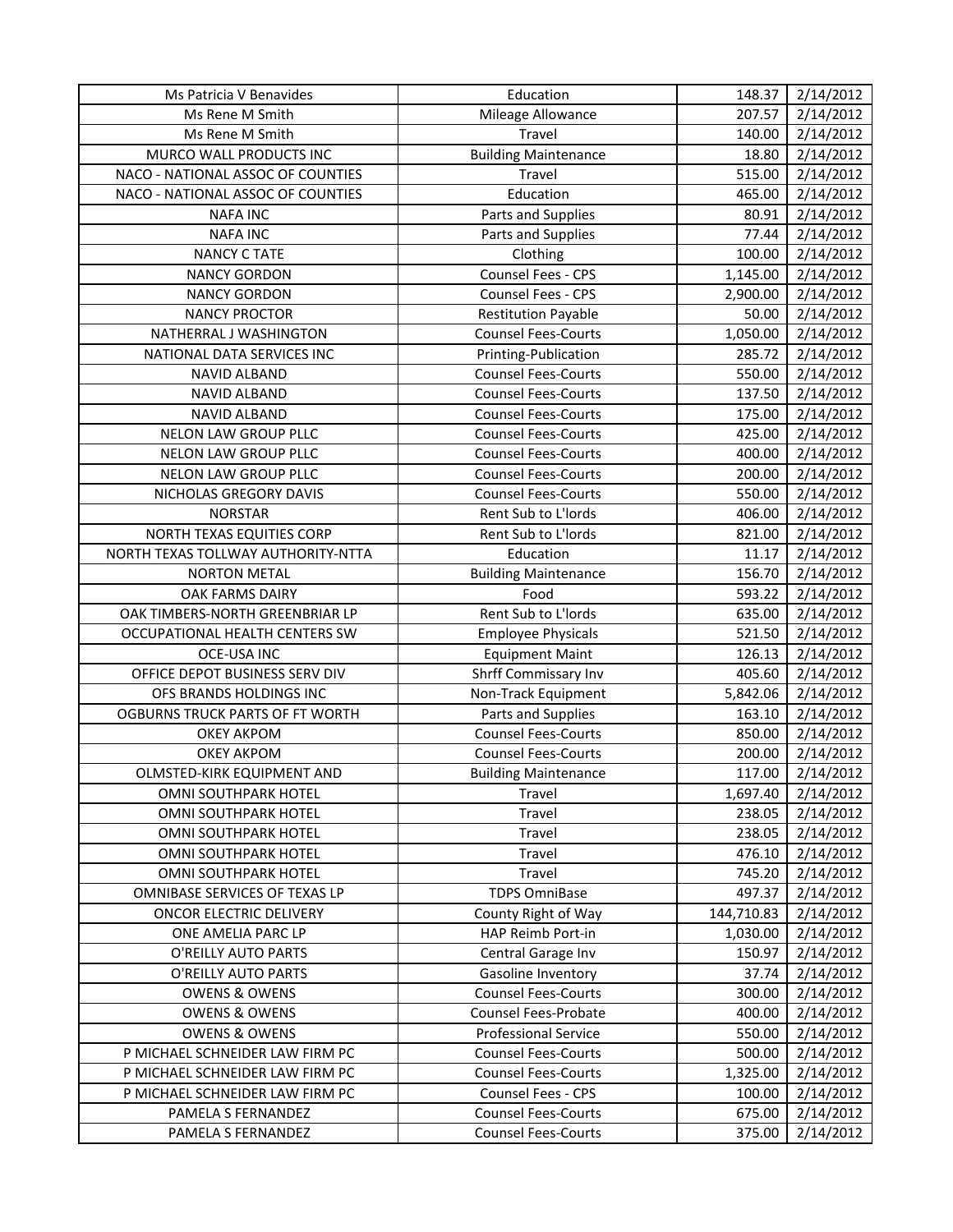| PARKER ELECTRIC                     | Kitchen Maintenance         | 693.58    | 2/14/2012 |
|-------------------------------------|-----------------------------|-----------|-----------|
| PARKSIDE APARTMENTS LLC             | Rent Sub to L'Iords         | 333.00    | 2/14/2012 |
| PAT W DAVIS                         | <b>Bail Bond Surety Fee</b> | 13.50     | 2/14/2012 |
| PAT W DAVIS                         | <b>Bail Bond Surety Fee</b> | 1.50      | 2/14/2012 |
| PATRICIA L SUMMERS                  | <b>Counsel Fees-Courts</b>  | 1,325.00  | 2/14/2012 |
| PATRICIA L SUMMERS                  | Counsel Fees - CPS          | 1,105.00  | 2/14/2012 |
| PATRICIA MARGARET MCBRIDE           | <b>Counsel Fees-Courts</b>  | 3,350.00  | 2/14/2012 |
| PATRICIA MARGARET MCBRIDE           | <b>Counsel Fees-Courts</b>  | 600.00    | 2/14/2012 |
| PATRICIA MARGARET MCBRIDE           | <b>Counsel Fees-Courts</b>  | 400.00    | 2/14/2012 |
| PATRICK CURRAN                      | <b>Counsel Fees-Courts</b>  | 1,450.00  | 2/14/2012 |
| PATRICK CURRAN                      | <b>Counsel Fees-Courts</b>  | 520.00    | 2/14/2012 |
| PATRICK CURRAN                      | <b>Counsel Fees-Courts</b>  | 115.00    | 2/14/2012 |
| PATRICK S DOHONEY & ASSOCIATES PLLC | <b>Counsel Fees-Courts</b>  | 2,200.00  | 2/14/2012 |
| PATRICK S DOHONEY & ASSOCIATES PLLC | <b>Counsel Fees-Courts</b>  | 500.00    | 2/14/2012 |
| PATRICK S DOHONEY & ASSOCIATES PLLC | <b>Counsel Fees-Courts</b>  | 175.00    | 2/14/2012 |
| PATTY TILLMAN                       | <b>Counsel Fees-Courts</b>  | 1,600.00  | 2/14/2012 |
| PATTY TILLMAN                       | <b>Counsel Fees-Courts</b>  | 416.00    | 2/14/2012 |
| PAUL B ROTHBAND JR                  | <b>Counsel Fees-Courts</b>  | 330.00    | 2/14/2012 |
| PAUL LEWALLEN                       | <b>Counsel Fees-Courts</b>  | 137.50    | 2/14/2012 |
| PAUL LEWALLEN                       | <b>Counsel Fees-Courts</b>  | 150.00    | 2/14/2012 |
| PAUL LEWALLEN                       | <b>Counsel Fees-Courts</b>  | 150.00    | 2/14/2012 |
| PAUL V PREVITE                      | <b>Counsel Fees-Courts</b>  | 1,500.00  | 2/14/2012 |
| PAULA K GREEN                       | Investigative               | 923.85    | 2/14/2012 |
| PAYFLEX SYSTEMS USA INC             | <b>Medical Admn Fees</b>    | 526.00    | 2/14/2012 |
| PAYFLEX SYSTEMS USA INC             | Medical Admn Fees           | 3,131.25  | 2/14/2012 |
| PC MALL GOV INC                     | <b>Supplies</b>             | 187.28    | 2/14/2012 |
| PEDRO CISNEROS                      | <b>Counsel Fees-Courts</b>  | 50.00     | 2/14/2012 |
| PEDRO CISNEROS                      | Counsel Fees-Juv            | 200.00    | 2/14/2012 |
| PEGASUS SCHOOL INC                  | Clothing                    | 77.38     | 2/14/2012 |
| PEGASUS SCHOOL INC                  | <b>Residential Servc</b>    | 25,714.50 | 2/14/2012 |
| PENGAD INC                          | Supplies                    | 49.48     | 2/14/2012 |
| PENGAD INC                          | <b>Supplies</b>             | 77.16     | 2/14/2012 |
| PETER A VAN DALEN                   | <b>Building Maintenance</b> | 135.00    | 2/14/2012 |
| PETER A VAN DALEN                   | <b>Building Maintenance</b> | 10.00     | 2/14/2012 |
| PETER A VAN DALEN                   | <b>Building Maintenance</b> | 90.00     | 2/14/2012 |
| PETER A VAN DALEN                   | <b>Building Maintenance</b> | 12.00     | 2/14/2012 |
| PETER A VAN DALEN                   | <b>Building Maintenance</b> | 10.00     | 2/14/2012 |
| PETER A VAN DALEN                   | <b>Building Maintenance</b> | 10.00     | 2/14/2012 |
| PETER A VAN DALEN                   | <b>Building Maintenance</b> | 18.00     | 2/14/2012 |
| PETER A VAN DALEN                   | <b>Building Maintenance</b> | 12.00     | 2/14/2012 |
| PETER A VAN DALEN                   | <b>Building Maintenance</b> | 10.00     | 2/14/2012 |
| PETER A VAN DALEN                   | <b>Building Maintenance</b> | 130.00    | 2/14/2012 |
| PETER A VAN DALEN                   | <b>Building Maintenance</b> | 8.00      | 2/14/2012 |
| PETER A VAN DALEN                   | <b>Building Maintenance</b> | 40.00     | 2/14/2012 |
| PETER A VAN DALEN                   | <b>Building Maintenance</b> | 8.00      | 2/14/2012 |
| PETER A VAN DALEN                   | <b>Building Maintenance</b> | 75.00     | 2/14/2012 |
| PETER A VAN DALEN                   | <b>Building Maintenance</b> | 100.00    | 2/14/2012 |
| PETER A VAN DALEN                   | <b>Building Maintenance</b> | 60.00     | 2/14/2012 |
| PETER A VAN DALEN                   | <b>Building Maintenance</b> | 40.00     | 2/14/2012 |
| PETER A VAN DALEN                   | <b>Building Maintenance</b> | 20.00     | 2/14/2012 |
| PETER A VAN DALEN                   | <b>Building Maintenance</b> | 20.00     | 2/14/2012 |
| PETER A VAN DALEN                   | <b>Building Maintenance</b> | 20.00     | 2/14/2012 |
| PETER A VAN DALEN                   | <b>Building Maintenance</b> | 193.00    | 2/14/2012 |
|                                     |                             |           |           |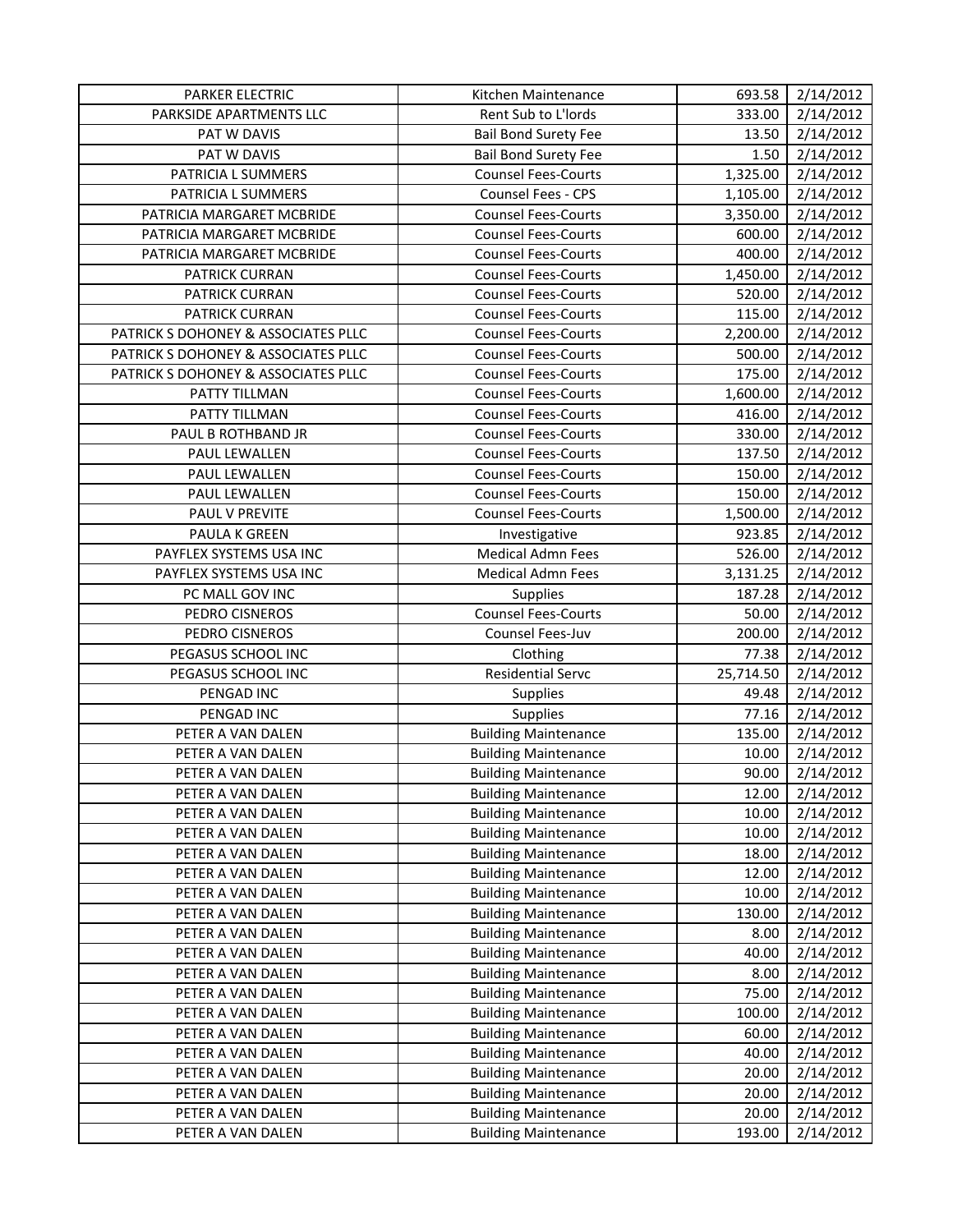| <b>PIA R. RODRIGUEZ</b>             | <b>Counsel Fees-Courts</b>  | 700.00    | 2/14/2012 |
|-------------------------------------|-----------------------------|-----------|-----------|
| PIA R. RODRIGUEZ                    | <b>Counsel Fees-Courts</b>  | 650.00    | 2/14/2012 |
| PIA R. RODRIGUEZ                    | <b>Counsel Fees-Courts</b>  | 200.00    | 2/14/2012 |
| PIA R. RODRIGUEZ                    | <b>Counsel Fees-Courts</b>  | 500.00    | 2/14/2012 |
| PIA R. RODRIGUEZ                    | <b>Counsel Fees-Courts</b>  | 280.00    | 2/14/2012 |
| PLYWOOD CO OF FORT WORTH            | Non-Track Equipment         | 222.70    | 2/14/2012 |
| POINT WEST ASSOCIATES LLC           | Rent Sub to L'Iords         | 1,356.00  | 2/14/2012 |
| POTENTIA ENERGY LLC                 | <b>Utility Assistance</b>   | 106.97    | 2/14/2012 |
| PRACTICAL A/R SOLUTIONS INC         | Lab Supplies                | 122.16    | 2/14/2012 |
| PRAETORIAN OPERATING INC            | Sheriff Inventory           | 489.96    | 2/14/2012 |
| PRAETORIAN OPERATING INC            | Sheriff Inventory           | 248.10    | 2/14/2012 |
| PRAETORIAN OPERATING INC            | <b>Custodian Supplies</b>   | 43.23     | 2/14/2012 |
| PRAETORIAN OPERATING INC            | <b>Building Maintenance</b> | 550.26    | 2/14/2012 |
| Priscilla H Aikens                  | Travel                      | 321.60    | 2/14/2012 |
| PRODUCTIVITY CENTER INC             | Subscriptions               | 5,735.00  | 2/14/2012 |
| PROGRESSIVE VACUUM CENTER           | <b>Equipment Maint</b>      | 69.99     | 2/14/2012 |
| PRONTO COURIER SERVICE LLC          | <b>Professional Service</b> | 200.01    | 2/14/2012 |
| PSYCHOTHERAPY SERVICES & YOKE-      | Psych Exam/Testimony        | 1,500.00  | 2/14/2012 |
| PSYCHOTHERAPY SERVICES & YOKEFELLOW | Psych Exam/Testimony        | 360.00    | 2/14/2012 |
| PTS OF AMERICA LLC                  | <b>Professional Service</b> | 4,838.20  | 2/14/2012 |
| <b>QUEST DIAGNOSTICS INC</b>        | Laboratory Costs            | 105.00    | 2/14/2012 |
| <b>QUEST DIAGNOSTICS INC</b>        | <b>Medical Supplies</b>     | 104.26    | 2/14/2012 |
| <b>QUEST DIAGNOSTICS INC</b>        | <b>Professional Service</b> | 37.30     | 2/14/2012 |
| QUICKSEARCH COM LLC                 | <b>Background Check</b>     | 889.00    | 2/14/2012 |
| <b>QUILL CORPORATION</b>            | <b>Supplies</b>             | 78.00     | 2/14/2012 |
| <b>QUILL CORPORATION</b>            | Supplies                    | 80.00     | 2/14/2012 |
| <b>QUINN FLAGS</b>                  | Supplies                    | 80.80     | 2/14/2012 |
| R MAUREEN TOLBERT                   | <b>Counsel Fees-Courts</b>  | 1,165.00  | 2/14/2012 |
| <b>R&amp;D BURNS BROTHERS INC</b>   | Non-Track Const/Bldg        | 30,997.80 | 2/14/2012 |
| RALPH WRIGHT COMMERCIAL REFRIG INC  | <b>Equipment Maint</b>      | 348.47    | 2/14/2012 |
| RANDALL B MILLER                    | <b>Counsel Fees-Courts</b>  | 400.00    | 2/14/2012 |
| RANDY W BOWERS                      | <b>Counsel Fees-Courts</b>  | 400.00    | 2/14/2012 |
| RANDY W BOWERS                      | <b>Counsel Fees-Courts</b>  | 425.00    | 2/14/2012 |
| RANDY W BOWERS                      | <b>Counsel Fees-Courts</b>  | 125.00    | 2/14/2012 |
| RAUL NEVAREZ                        | <b>Counsel Fees-Courts</b>  | 487.50    | 2/14/2012 |
| RAUL NEVAREZ                        | <b>Counsel Fees-Courts</b>  | 775.00    | 2/14/2012 |
| RAUL NEVAREZ                        | Counsel Fees-Juv            | 200.00    | 2/14/2012 |
| RAVEN HONSAKER                      | Clothing                    | 82.04     | 2/14/2012 |
| RAY HALL JR                         | <b>Counsel Fees-Courts</b>  | 400.00    | 2/14/2012 |
| <b>RAY HALL JR</b>                  | Counsel Fees-Juv            | 200.00    | 2/14/2012 |
| RAY HALL JR                         | Counsel Fees - CPS          | 3,355.00  | 2/14/2012 |
| RAYMOND DANIEL PC                   | Counsel Fees-Juv            | 200.00    | 2/14/2012 |
| RAYMOND DANIEL PC                   | Counsel Fees - CPS          | 3,494.11  | 2/14/2012 |
| RAYMOND DANIEL PC                   | <b>Counsel Fees-Courts</b>  | 250.00    | 2/14/2012 |
| RAYMOND F FINN PHD                  | Psych Exam/Testimony        | 1,700.00  | 2/14/2012 |
| RAZA MIAN                           | Rent Sub to L'Iords         | 1,133.00  | 2/14/2012 |
| RD CORNELL LLC                      | Parts and Supplies          | 62.00     | 2/14/2012 |
| <b>READ'S AUTO COLLISION</b>        | Insurance Receivable        | 1,072.96  | 2/14/2012 |
| READ'S AUTO COLLISION               | Insurance Receivable        | 90.00     | 2/14/2012 |
| REAL PROPERTY MANAGEMENT            | Rent Sub to L'Iords         | 754.00    | 2/14/2012 |
| REALTECH INC                        | Appl Serv Prov (ASP)        | 28,500.00 | 2/14/2012 |
| REALTECH INC                        | Software Maintenance        | 10,542.00 | 2/14/2012 |
| RECEPT PHARMACY LP                  | <b>Medical Supplies</b>     | 2,540.02  | 2/14/2012 |
|                                     |                             |           |           |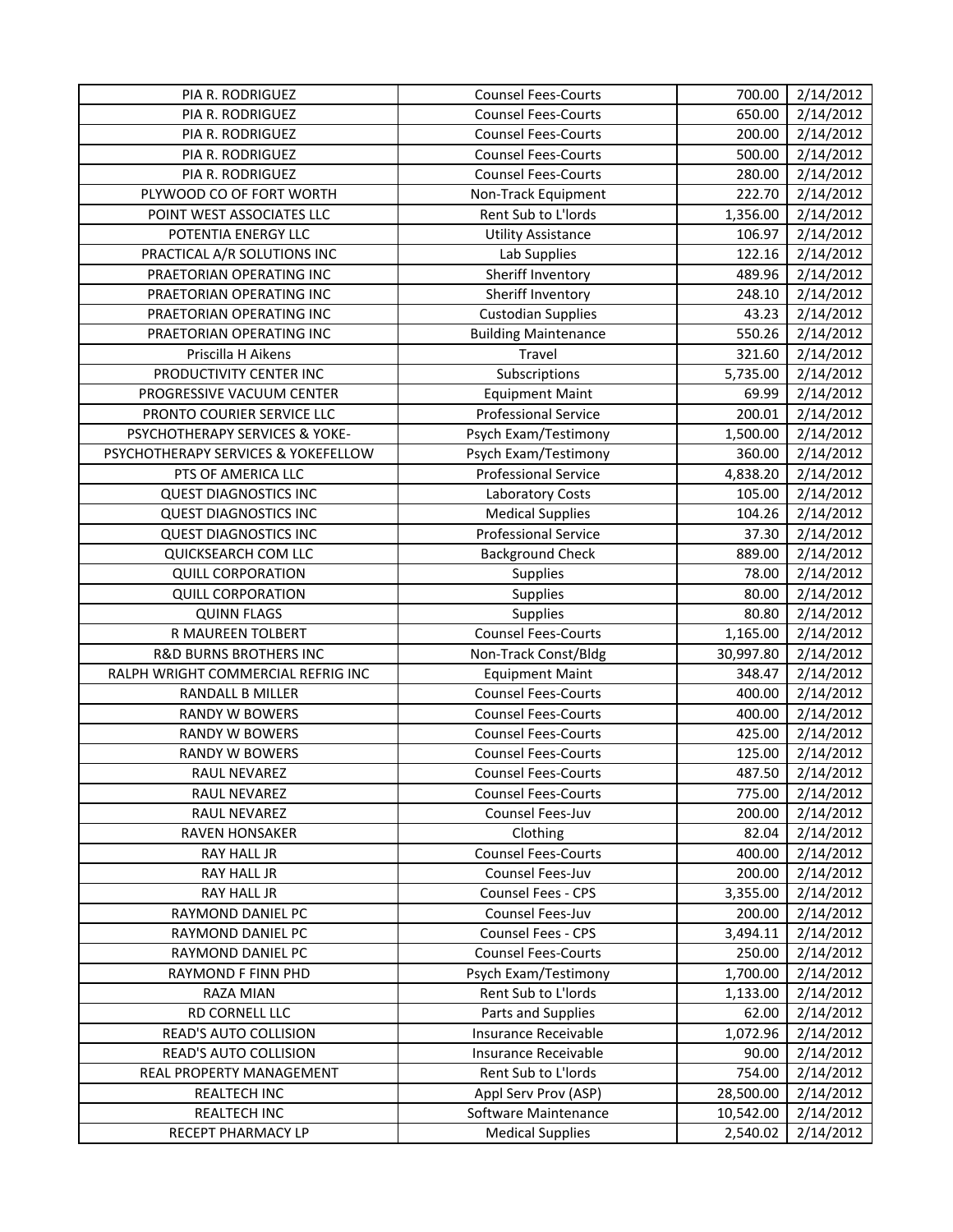| RECEPT PHARMACY LP                 | <b>Medical Supplies</b>     | 579.98   | 2/14/2012 |
|------------------------------------|-----------------------------|----------|-----------|
| RELIABLE PAVING INC                | <b>Building Maintenance</b> | 300.00   | 2/14/2012 |
| RELIANT ENERGY RETAIL SERVICES INC | <b>Utility Allowance</b>    | 310.00   | 2/14/2012 |
| RELIANT ENERGY RETAIL SERVICES INC | HAP Reimb Port-in           | 168.00   | 2/14/2012 |
| RELIANT ENERGY SERVICES            | <b>Utility Assistance</b>   | 1,126.55 | 2/14/2012 |
| RELIANT ENERGY SERVICES            | <b>Utility Assistance</b>   | 644.83   | 2/14/2012 |
| <b>RELIANT SIGNS CORP</b>          | <b>Building Maintenance</b> | 209.00   | 2/14/2012 |
| RENEE A SANCHEZ                    | <b>Counsel Fees-Courts</b>  | 450.00   | 2/14/2012 |
| RENEE A SANCHEZ                    | Counsel Fees - CPS          | 6,695.00 | 2/14/2012 |
| REPUBLIC SERVICES OF TEXAS LTD     | <b>Disposal Service</b>     | 127.21   | 2/14/2012 |
| <b>REXEL SUMMERS</b>               | Parts and Supplies          | 1,948.61 | 2/14/2012 |
| <b>REXEL SUMMERS</b>               | <b>Building Maintenance</b> | 243.77   | 2/14/2012 |
| RICHARD A HENDERSON PC             | <b>Counsel Fees-Courts</b>  | 175.00   | 2/14/2012 |
| RICHARD A HENDERSON PC             | <b>Counsel Fees-Courts</b>  | 200.00   | 2/14/2012 |
| RICHARD A HENDERSON PC             | <b>Counsel Fees-Courts</b>  | 1,800.00 | 2/14/2012 |
| RICHARD ALLEY                      | <b>Counsel Fees-Courts</b>  | 300.00   | 2/14/2012 |
| RICHARD ALLEY                      | <b>Counsel Fees-Courts</b>  | 1,200.00 | 2/14/2012 |
| RICHARD GLADSTONE                  | Counsel Fees - CPS          | 100.00   | 2/14/2012 |
| RICHARD KLINE                      | <b>Counsel Fees-Courts</b>  | 575.00   | 2/14/2012 |
| RICHARD KLINE                      | <b>Counsel Fees-Courts</b>  | 875.00   | 2/14/2012 |
| RICHARD KLINE                      | <b>Counsel Fees-Courts</b>  | 200.00   | 2/14/2012 |
| RICHARD SCOTT WALKER               | <b>Counsel Fees-Courts</b>  | 225.00   | 2/14/2012 |
| RICHARD SCOTT WALKER               | <b>Counsel Fees-Courts</b>  | 300.00   | 2/14/2012 |
| <b>RICOH</b>                       | <b>Equipment Maint</b>      | 162.00   | 2/14/2012 |
| <b>RICOH</b>                       | <b>Equipment Maint</b>      | 162.00   | 2/14/2012 |
| RICOH AMERICAS CORPORATION         | <b>Computer Maintenance</b> | 97.53    | 2/14/2012 |
| RITA UZOWIHE LAW FIRM              | Counsel Fees-Juv            | 200.00   | 2/14/2012 |
| RITE OF PASSAGE                    | <b>Residential Servc</b>    | 4,285.75 | 2/14/2012 |
| RJ SMELLEY COMPANY INC             | Rock and Gravel             | 4,098.07 | 2/14/2012 |
| <b>ROBERT HONEYSUCKER</b>          | Rent Sub to L'Iords         | 836.00   | 2/14/2012 |
| ROBERT JACKSON                     | Clothing                    | 125.00   | 2/14/2012 |
| ROBERT JOHNSON                     | <b>Restitution Payable</b>  | 11.00    | 2/14/2012 |
| ROBERTA WALKER                     | Counsel Fees-Juv            | 112.50   | 2/14/2012 |
| <b>ROBINSON &amp; SMART PC</b>     | <b>Counsel Fees-Courts</b>  | 800.00   | 2/14/2012 |
| <b>ROBINSON &amp; SMART PC</b>     | <b>Counsel Fees-Courts</b>  | 775.00   | 2/14/2012 |
| RODNEY M PATTERSON                 | Counsel Fees-Juv            | 200.00   | 2/14/2012 |
| RONALD COUCH                       | <b>Counsel Fees-Courts</b>  | 1,100.00 | 2/14/2012 |
| RONALD COUCH                       | <b>Counsel Fees-Courts</b>  | 425.00   | 2/14/2012 |
| RONALD COUCH                       | <b>Counsel Fees-Courts</b>  | 250.00   | 2/14/2012 |
| RONALD J KOVACH PC                 | <b>Counsel Fees - CPS</b>   | 500.00   | 2/14/2012 |
| ROSE ANNA SALINAS                  | Counsel Fees-Juv            | 350.00   | 2/14/2012 |
| ROXANNE ROBINSON                   | <b>Counsel Fees-Courts</b>  | 325.00   | 2/14/2012 |
| <b>ROXANNE ROBINSON</b>            | <b>Counsel Fees-Courts</b>  | 525.00   | 2/14/2012 |
| <b>ROXANNE ROBINSON</b>            | <b>Counsel Fees-Courts</b>  | 210.00   | 2/14/2012 |
| ROY MAAS YOUTH ALTERNATIVES INC    | <b>Residential Servc</b>    | 6,359.50 | 2/14/2012 |
| RUIZ PROPERTY CONNECTION LLC       | Rent Sub to L'Iords         | 2,523.00 | 2/14/2012 |
| RUIZ PROPERTY CONNECTION LLC       | Rent Sub to L'Iords         | 2,517.00 | 2/14/2012 |
| RUIZ PROTECTIVE SERVICE            | Polygraph                   | 164.43   | 2/14/2012 |
| RUSH TRUCK CENTERS OF TEXAS LP     | Supplies                    | 38.58    | 2/14/2012 |
| RUSSELL FEED INC                   | <b>Estray Livestock</b>     | 306.00   | 2/14/2012 |
| RUSSELL FEED INC                   | Canine Expense              | 33.99    | 2/14/2012 |
| <b>RYAN W HARDY</b>                | <b>Counsel Fees-Courts</b>  | 250.00   | 2/14/2012 |
| <b>SATTRUCKING INC</b>             | Rock and Gravel             | 3,318.81 | 2/14/2012 |
|                                    |                             |          |           |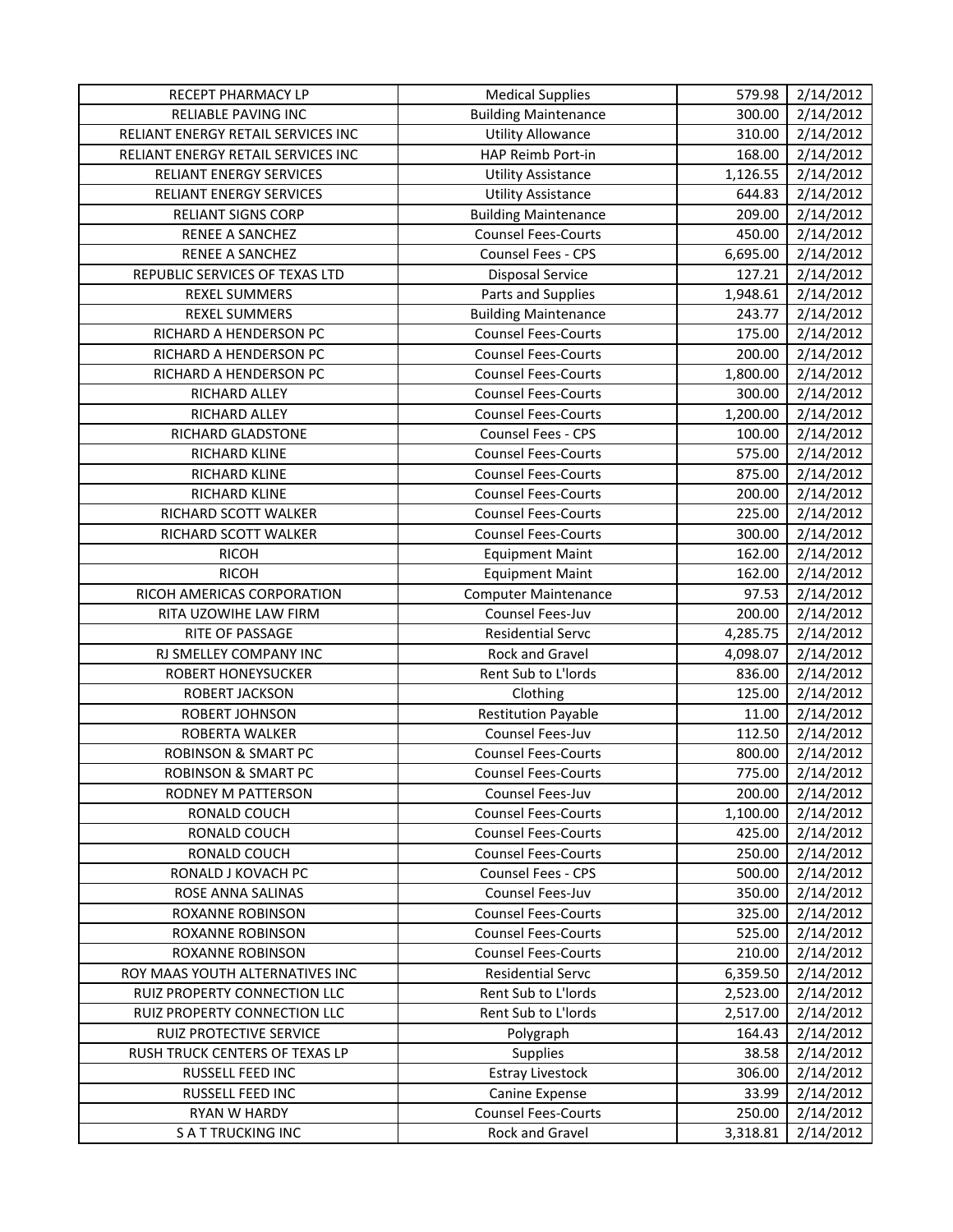| SAFETY KLEEN SYSTEMS INC           | <b>Disposal Service</b>    | 25.00    | 2/14/2012 |
|------------------------------------|----------------------------|----------|-----------|
| SAINT LEGAL PLLC                   | Counsel Fees-Juv           | 100.00   | 2/14/2012 |
| SALDANA INC                        | <b>County Burials</b>      | 330.00   | 2/14/2012 |
| SAM HOUSTON STATE UNIVERSITY       | Education                  | 225.00   | 2/14/2012 |
| SAMANTHA K HILL                    | <b>Counsel Fees-Courts</b> | 550.00   | 2/14/2012 |
| SAMUEL M SANCHEZ                   | Counsel Fees - CPS         | 275.00   | 2/14/2012 |
| Sandra K Parker                    | Travel                     | 157.75   | 2/14/2012 |
| SANOFI PASTEUR INC                 | <b>Medical Supplies</b>    | 6,081.32 | 2/14/2012 |
| SANOFI PASTEUR INC                 | <b>Medical Supplies</b>    | 3,451.32 | 2/14/2012 |
| SANTIAGO SALINAS                   | <b>Counsel Fees-Courts</b> | 900.00   | 2/14/2012 |
| SANTIAGO SALINAS                   | <b>Counsel Fees-Courts</b> | 425.00   | 2/14/2012 |
| Sarah T Skiles                     | Education                  | 61.84    | 2/14/2012 |
| SCHOLASTICA PHILIPPA AKEM          | Clothing                   | 225.00   | 2/14/2012 |
| SCIENTIFIC INSTRUMENT SERVICES     | Lab Equip Mainten          | 1,208.85 | 2/14/2012 |
| <b>SC-INTEGRITY</b>                | Subscriptions              | 100.00   | 2/14/2012 |
| SECOND COURT OF APPEALS            | Damage Claims              | 2,152.00 | 2/14/2012 |
| SHACOBY J WOMACK                   | Rent Sub to L'Iords        | 416.00   | 2/14/2012 |
| <b>SHADOW CREEK APARTMENTS</b>     | Rent Sub to L'Iords        | 378.00   | 2/14/2012 |
| <b>SHANNON DEE MILLER</b>          | <b>Counsel Fees-Courts</b> | 75.00    | 2/14/2012 |
| <b>SHANNON DEE MILLER</b>          | <b>Counsel Fees-Courts</b> | 125.00   | 2/14/2012 |
| SHANNON ROSE HILL FUNERAL CHAPEL   | <b>County Burials</b>      | 350.00   | 2/14/2012 |
| <b>SHARON LONG</b>                 | Clothing                   | 125.00   | 2/14/2012 |
| SHAWN PASCHALL                     | <b>Counsel Fees-Courts</b> | 100.00   | 2/14/2012 |
| SHAWN PASCHALL                     | <b>Counsel Fees-Courts</b> | 100.00   | 2/14/2012 |
| SHAWN PASCHALL                     | <b>Counsel Fees-Courts</b> | 100.00   | 2/14/2012 |
| <b>SHEE ROMERO</b>                 | Clothing                   | 195.74   | 2/14/2012 |
| SHEILA RANDOLPH                    | <b>Counsel Fees-Courts</b> | 400.00   | 2/14/2012 |
| SHEILA RANDOLPH                    | <b>Counsel Fees-Courts</b> | 800.00   | 2/14/2012 |
| SHEILA RANDOLPH                    | <b>Counsel Fees-Courts</b> | 225.00   | 2/14/2012 |
| SHI GOVERNMENT SOLUTIONS           | Supplies                   | 466.00   | 2/14/2012 |
| SHI GOVERNMENT SOLUTIONS           | LV Grant Equip(Mod)        | 2,262.00 | 2/14/2012 |
| SHI GOVERNMENT SOLUTIONS           | Supplies                   | 75.00    | 2/14/2012 |
| SHIELDS INDUSTRIAL SUPPLY          | Parts and Supplies         | 210.00   | 2/14/2012 |
| SHORELAND INC                      | Subscriptions              | 2,535.00 | 2/14/2012 |
| SID W SHAPIRO                      | Counsel Fees-Juv           | 200.00   | 2/14/2012 |
| SIRE TECHNOLOGIES                  | Education                  | 50.00    | 2/14/2012 |
| <b>SKYVUE MEMORIAL GARDENS</b>     | <b>County Burials</b>      | 3,240.00 | 2/14/2012 |
| SMITH TEMPORARIES INC              | Contract Labor             | 498.96   | 2/14/2012 |
| <b>SOLAR SCAPE</b>                 | Non-Track Equipment        | 1,440.00 | 2/14/2012 |
| Sonya C Roberts                    | Travel                     | 33.00    | 2/14/2012 |
| SOUTHERN TIRE MART LLC             | Gasoline Inventory         | 15.00    | 2/14/2012 |
| SOUTHERN TIRE MART LLC             | Parts and Supplies         | 254.00   | 2/14/2012 |
| SOUTHWEST ICE CREAM SPEC           | Food                       | 84.94    | 2/14/2012 |
| SOUTHWEST INTERNATIONAL TRUCKS INC | Parts and Supplies         | 60.16    | 2/14/2012 |
| SOUTHWEST INTERNATIONAL TRUCKS INC | Parts and Supplies         | 35.89    | 2/14/2012 |
| SPANISH HACIENDA APARTMENTS        | <b>Restitution Payable</b> | 30.66    | 2/14/2012 |
| SPECTRO INC                        | Parts and Supplies         | 378.00   | 2/14/2012 |
| ST JAMES II ASSOCIATES LLC         | Travel                     | 318.31   | 2/14/2012 |
| <b>STACY ALFORD</b>                | Counsel Fees - CPS         | 1,075.00 | 2/14/2012 |
| STAPLES ADVANTAGE                  | <b>Supplies</b>            | 412.47   | 2/14/2012 |
| STAPLES ADVANTAGE                  | <b>Supplies</b>            | 263.42   | 2/14/2012 |
| STAPLES ADVANTAGE                  | Supplies                   | 12.39    | 2/14/2012 |
| STAPLES ADVANTAGE                  | Supplies                   | 57.85    | 2/14/2012 |
|                                    |                            |          |           |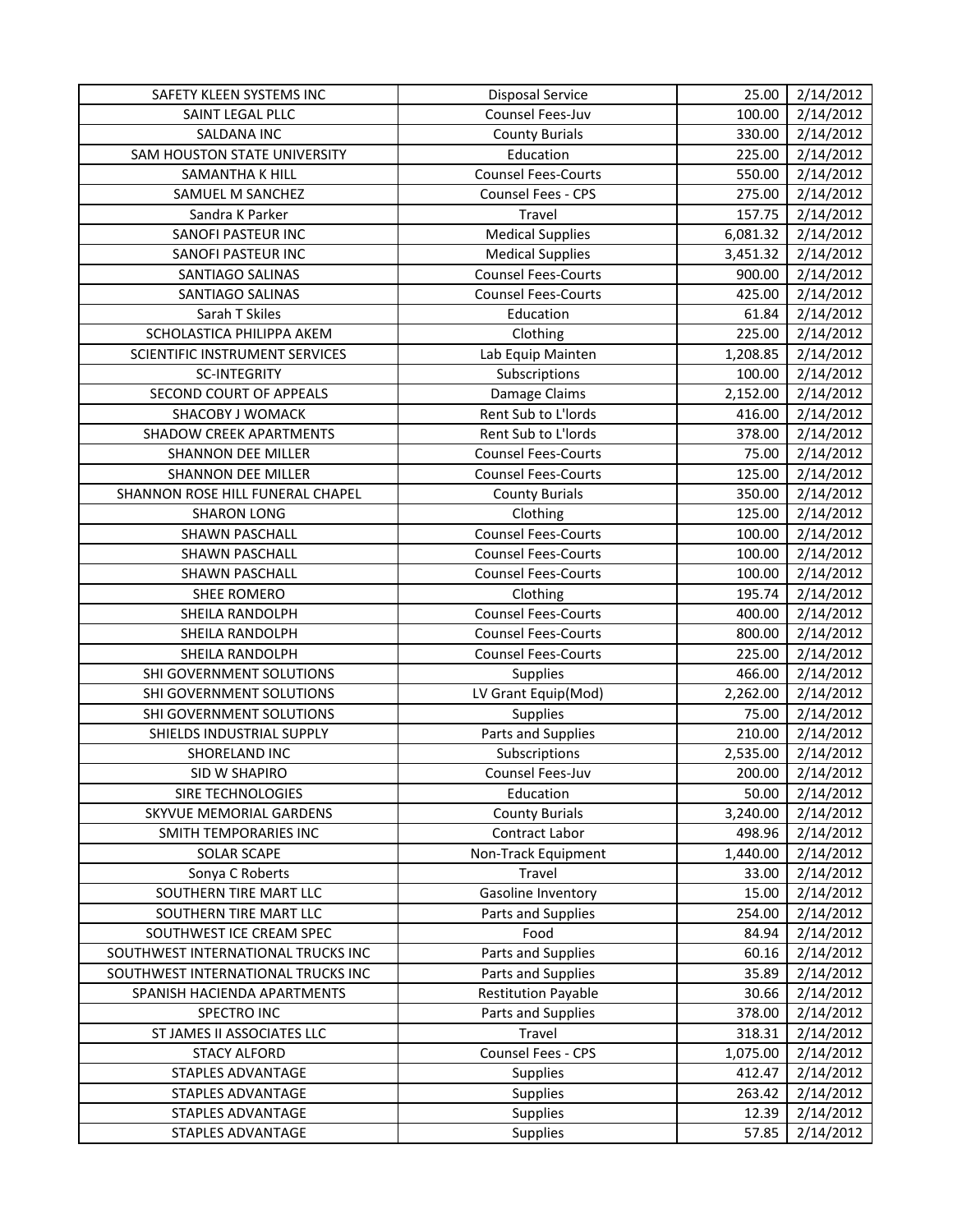| STAPLES ADVANTAGE        | <b>Supplies</b>   | 134.23   | 2/14/2012 |
|--------------------------|-------------------|----------|-----------|
| <b>STAPLES ADVANTAGE</b> | <b>Supplies</b>   | 69.43    | 2/14/2012 |
| <b>STAPLES ADVANTAGE</b> | <b>Supplies</b>   | 73.97    | 2/14/2012 |
| <b>STAPLES ADVANTAGE</b> | <b>Supplies</b>   | 308.23   | 2/14/2012 |
| <b>STAPLES ADVANTAGE</b> | <b>Supplies</b>   | 153.04   | 2/14/2012 |
| <b>STAPLES ADVANTAGE</b> | <b>Supplies</b>   | 27.04    | 2/14/2012 |
| <b>STAPLES ADVANTAGE</b> | <b>Supplies</b>   | 80.47    | 2/14/2012 |
| STAPLES ADVANTAGE        | Sheriff Inventory | 538.32   | 2/14/2012 |
| <b>STAPLES ADVANTAGE</b> | <b>Supplies</b>   | 244.58   | 2/14/2012 |
| <b>STAPLES ADVANTAGE</b> | <b>Supplies</b>   | 288.02   | 2/14/2012 |
| <b>STAPLES ADVANTAGE</b> | <b>Supplies</b>   | 14.42    | 2/14/2012 |
| <b>STAPLES ADVANTAGE</b> | Supplies          | 72.01    | 2/14/2012 |
| <b>STAPLES ADVANTAGE</b> | <b>Supplies</b>   | 2,714.07 | 2/14/2012 |
| <b>STAPLES ADVANTAGE</b> | <b>Supplies</b>   | 3.98     | 2/14/2012 |
| <b>STAPLES ADVANTAGE</b> | <b>Supplies</b>   | 18.46    | 2/14/2012 |
| <b>STAPLES ADVANTAGE</b> | <b>Supplies</b>   | 123.75   | 2/14/2012 |
| <b>STAPLES ADVANTAGE</b> | Supplies          | 90.45    | 2/14/2012 |
| <b>STAPLES ADVANTAGE</b> | <b>Supplies</b>   | 9.99     | 2/14/2012 |
| STAPLES ADVANTAGE        | Supplies          | 21.72    | 2/14/2012 |
| <b>STAPLES ADVANTAGE</b> | <b>Supplies</b>   | 42.02    | 2/14/2012 |
| <b>STAPLES ADVANTAGE</b> | Supplies          | 69.35    | 2/14/2012 |
| <b>STAPLES ADVANTAGE</b> | <b>Supplies</b>   | 107.72   | 2/14/2012 |
| <b>STAPLES ADVANTAGE</b> | <b>Supplies</b>   | 129.51   | 2/14/2012 |
| <b>STAPLES ADVANTAGE</b> | Supplies          | 28.96    | 2/14/2012 |
| <b>STAPLES ADVANTAGE</b> | <b>Supplies</b>   | (104.20) | 2/14/2012 |
| <b>STAPLES ADVANTAGE</b> | Supplies          | 138.70   | 2/14/2012 |
| STAPLES ADVANTAGE        | Supplies          | 13.80    | 2/14/2012 |
| <b>STAPLES ADVANTAGE</b> | Supplies          | 121.64   | 2/14/2012 |
| <b>STAPLES ADVANTAGE</b> | Supplies          | 194.14   | 2/14/2012 |
| <b>STAPLES ADVANTAGE</b> | <b>Supplies</b>   | 288.84   | 2/14/2012 |
| <b>STAPLES ADVANTAGE</b> | Supplies          | 177.90   | 2/14/2012 |
| <b>STAPLES ADVANTAGE</b> | <b>Supplies</b>   | 285.16   | 2/14/2012 |
| <b>STAPLES ADVANTAGE</b> | <b>Supplies</b>   | 86.91    | 2/14/2012 |
| STAPLES ADVANTAGE        | Supplies          | 68.06    | 2/14/2012 |
| STAPLES ADVANTAGE        | <b>Supplies</b>   | 148.21   | 2/14/2012 |
| <b>STAPLES ADVANTAGE</b> | <b>Supplies</b>   | 122.40   | 2/14/2012 |
| STAPLES ADVANTAGE        | <b>Supplies</b>   | 12.32    | 2/14/2012 |
| <b>STAPLES ADVANTAGE</b> | <b>Supplies</b>   | 27.45    | 2/14/2012 |
| <b>STAPLES ADVANTAGE</b> | <b>Supplies</b>   | 160.90   | 2/14/2012 |
| <b>STAPLES ADVANTAGE</b> | Supplies          | 154.20   | 2/14/2012 |
| <b>STAPLES ADVANTAGE</b> | <b>Supplies</b>   | 59.28    | 2/14/2012 |
| <b>STAPLES ADVANTAGE</b> | Supplies          | 176.74   | 2/14/2012 |
| <b>STAPLES ADVANTAGE</b> | Supplies          | 61.06    | 2/14/2012 |
| <b>STAPLES ADVANTAGE</b> | Supplies          | 31.98    | 2/14/2012 |
| STAPLES ADVANTAGE        | Supplies          | 120.48   | 2/14/2012 |
| <b>STAPLES ADVANTAGE</b> | Supplies          | 147.63   | 2/14/2012 |
| STAPLES ADVANTAGE        | Supplies          | 7.44     | 2/14/2012 |
| STAPLES ADVANTAGE        | Supplies          | 202.11   | 2/14/2012 |
| <b>STAPLES ADVANTAGE</b> | Supplies          | 690.63   | 2/14/2012 |
| <b>STAPLES ADVANTAGE</b> | Supplies          | 100.44   | 2/14/2012 |
| STAPLES ADVANTAGE        | Supplies          | 75.94    | 2/14/2012 |
| STAPLES ADVANTAGE        | Supplies          | 35.85    | 2/14/2012 |
| STAPLES ADVANTAGE        | Supplies          | 23.99    | 2/14/2012 |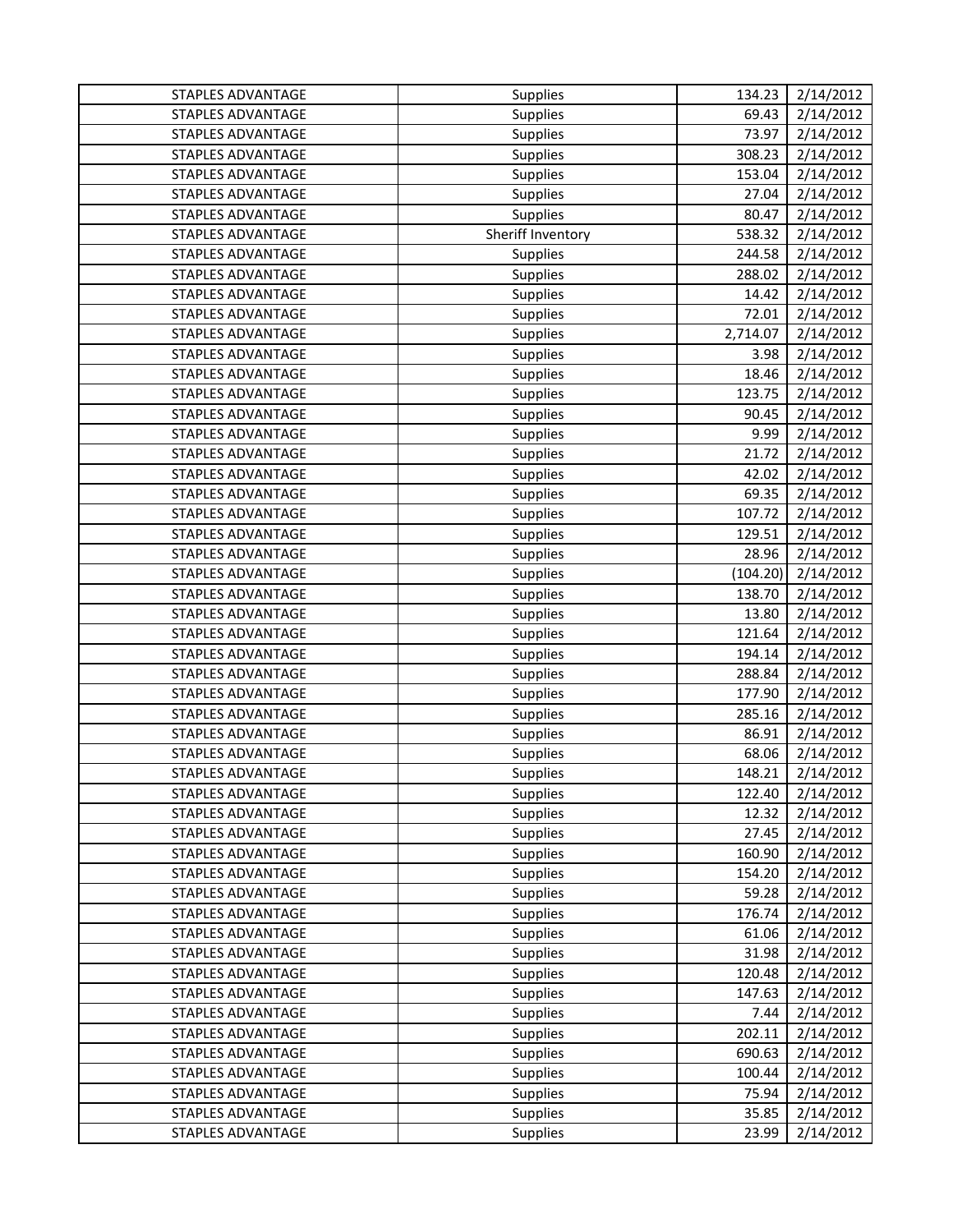| STAPLES ADVANTAGE                    | Supplies                    | 55.18    | 2/14/2012 |
|--------------------------------------|-----------------------------|----------|-----------|
| STAPLES ADVANTAGE                    | Supplies                    | 132.17   | 2/14/2012 |
| <b>STAPLES ADVANTAGE</b>             | Supplies                    | 200.73   | 2/14/2012 |
| <b>STAPLES ADVANTAGE</b>             | Supplies                    | 78.72    | 2/14/2012 |
| STAPLES ADVANTAGE                    | Supplies                    | 93.33    | 2/14/2012 |
| <b>STAPLES ADVANTAGE</b>             | Supplies                    | 113.72   | 2/14/2012 |
| STAPLES ADVANTAGE                    | Supplies                    | 56.64    | 2/14/2012 |
| STAPLES ADVANTAGE                    | Supplies                    | 56.20    | 2/14/2012 |
| STAPLES ADVANTAGE                    | Supplies                    | 108.22   | 2/14/2012 |
| <b>STAPLES ADVANTAGE</b>             | Supplies                    | 101.97   | 2/14/2012 |
| <b>STAPLES ADVANTAGE</b>             | Supplies                    | 9.10     | 2/14/2012 |
| STAPLES ADVANTAGE                    | Supplies                    | 42.89    | 2/14/2012 |
| STAPLES ADVANTAGE                    | Supplies                    | 47.50    | 2/14/2012 |
| <b>STAPLES ADVANTAGE</b>             | Supplies                    | 576.30   | 2/14/2012 |
| STAPLES ADVANTAGE                    | Supplies                    | 29.93    | 2/14/2012 |
| STAPLES ADVANTAGE                    | Supplies                    | 569.62   | 2/14/2012 |
| <b>STAPLES ADVANTAGE</b>             | <b>Computer Supplies</b>    | 1,632.70 | 2/14/2012 |
| <b>STAPLES ADVANTAGE</b>             | <b>Photo Processing</b>     | 203.58   | 2/14/2012 |
| <b>STAPLES ADVANTAGE</b>             | <b>Photo Processing</b>     | 89.88    | 2/14/2012 |
| STAPLES ADVANTAGE                    | Lab Supplies                | 18.18    | 2/14/2012 |
| <b>STAPLES ADVANTAGE</b>             | Supplies                    | 117.26   | 2/14/2012 |
| STAPLES ADVANTAGE                    | Supplies                    | 8.68     | 2/14/2012 |
| STAPLES ADVANTAGE                    | Supplies                    | 42.69    | 2/14/2012 |
| <b>STAPLES ADVANTAGE</b>             | Supplies                    | 29.84    | 2/14/2012 |
| STAPLES ADVANTAGE                    | Supplies                    | 41.12    | 2/14/2012 |
| STAPLES ADVANTAGE                    | Supplies                    | 188.82   | 2/14/2012 |
| STAPLES ADVANTAGE                    | Supplies                    | 64.97    | 2/14/2012 |
| STAPLES ADVANTAGE                    | Supplies                    | 83.05    | 2/14/2012 |
| STAPLES ADVANTAGE                    | Supplies                    | 170.05   | 2/14/2012 |
| STAPLES ADVANTAGE                    | Supplies                    | 23.17    | 2/14/2012 |
| <b>STAPLES ADVANTAGE</b>             | Non-Track Equipment         | 140.70   | 2/14/2012 |
| <b>STAPLES ADVANTAGE</b>             | Supplies                    | 55.16    | 2/14/2012 |
| <b>STAPLES ADVANTAGE</b>             | <b>Building Maintenance</b> | 59.28    | 2/14/2012 |
| <b>STAPLES ADVANTAGE</b>             | Supplies                    | 411.97   | 2/14/2012 |
| <b>STAPLES ADVANTAGE</b>             | Supplies                    | 18.49    | 2/14/2012 |
| <b>STAPLES ADVANTAGE</b>             | Shrff Commissary Inv        | 177.12   | 2/14/2012 |
| STAPLES ADVANTAGE                    | Equipment                   | 1,092.35 | 2/14/2012 |
| STAPLES ADVANTAGE                    | Supplies                    | 79.01    | 2/14/2012 |
| <b>STAPLES ADVANTAGE</b>             | Supplies                    | 211.20   | 2/14/2012 |
| STAPLES ADVANTAGE                    | Supplies                    | 220.85   | 2/14/2012 |
| STAPLES ADVANTAGE                    | Supplies                    | 1,089.05 | 2/14/2012 |
| STAPLES ADVANTAGE                    | Supplies                    | 171.82   | 2/14/2012 |
| <b>STAR TEX POWER</b>                | <b>Utility Assistance</b>   | 75.00    | 2/14/2012 |
| <b>STARBUCK &amp; WISE INC</b>       | HAP Reimb Port-in           | 892.00   | 2/14/2012 |
| <b>STATON &amp; TAYLOR PC</b>        | <b>Counsel Fees-Courts</b>  | 1,550.00 | 2/14/2012 |
| <b>STATON &amp; TAYLOR PC</b>        | <b>Counsel Fees-Courts</b>  | 500.00   | 2/14/2012 |
| <b>STATON &amp; TAYLOR PC</b>        | <b>Counsel Fees-Courts</b>  | 750.00   | 2/14/2012 |
| <b>STATON &amp; TAYLOR PC</b>        | <b>Counsel Fees-Courts</b>  | 150.00   | 2/14/2012 |
| STEPHANIE GONZALEZ                   | <b>Counsel Fees-Courts</b>  | 700.00   | 2/14/2012 |
| STEPHANIE PATTEN                     | <b>Counsel Fees-Courts</b>  | 230.00   | 2/14/2012 |
| STEPHANIE PATTEN                     | Counsel Fees-Juv            | 400.00   | 2/14/2012 |
| STEPHEN D HANDY PLLC                 | <b>Counsel Fees-Courts</b>  | 625.00   | 2/14/2012 |
| <b>STEVE GORDON &amp; ASSOCIATES</b> | <b>Counsel Fees-Courts</b>  | 2,350.00 | 2/14/2012 |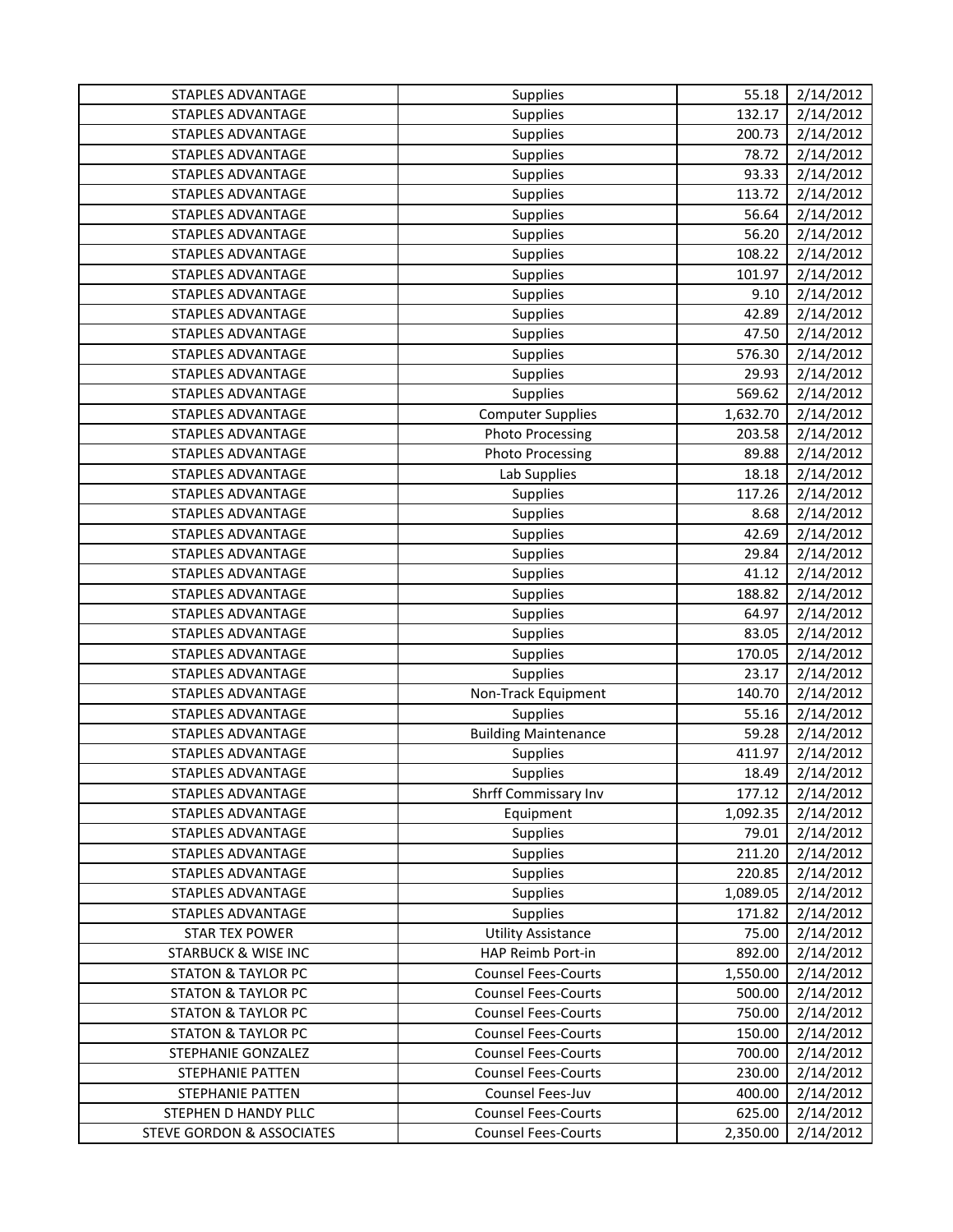| <b>STEVE GORDON &amp; ASSOCIATES</b> | <b>Counsel Fees-Courts</b>  | 200.00     | 2/14/2012 |
|--------------------------------------|-----------------------------|------------|-----------|
| STILETTO SPY&COMPANY INVESTIGATIONS  | Investigative               | 316.50     | 2/14/2012 |
| STORY COUNTY CLERK OF DISTRICT CT    | Cert Copies/Trans           | 25.14      | 2/14/2012 |
| STOVALL ELECTRIC COMPANY             | <b>Building Maintenance</b> | 93.60      | 2/14/2012 |
| STRATEGIC GOVERNMENT RESOURCES INC   | <b>Professional Service</b> | 1,750.00   | 2/14/2012 |
| <b>STREAM ENERGY</b>                 | <b>Utility Allowance</b>    | 258.00     | 2/14/2012 |
| <b>STREAM ENERGY</b>                 | <b>Utility Assistance</b>   | 3,009.53   | 2/14/2012 |
| STUART HOSE AND PIPE CO INC          | Parts and Supplies          | 18.80      | 2/14/2012 |
| SUBSTANCE ABUSE GUIDANCE             | O/P Group Counseling        | 1,634.00   | 2/14/2012 |
| SUKNA ALBAKHTARI                     | Transportation              | 120.00     | 2/14/2012 |
| <b>SUNDOWN RANCH INC</b>             | <b>Residential Servc</b>    | 4,285.75   | 2/14/2012 |
| <b>SUSAN WRIGHT</b>                  | <b>Restitution Payable</b>  | 6.50       | 2/14/2012 |
| SYCAMORE CENTER VILLAS               | Rent Sub to L'Iords         | 1,504.00   | 2/14/2012 |
| SYCAMORE POINTE TOWNHOMES            | Rent Sub to L'Iords         | 3,365.00   | 2/14/2012 |
| T U ELECTRIC                         | <b>Utility Allowance</b>    | 163.00     | 2/14/2012 |
| TAD - TARRANT APPRAISAL DISTRICT     | <b>Tarr Appraisal Dist</b>  | 166,122.80 | 2/14/2012 |
| <b>TARGET BANK</b>                   | Household Supp Asst         | 34.09      | 2/14/2012 |
| <b>TARGET BANK</b>                   | Clothing                    | 147.59     | 2/14/2012 |
| <b>TARGET BANK</b>                   | Supplies                    | 59.23      | 2/14/2012 |
| TARRANT AREA GERONTOLOGICAL SOCIETY  | Education                   | 40.00      | 2/14/2012 |
| TARRANT CO CHALLENGE INC             | <b>Professional Service</b> | 855.03     | 2/14/2012 |
| TARRANT COUNTY ADULT PROTECTIVE      | Education                   | 40.00      | 2/14/2012 |
| TARRANT COUNTY ADULT PROTECTIVE      | Education                   | 40.00      | 2/14/2012 |
| TARRANT COUNTY ADULT PROTECTIVE      | Education                   | 40.00      | 2/14/2012 |
| TARRANT COUNTY ADULT PROTECTIVE      | Education                   | 40.00      | 2/14/2012 |
| TARRANT COUNTY ADULT PROTECTIVE      | Education                   | 40.00      | 2/14/2012 |
| TARRANT COUNTY CHALLENGE INC         | <b>Professional Service</b> | 14,814.00  | 2/14/2012 |
| TARRANT COUNTY DISTRICT ATTORNEY     | <b>Counsel Fees-Courts</b>  | 400.00     | 2/14/2012 |
| TARRANT COUNTY DISTRICT ATTORNEY     | <b>Counsel Fees-Courts</b>  | 1,050.00   | 2/14/2012 |
| TARRANT COUNTY HOSPITAL DISTRICT     | <b>Subrecipient Service</b> | 7,377.81   | 2/14/2012 |
| TARRANT COUNTY HOSPITAL DISTRICT     | <b>Subrecipient Service</b> | 2,342.14   | 2/14/2012 |
| TARRANT COUNTY HOSPITAL DISTRICT     | <b>Subrecipient Service</b> | 9,480.75   | 2/14/2012 |
| TARRANT COUNTY HOSPITAL DISTRICT     | <b>Subrecipient Service</b> | 97,637.95  | 2/14/2012 |
| TARRANT COUNTY HOSPITAL DISTRICT     | <b>Subrecipient Service</b> | 91,377.41  | 2/14/2012 |
| TARRANT COUNTY NARCOTICS UNIT        | <b>Confidential Funds</b>   | 460.00     | 2/14/2012 |
| <b>TARRANT COUNTY SHERIFF</b>        | Travel                      | 678.41     | 2/14/2012 |
| <b>TARRANT PARTNERS LP</b>           | Rent Sub to L'Iords         | 1,300.00   | 2/14/2012 |
| <b>TARRANT PARTNERS LP</b>           | Rent Sub to L'Iords         | 489.00     | 2/14/2012 |
| <b>TARRANT PARTNERS LP</b>           | Rent Sub to L'Iords         | 605.00     | 2/14/2012 |
| <b>TECQUITLA JOHNSON</b>             | Clothing                    | 145.21     | 2/14/2012 |
| <b>TECQUITLA JOHNSON</b>             | Cash For Kids               | 55.00      | 2/14/2012 |
| <b>TEKSYSTEMS INC</b>                | <b>Professional Service</b> | 4,752.00   | 2/14/2012 |
| TELETOUCH COMMUNICATIONS INC         | Pager / Blackberry          | 4.82       | 2/14/2012 |
| TELETOUCH COMMUNICATIONS INC         | Pager / Blackberry          | 29.81      | 2/14/2012 |
| TELETOUCH COMMUNICATIONS INC         | Pager / Blackberry          | 178.86     | 2/14/2012 |
| TELETOUCH COMMUNICATIONS INC         | Pager / Blackberry          | 119.24     | 2/14/2012 |
| TELETOUCH COMMUNICATIONS INC         | Pager / Blackberry          | 29.81      | 2/14/2012 |
| TELETOUCH COMMUNICATIONS INC         | Pager / Blackberry          | 29.81      | 2/14/2012 |
| TELETOUCH COMMUNICATIONS INC         | Pager / Blackberry          | 29.81      | 2/14/2012 |
| TELETOUCH COMMUNICATIONS INC         | Pager / Blackberry          | 29.81      | 2/14/2012 |
| TELETOUCH COMMUNICATIONS INC         | Telephone - Mobile          | 556.14     | 2/14/2012 |
| TELETOUCH COMMUNICATIONS INC         | Pager / Blackberry          | 89.43      | 2/14/2012 |
| TELETOUCH COMMUNICATIONS INC         | Telephone - Mobile          | 125.13     | 2/14/2012 |
|                                      |                             |            |           |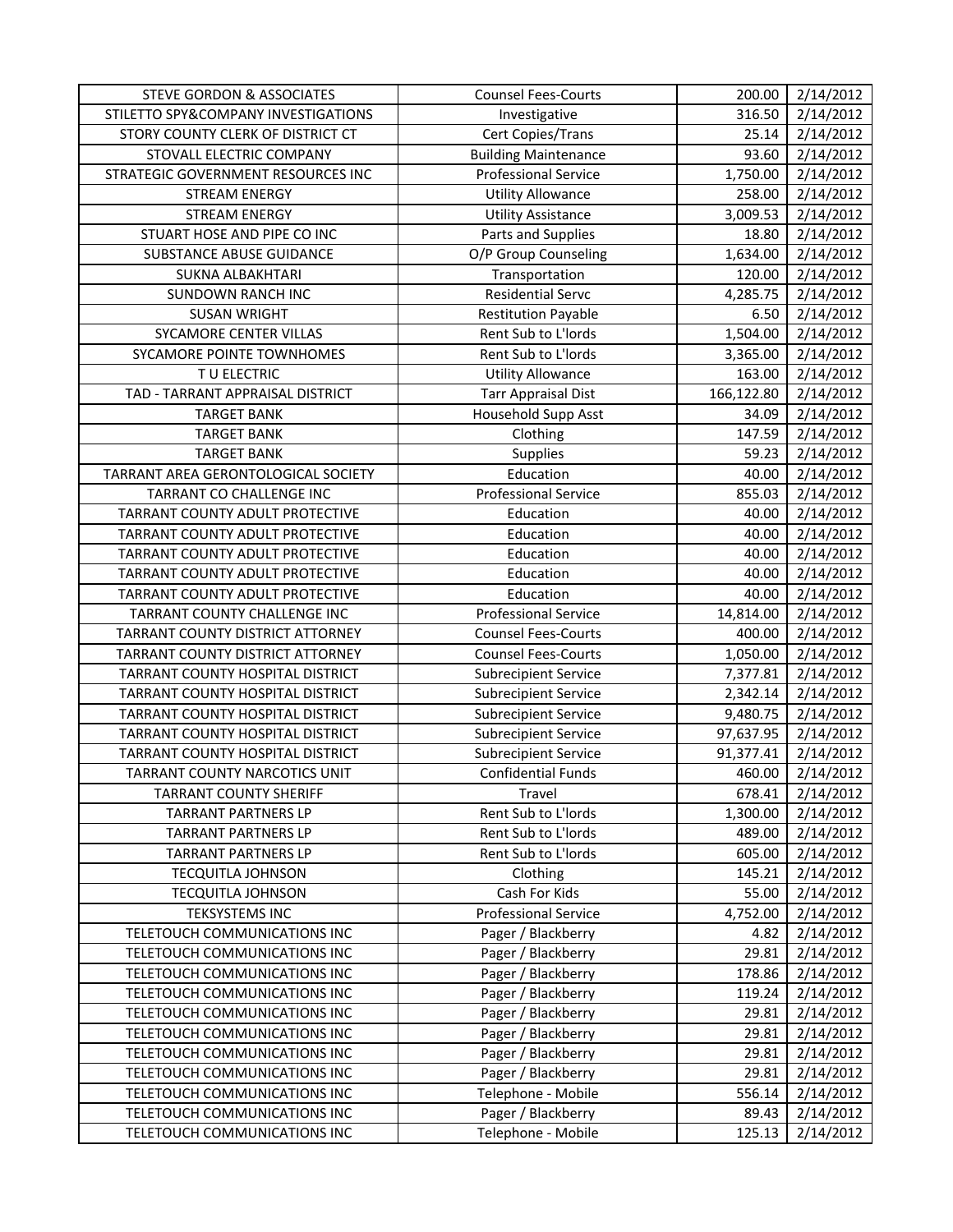| TELETOUCH COMMUNICATIONS INC         | Telephone - Mobile          | 51.40    | 2/14/2012          |
|--------------------------------------|-----------------------------|----------|--------------------|
| TELETOUCH COMMUNICATIONS INC         | Telephone - Mobile          | 129.58   | 2/14/2012          |
| TELETOUCH COMMUNICATIONS INC         | Telephone - Mobile          | 194.37   | 2/14/2012          |
| TELETOUCH COMMUNICATIONS INC         | Pager / Blackberry          | 86.40    | 2/14/2012          |
| TELETOUCH COMMUNICATIONS INC         | Pager / Blackberry          | 89.43    | 2/14/2012          |
| TELETOUCH COMMUNICATIONS INC         | Pager / Blackberry          | 29.81    | 2/14/2012          |
| TELETOUCH COMMUNICATIONS INC         | Pager / Blackberry          | 51.40    | 2/14/2012          |
| TELETOUCH COMMUNICATIONS INC         | Pager / Blackberry          | 59.62    | 2/14/2012          |
| TELETOUCH COMMUNICATIONS INC         | Pager / Blackberry          | 357.72   | 2/14/2012          |
| TELETOUCH COMMUNICATIONS INC         | Pager / Blackberry          | 29.81    | 2/14/2012          |
| TELETOUCH COMMUNICATIONS INC         | Pager / Blackberry          | 29.81    | 2/14/2012          |
| TELETOUCH COMMUNICATIONS INC         | Pager / Blackberry          | 775.06   | 2/14/2012          |
| TELETOUCH COMMUNICATIONS INC         | Pager / Blackberry          | 29.81    | $\sqrt{2}/14/2012$ |
| TELETOUCH COMMUNICATIONS INC         | Telephone - Mobile          | 539.91   | 2/14/2012          |
| TENEO LINGUISTICS COMPANY LLC        | <b>Interpreter Fees</b>     | 210.00   | 2/14/2012          |
| <b>TERESA LEE BOONE</b>              | <b>Counsel Fees-Courts</b>  | 200.00   | 2/14/2012          |
| <b>TERESEA ADCOCK</b>                | <b>Professional Service</b> | 175.42   | 2/14/2012          |
| <b>TERRI MOORE</b>                   | <b>Counsel Fees-Courts</b>  | 900.00   | 2/14/2012          |
| <b>TERRI MOORE</b>                   | <b>Counsel Fees-Courts</b>  | 500.00   | 2/14/2012          |
| <b>TERRI TODD</b>                    | <b>Pretrial Release Fee</b> | 40.00    | 2/14/2012          |
| <b>TERRY BARLOW</b>                  | <b>Counsel Fees-Courts</b>  | 200.00   | 2/14/2012          |
| <b>TERRY BARLOW</b>                  | <b>Counsel Fees-Courts</b>  | 100.00   | 2/14/2012          |
| <b>TERRY GIBBONS</b>                 | Rent Sub to L'Iords         | 575.00   | 2/14/2012          |
| TEXAS AGRILIFE EXTENSION SERVICE     | Education                   | 15.00    | 2/14/2012          |
| TEXAS AGRILIFE EXTENSION SERVICE     | Education                   | 195.00   | 2/14/2012          |
| TEXAS AMERICA SAFETY COMPANY         | Parts and Supplies          | 67.18    | 2/14/2012          |
| <b>TEXAS ASSOCIATION FOR INFANT</b>  | Education                   | 75.00    | 2/14/2012          |
| <b>TEXAS ASSOCIATION OF</b>          | Education                   | 75.00    | 2/14/2012          |
| <b>TEXAS ASSOCIATION OF COUNTIES</b> | Dues                        | 225.00   | 2/14/2012          |
| TEXAS CENTER FOR THE JUDICIARY       | Education                   | 60.00    | 2/14/2012          |
| TEXAS CHRISTIAN UNIVERSITY           | <b>Professional Service</b> | 800.00   | 2/14/2012          |
| TEXAS CHRISTIAN UNIVERSITY           | Education                   | 90.00    | 2/14/2012          |
| TEXAS CHRISTIAN UNIVERSITY           | Education                   | 90.00    | 2/14/2012          |
| TEXAS CHRISTIAN UNIVERSITY           | Education                   | 90.00    | 2/14/2012          |
| <b>TEXAS CHRISTIAN UNIVERSITY</b>    | Education                   | 90.00    | 2/14/2012          |
| TEXAS CHRISTIAN UNIVERSITY           | Education                   | 90.00    | 2/14/2012          |
| TEXAS CHRISTIAN UNIVERSITY           | Education                   | 90.00    | 2/14/2012          |
| TEXAS COURT REPORTERS ASSOCIATION    | Education                   | 225.00   | 2/14/2012          |
| TEXAS DEPT OF CRIMINAL JUSTICE       | Supplies                    | 120.00   | 2/14/2012          |
| TEXAS DEPT OF STATE HEALTH LOCKBOX   | Lab Equip Mainten           | 688.00   | 2/14/2012          |
| TEXAS DEPT PUBLIC SAFETY VEHICLE     | <b>Computer Services</b>    | 22.00    | 2/14/2012          |
| TEXAS FIRE PROTECTION SPECL'ST       | <b>Building Maintenance</b> | 170.00   | 2/14/2012          |
| TEXAS FIRE PROTECTION SPECL'ST       | <b>Building Maintenance</b> | 170.00   | 2/14/2012          |
| TEXAS FIRE PROTECTION SPECL'ST       | <b>Building Maintenance</b> | 390.00   | 2/14/2012          |
| <b>TEXAS HOUSING ASSOCIATION</b>     | Education                   | 595.00   | 2/14/2012          |
| <b>TEXAS LEGISLATIVE SERVICE</b>     | TX Legislative Serv         | 381.88   | 2/14/2012          |
| TEXAS MUNICIPAL COURTS ASSOC         | Education                   | 50.00    | 2/14/2012          |
| TEXAS PUBLIC PURCHASING ASSOCIATION  | Education                   | 150.00   | 2/14/2012          |
| <b>TEXAS REAL ESTATE</b>             | Rent Sub to L'Iords         | 2,964.00 | 2/14/2012          |
| TEXAS REENTRY SERVICES INC           | <b>Subrecipient Service</b> | 4,661.06 | 2/14/2012          |
| TEXAS STATE UNIVERSITY               | Education                   | 100.00   | 2/14/2012          |
| TEXAS T & R INC                      | County Right of Way         | 150.00   | 2/14/2012          |
| <b>TEXAS TOLLWAYS</b>                | Travel                      | 12.66    | 2/14/2012          |
|                                      |                             |          |                    |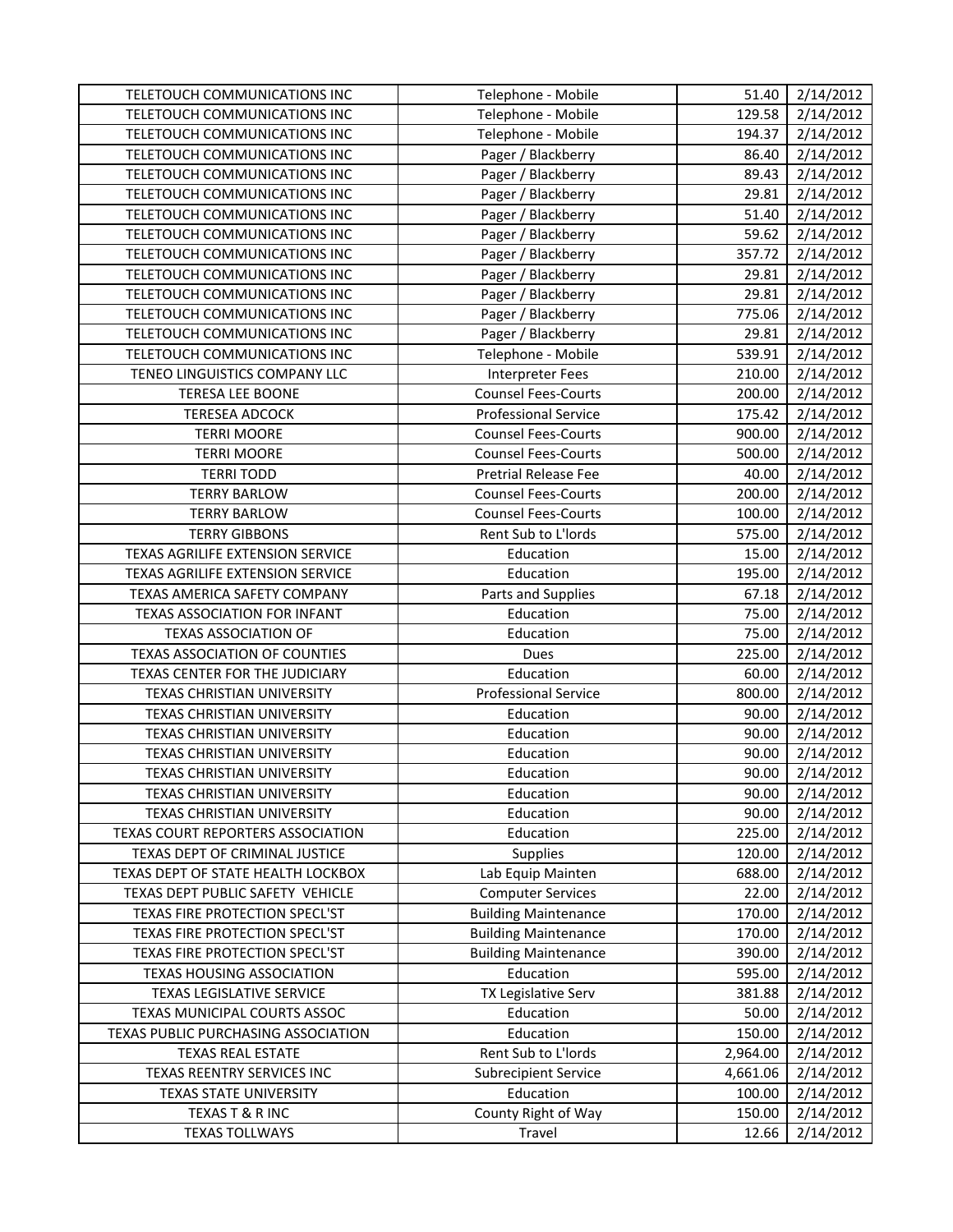| TEXAS WORKFORCE COMMISSION(320)     | Subscriptions               | 375.00    | 2/14/2012 |
|-------------------------------------|-----------------------------|-----------|-----------|
| THE BURKE FOUNDATION                | Clothing                    | 116.98    | 2/14/2012 |
| THE CENTER FOR SUCCESS & INDEPENDEN | <b>Residential Servc</b>    | 21,428.75 | 2/14/2012 |
| THE COUNTY COURT OF NEMAHA COUNTY   | Cert Copies/Trans           | 2.50      | 2/14/2012 |
| THE DECKER LAW FIRM PC              | <b>Counsel Fees - CPS</b>   | 150.00    | 2/14/2012 |
| THE GLEN MILLS SCHOOL               | <b>Residential Servc</b>    | 4,008.92  | 2/14/2012 |
| THE HAMPTON LAW FIRM PLLC           | <b>Counsel Fees-Courts</b>  | 200.00    | 2/14/2012 |
| THE HUSTON FIRM PC                  | <b>Counsel Fees-Courts</b>  | 500.00    | 2/14/2012 |
| THE HUSTON FIRM PC                  | <b>Counsel Fees-Courts</b>  | 1,150.00  | 2/14/2012 |
| THE HUSTON FIRM PC                  | <b>Counsel Fees-Courts</b>  | 50.00     | 2/14/2012 |
| THE LAW FIRM OF DAVID C JONES       | <b>Counsel Fees-Courts</b>  | 150.00    | 2/14/2012 |
| THE LAW FIRM OF DAVID C JONES       | <b>Counsel Fees-Courts</b>  | 319.25    | 2/14/2012 |
| THE LAW OFFICE OF STEPHEN K HARMON  | Counsel Fees - CPS          | 100.00    | 2/14/2012 |
| THE LAW OFFICES OF MICHAEL POOL PLL | <b>Counsel Fees-Courts</b>  | 1,000.00  | 2/14/2012 |
| THE MULHOLLAND CO                   | Supplies                    | 9.00      | 2/14/2012 |
| THE MULHOLLAND CO                   | Supplies                    | 9.00      | 2/14/2012 |
| THE MULHOLLAND CO                   | Supplies                    | 128.00    | 2/14/2012 |
| THE MULHOLLAND CO                   | Supplies                    | 9.00      | 2/14/2012 |
| THE MULHOLLAND CO                   | Supplies                    | 26.00     | 2/14/2012 |
| THE NORTHEAST TARRANT CHAMBER       | <b>Meeting Expenses</b>     | 25.00     | 2/14/2012 |
| THE S R DAVIDSON FAMILY LIMITED     | Rent Sub to L'Iords         | 977.00    | 2/14/2012 |
| THE SPOKEN WORD LLC                 | <b>Interpreter Fees</b>     | 60.00     | 2/14/2012 |
| THE SPOKEN WORD LLC                 | <b>Interpreter Fees</b>     | 240.00    | 2/14/2012 |
| THE SPOKEN WORD LLC                 | <b>Interpreter Fees</b>     | 240.00    | 2/14/2012 |
| THE SPOKEN WORD LLC                 | <b>Interpreter Fees</b>     | 90.00     | 2/14/2012 |
| THE SPOKEN WORD LLC                 | <b>Interpreter Fees</b>     | 120.00    | 2/14/2012 |
| THE TEXAS OAKS APT                  | Rent Sub to L'Iords         | 666.00    | 2/14/2012 |
| THE VERDUN GROUP LP                 | Rent Sub to L'Iords         | 285.00    | 2/14/2012 |
| THERESA YOKO COPELAND               | <b>Counsel Fees-Courts</b>  | 710.00    | 2/14/2012 |
| THYSSENKRUPP ELEVATOR               | <b>Elevator Maintenance</b> | 2,296.61  | 2/14/2012 |
| THYSSENKRUPP ELEVATOR               | <b>Elevator Maintenance</b> | 3,827.71  | 2/14/2012 |
| THYSSENKRUPP ELEVATOR               | <b>Elevator Maintenance</b> | 5,358.79  | 2/14/2012 |
| <b>THYSSENKRUPP ELEVATOR</b>        | <b>Elevator Maintenance</b> | 1,531.18  | 2/14/2012 |
| THYSSENKRUPP ELEVATOR               | <b>Elevator Maintenance</b> | 734.91    | 2/14/2012 |
| TIC EXPRESS LLC                     | Sheriff Inventory           | 279.12    | 2/14/2012 |
| TIC EXPRESS LLC                     | <b>Supplies</b>             | 72.00     | 2/14/2012 |
| TIC EXPRESS LLC                     | <b>Supplies</b>             | 92.00     | 2/14/2012 |
| TIC EXPRESS LLC                     | <b>Computer Supplies</b>    | 2,952.28  | 2/14/2012 |
| TIC EXPRESS LLC                     | Supplies                    | 18.00     | 2/14/2012 |
| <b>TIM MOORE</b>                    | <b>Counsel Fees-Courts</b>  | 700.00    | 2/14/2012 |
| TIPTON GLOBAL SALES & SERVICES INC  | <b>Equipment Maint</b>      | 150.00    | 2/14/2012 |
| TPA-TEXAS PROBATION ASSOC CORRECT-  | Tuition C/room Train        | 360.00    | 2/14/2012 |
| TPA-TEXAS PROBATION ASSOC CORRECT-  | Tuition C/room Train        | 120.00    | 2/14/2012 |
| TPA-TEXAS PROBATION ASSOC CORRECT-  | Tuition C/room Train        | 120.00    | 2/14/2012 |
| TPA-TEXAS PROBATION ASSOC CORRECT-  | Tuition C/room Train        | 120.00    | 2/14/2012 |
| <b>TRACEY USHERWOOD</b>             | <b>Restitution Payable</b>  | 1.50      | 2/14/2012 |
| <b>TRACIE KENAN</b>                 | <b>Counsel Fees-Courts</b>  | 1,000.00  | 2/14/2012 |
| <b>TRACIE KENAN</b>                 | <b>Counsel Fees-Courts</b>  | 315.00    | 2/14/2012 |
| <b>TRACY CRISMOND</b>               | Rent Sub to L'Iords         | 1,050.00  | 2/14/2012 |
| <b>TRANE COMPANY</b>                | A/C Maint Contract          | 859.00    | 2/14/2012 |
| <b>TRANE COMPANY</b>                | A/C Maint Contract          | 1,486.82  | 2/14/2012 |
| <b>TRAVIS YOUNG</b>                 | <b>Counsel Fees-Courts</b>  | 850.00    | 2/14/2012 |
| <b>TRAVIS YOUNG</b>                 | <b>Counsel Fees-Courts</b>  | 5,800.00  | 2/14/2012 |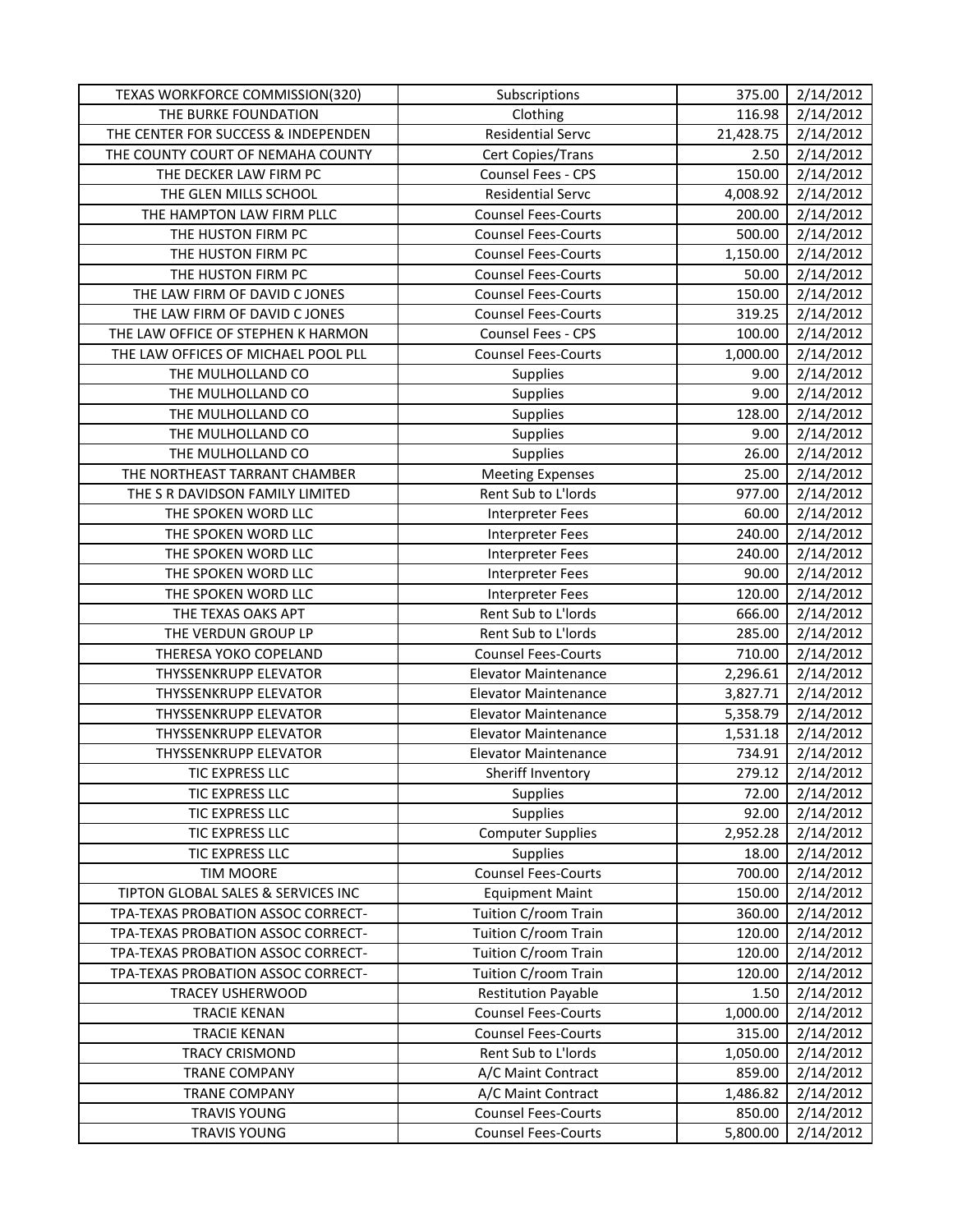| TRIPLENET PRICING LLC<br>TRIPLENET PRICING LLC | Supplies                                                   | 38.70      | 2/14/2012 |
|------------------------------------------------|------------------------------------------------------------|------------|-----------|
|                                                | <b>Computer Supplies</b><br>Cash For Kids                  | 254.60     | 2/14/2012 |
| <b>TROSKI MURPHY</b>                           |                                                            | 55.00      | 2/14/2012 |
| <b>TROY SHEPARD</b>                            | Cash For Kids                                              | 117.09     | 2/14/2012 |
| TRUE GRIT REDI MIX LTD                         | <b>Range Supplies</b>                                      | 1,232.00   | 2/14/2012 |
| TXI OPERATIONS, LP (NT)                        | <b>Rock and Gravel</b>                                     | 255.58     | 2/14/2012 |
| TXU ELECTRIC COMPANY                           | <b>Utility Assistance</b>                                  | 7,032.57   | 2/14/2012 |
| TXU ELECTRIC COMPANY<br>TXU ELECTRIC COMPANY   | <b>Utility Assistance</b>                                  | 587.02     | 2/14/2012 |
|                                                | <b>Utility Assistance</b>                                  | 1,589.69   | 2/14/2012 |
| TXU ELECTRIC COMPANY<br>TXU ELECTRIC COMPANY   | <b>Utility Assistance</b>                                  | 107.87     | 2/14/2012 |
|                                                | <b>Utility Assistance</b>                                  | 1,482.77   | 2/14/2012 |
| <b>U S POSTMASTER</b>                          | Prepaid - Postage                                          | 125,000.00 | 2/14/2012 |
| <b>ULINE INC</b>                               | Supplies                                                   | 323.00     | 2/14/2012 |
| <b>ULINE INC</b>                               | <b>Supplies</b>                                            | 27.43      | 2/14/2012 |
| UNIVERSITY OF N TX HEALTH SCIENCE              | <b>Professional Service</b><br><b>Professional Service</b> | 8,360.00   | 2/14/2012 |
| UNIVERSITY OF N TX HEALTH SCIENCE              |                                                            | 9,680.00   | 2/14/2012 |
| UPS/UNITED PARCEL SERVICE                      | Postage                                                    | 258.11     | 2/14/2012 |
| UPS/UNITED PARCEL SERVICE                      | Postage                                                    | 35.22      | 2/14/2012 |
| VANESSA M JORDAN                               | <b>Counsel Fees-Courts</b>                                 | 250.00     | 2/14/2012 |
| <b>VENDING NUT COMPANY</b>                     | Food                                                       | 275.75     | 2/14/2012 |
| VENKATESWARA RAO B ADDEPALLI                   | Rent Sub to L'Iords                                        | 342.00     | 2/14/2012 |
| VENTREX ENVIRONMENTAL SERVICES                 | <b>Disposal Service</b>                                    | 645.66     | 2/14/2012 |
| <b>VERIZON SOUTHWEST</b>                       | Telephone-Basic                                            | 79.36      | 2/14/2012 |
| VERIZON WIRELESS SERVICES LLC                  | <b>Wireless Data Access</b>                                | 37.99      | 2/14/2012 |
| VERIZON WIRELESS SERVICES LLC                  | <b>Wireless Data Access</b>                                | 37.99      | 2/14/2012 |
| <b>VERIZON WIRELESS SERVICES LLC</b>           | <b>Wireless Data Access</b>                                | 37.99      | 2/14/2012 |
| VERIZON WIRELESS SERVICES LLC                  | <b>Wireless Data Access</b>                                | 37.99      | 2/14/2012 |
| VERIZON WIRELESS SERVICES LLC                  | <b>Wireless Data Access</b>                                | 151.96     | 2/14/2012 |
| VERIZON WIRELESS SERVICES LLC                  | <b>Wireless Data Access</b>                                | 37.99      | 2/14/2012 |
| VERIZON WIRELESS SERVICES LLC                  | <b>Wireless Data Access</b>                                | 37.99      | 2/14/2012 |
| VERIZON WIRELESS SERVICES LLC                  | <b>Wireless Data Access</b>                                | 37.99      | 2/14/2012 |
| VERIZON WIRELESS SERVICES LLC                  | <b>Wireless Data Access</b>                                | 37.99      | 2/14/2012 |
| VERIZON WIRELESS SERVICES LLC                  | <b>Wireless Data Access</b>                                | 75.98      | 2/14/2012 |
| <b>VERIZON WIRELESS SERVICES LLC</b>           | <b>Wireless Data Access</b>                                | 113.97     | 2/14/2012 |
| <b>VERIZON WIRELESS SERVICES LLC</b>           | <b>Wireless Data Access</b>                                | 37.99      | 2/14/2012 |
| <b>VERIZON WIRELESS SERVICES LLC</b>           | Wireless Data Access                                       | 75.98      | 2/14/2012 |
| <b>VERIZON WIRELESS SERVICES LLC</b>           | <b>Wireless Data Access</b>                                | 37.99      | 2/14/2012 |
| VERIZON WIRELESS SERVICES LLC                  | Wireless Data Access                                       | (22.06)    | 2/14/2012 |
| <b>VERIZON WIRELESS SERVICES LLC</b>           | Wireless Data Access                                       | 37.99      | 2/14/2012 |
| <b>VERIZON WIRELESS SERVICES LLC</b>           | <b>Wireless Data Access</b>                                | 151.96     | 2/14/2012 |
| VERIZON WIRELESS SERVICES LLC                  | Wireless Data Access                                       | 37.99      | 2/14/2012 |
| VERIZON WIRELESS SERVICES LLC                  | <b>Wireless Data Access</b>                                | 113.97     | 2/14/2012 |
| <b>VERIZON WIRELESS SERVICES LLC</b>           | Wireless Data Access                                       | 120.10     | 2/14/2012 |
| VERIZON WIRELESS SERVICES LLC                  | <b>Wireless Data Access</b>                                | 37.99      | 2/14/2012 |
| VERIZON WIRELESS SERVICES LLC                  | <b>Wireless Data Access</b>                                | 113.97     | 2/14/2012 |
| VERIZON WIRELESS SERVICES LLC                  | <b>Wireless Data Access</b>                                | 75.98      | 2/14/2012 |
| <b>VERIZON WIRELESS SERVICES LLC</b>           | Wireless Data Access                                       | 113.97     | 2/14/2012 |
| <b>VERIZON WIRELESS SERVICES LLC</b>           | <b>Wireless Data Access</b>                                | 37.99      | 2/14/2012 |
| VERIZON WIRELESS SERVICES LLC                  | <b>Wireless Data Access</b>                                | 113.97     | 2/14/2012 |
| VERIZON WIRELESS SERVICES LLC                  | Wireless Data Access                                       | 1,291.66   | 2/14/2012 |
| <b>VERIZON WIRELESS SERVICES LLC</b>           | <b>Wireless Data Access</b>                                | 2,165.43   | 2/14/2012 |
| VERIZON WIRELESS SERVICES LLC                  | <b>Wireless Data Access</b>                                | 68.76      | 2/14/2012 |
| VERIZON WIRELESS SERVICES LLC                  | <b>Wireless Data Access</b>                                | 151.96     | 2/14/2012 |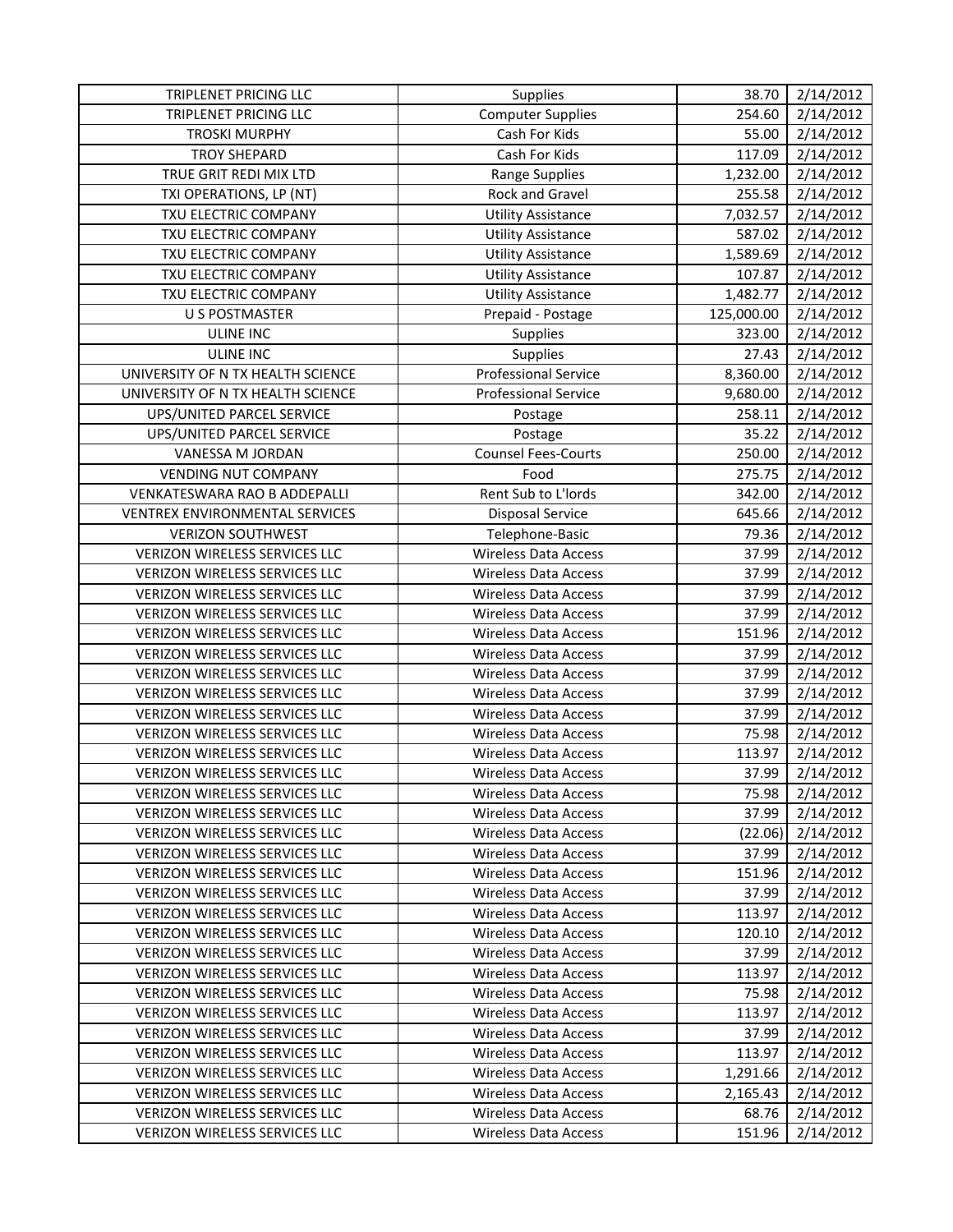| <b>VERNON PARISH SHERIFF</b>        | <b>Court Costs</b>          | 50.00    | 2/14/2012 |
|-------------------------------------|-----------------------------|----------|-----------|
| VIENSONG MINO PHANYANOOVONG         | <b>Restitution Payable</b>  | 12.50    | 2/14/2012 |
| <b>VIRGINIA CARTER</b>              | <b>Counsel Fees-Courts</b>  | 125.00   | 2/14/2012 |
| <b>VIRGINIA CARTER</b>              | Counsel Fees-Juv            | 200.00   | 2/14/2012 |
| <b>VOLUNTEERS OF AMERICA</b>        | <b>Subrecipient Service</b> | 7,466.62 | 2/14/2012 |
| <b>VWR SCIENTIFIC PRODUCTS</b>      | Lab Equip Mainten           | 434.16   | 2/14/2012 |
| WALGREENS #4785                     | Food/Hygiene Assist         | 20.00    | 2/14/2012 |
| WALMART #284                        | Food/Hygiene Assist         | 20.00    | 2/14/2012 |
| WALMART #2981                       | Food/Hygiene Assist         | 20.00    | 2/14/2012 |
| WALMART #3274                       | Food/Hygiene Assist         | 20.00    | 2/14/2012 |
| WALMART #3284                       | Food/Hygiene Assist         | 58.81    | 2/14/2012 |
| WALNUT CREEK COUNTRY CLUB           | Restitution Payable         | 100.00   | 2/14/2012 |
| WALT A CLEVELAND                    | <b>Counsel Fees-Courts</b>  | 100.00   | 2/14/2012 |
| WALT A CLEVELAND                    | Counsel Fees - CPS          | 150.00   | 2/14/2012 |
| Walter S West                       | Travel                      | 279.06   | 2/14/2012 |
| <b>WANDA HILL</b>                   | Clothing                    | 165.12   | 2/14/2012 |
| WARES GIANT TIRE SERVICE LLC        | <b>Disposal Service</b>     | 86.00    | 2/14/2012 |
| <b>WARREN DAVIS</b>                 | Cash For Kids               | 30.00    | 2/14/2012 |
| <b>WARREN ST JOHN</b>               | <b>Counsel Fees-Courts</b>  | 200.00   | 2/14/2012 |
| <b>WARREN ST JOHN</b>               | Cnsl Fees-Cap Murder        | 7,500.00 | 2/14/2012 |
| WDOP SUB II LP                      | Rent Sub to L'Iords         | 172.00   | 2/14/2012 |
| WELLS FRAMING CONTRACTORS INC       | Rent Sub to L'Iords         | 1,756.00 | 2/14/2012 |
| <b>WEST GROUP</b>                   | Law Books                   | 112.00   | 2/14/2012 |
| WEST SIDE LANDFILL WM               | <b>Disposal Service</b>     | 257.58   | 2/14/2012 |
| <b>WESTERN DETENTION</b>            | <b>Building Maintenance</b> | 1,451.54 | 2/14/2012 |
| <b>WESTERN DETENTION</b>            | <b>Building Maintenance</b> | 1,395.50 | 2/14/2012 |
| <b>WESTERN RIM PROPERTIES</b>       | HAP Reimb Port-in           | 558.00   | 2/14/2012 |
| WESTERN-BRW PAPER CO INC            | Supplies                    | 987.50   | 2/14/2012 |
| WESTERN-BRW PAPER CO INC            | Supplies                    | 26.80    | 2/14/2012 |
| WESTERN-BRW PAPER CO INC            | Supplies                    | 53.60    | 2/14/2012 |
| WESTERN-BRW PAPER CO INC            | Supplies                    | 53.60    | 2/14/2012 |
| WESTERN-BRW PAPER CO INC            | Supplies                    | 1,072.00 | 2/14/2012 |
| <b>WESTERN-BRW PAPER CO INC</b>     | Supplies                    | 469.00   | 2/14/2012 |
| WESTERN-BRW PAPER CO INC            | Supplies                    | 469.00   | 2/14/2012 |
| WESTERN-BRW PAPER CO INC            | Supplies                    | 1,072.00 | 2/14/2012 |
| WILLIAM BRIAN GOZA                  | <b>Counsel Fees-Courts</b>  | 7,850.00 | 2/14/2012 |
| WILLIAM BRIAN GOZA                  | <b>Counsel Fees-Courts</b>  | 200.00   | 2/14/2012 |
| WILLIAM BRIAN GOZA                  | <b>Counsel Fees-Courts</b>  | 100.00   | 2/14/2012 |
| WILLIAM H BILL RAY PC               | <b>Counsel Fees-Courts</b>  | 2,250.00 | 2/14/2012 |
| WILLIAM H BILL RAY PC               | <b>Counsel Fees-Courts</b>  | 1,012.50 | 2/14/2012 |
| William L Walker                    | Education                   | 92.77    | 2/14/2012 |
| WILLIAM MICHAEL HARBER JR           | <b>Counsel Fees-Courts</b>  | 350.00   | 2/14/2012 |
| WILLIAM MICHAEL HARBER JR           | <b>Counsel Fees-Courts</b>  | 125.00   | 2/14/2012 |
| <b>WILLIAM S HARRIS</b>             | <b>Counsel Fees-Courts</b>  | 862.50   | 2/14/2012 |
| <b>WILLIAM THOMAS</b>               | Rent Sub to L'Iords         | 290.00   | 2/14/2012 |
| <b>WILSON COMPANY</b>               | Parts and Supplies          | 65.89    | 2/14/2012 |
| WM BARRY NORMAN                     | Psych Exam/Testimony        | 800.00   | 2/14/2012 |
| WM BARRY NORMAN                     | Psych Exam/Testimony        | 800.00   | 2/14/2012 |
| WM BARRY NORMAN                     | Psych Exam/Testimony        | 400.00   | 2/14/2012 |
| WM BARRY NORMAN                     | Psych Exam/Testimony        | 2,000.00 | 2/14/2012 |
| WM BARRY NORMAN                     | Psych Exam/Testimony        | 400.00   | 2/14/2012 |
| WM BARRY NORMAN                     | Psych Exam/Testimony        | 400.00   | 2/14/2012 |
| WOOD & ASSOCIATES POLYGRAPH SERVICE | <b>Professional Service</b> | 1,125.00 | 2/14/2012 |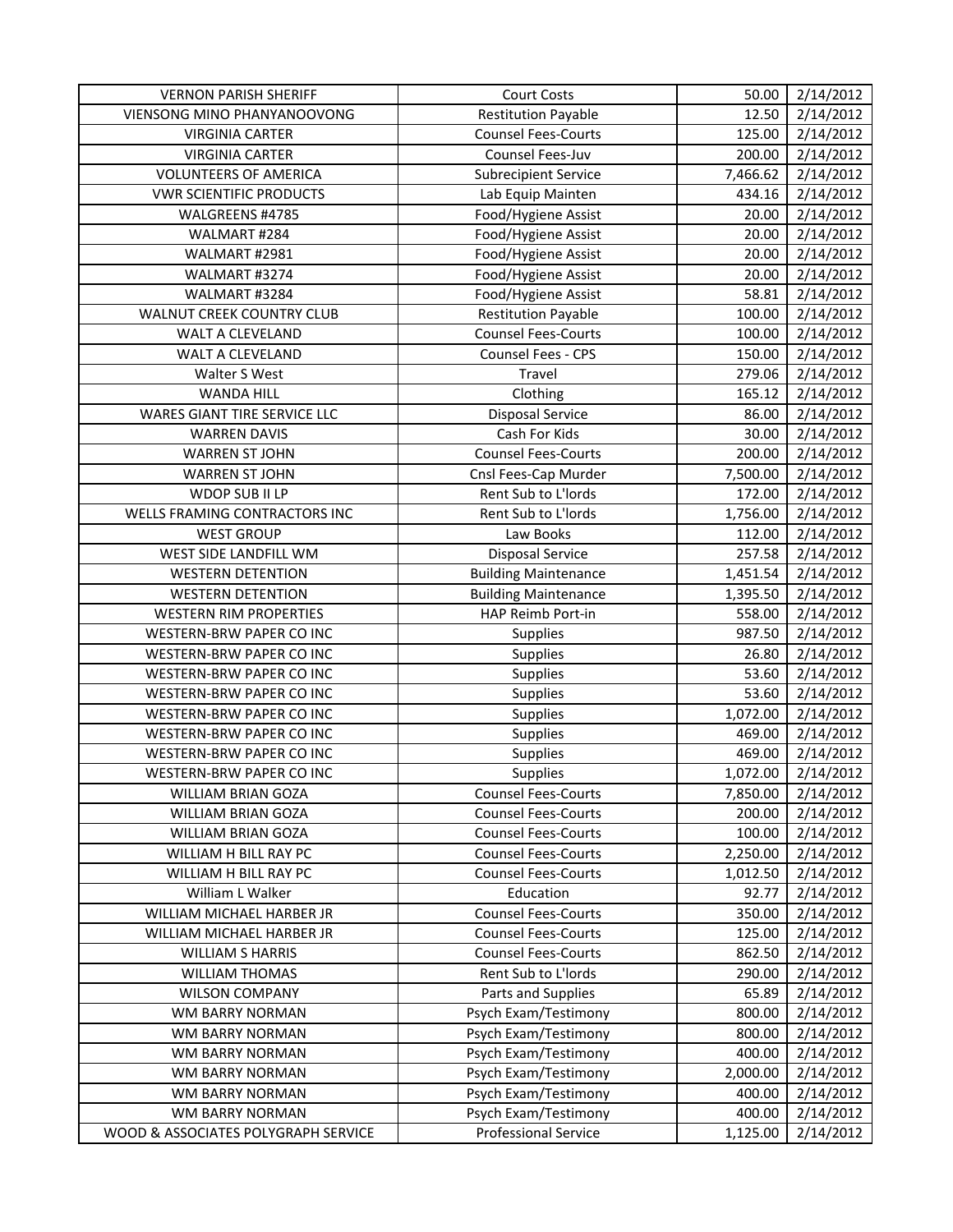| <b>WOODIE MAE HORN</b>                 | Clothing                                          | 300.00             | 2/14/2012         |
|----------------------------------------|---------------------------------------------------|--------------------|-------------------|
| WOODMONT APARTMENTS LP                 | Rent Sub to L'Iords                               | 1,185.00           | 2/14/2012         |
| <b>WSD ENTERPRISES LTD</b>             | <b>Rental Assistance</b>                          | 788.00             | 2/14/2012         |
| Wynona J Wilkerson                     | Mileage Allowance                                 | 46.62              | 2/14/2012         |
| Wynona J Wilkerson                     | Travel                                            | 10.00              | 2/14/2012         |
| <b>XEROX CORPORATION</b>               | <b>Equipment Maint</b>                            | 100.54             | 2/14/2012         |
| YMCA OF METROPOLITAN FORT WORTH        | Health Promo Pgrm                                 | 1,520.00           | 2/14/2012         |
| YMCA OF METROPOLITAN FORT WORTH        | Health Promo Pgrm                                 | 280.00             | 2/14/2012         |
| YOLANDA D WOODARD                      | HAP Reimb Port-in                                 | 1,014.00           | 2/14/2012         |
|                                        |                                                   |                    |                   |
|                                        | <b>COMMISSIONERS' REPORT OF CLAIMS - Addendum</b> |                    |                   |
|                                        | FOR THE WEEK ENDING - February 14, 2012           |                    |                   |
|                                        |                                                   |                    |                   |
| <b>Vendor Name</b>                     | <b>Item Description</b>                           | <b>Paid Amount</b> | <b>Check Date</b> |
| 4M Youth Services Inc                  | <b>Foster Home Care</b>                           | 15,748.00          | 2/14/2012         |
| AAA Spanish Translation Service        | <b>Interpreter Fees</b>                           | 150.00             | 2/14/2012         |
| AAA Spanish Translation Service        | <b>Interpreter Fees</b>                           | 60.00              | 2/14/2012         |
| AAA Spanish Translation Service        | <b>Interpreter Fees</b>                           | 150.00             | 2/14/2012         |
| <b>AAA Spanish Translation Service</b> | <b>Interpreter Fees</b>                           | 150.00             | 2/14/2012         |
| <b>AAA Spanish Translation Service</b> | <b>Interpreter Fees</b>                           | 195.00             | 2/14/2012         |
| AAA Spanish Translation Service        | <b>Interpreter Fees</b>                           | 210.00             | 2/14/2012         |
| Alice Whitten                          | 5006 Chapter 13 Levy                              | 8.76               | 2/14/2012         |
| American General Life Ins              | Lifestyle, American General Co.                   | (2.00)             | 2/14/2012         |
| Anthem Life Insurance Co               | PGL/Anthem Life                                   | (4.33)             | 2/14/2012         |
| <b>Arlington Water Utilities</b>       | <b>Utility Assistance</b>                         | 167.46             | 2/14/2012         |
| <b>Arthur Weinman Architects</b>       | <b>Professional Service</b>                       | 11,346.59          | 2/14/2012         |
| Asset Acceptance Capital Corp          | Trust - Constable 1                               | 3,808.70           | 2/14/2012         |
| <b>Automated Collection Serv</b>       | 5002 Student Loan Levy                            | (19.98)            | 2/14/2012         |
| <b>Balance Forensic &amp; General</b>  | Psych Exam/Testimony                              | 1,300.00           | 2/14/2012         |
| <b>Bridgestone Americas Inc</b>        | <b>Tires and Tubes</b>                            | 1,306.17           | 2/14/2012         |
| <b>Bridgestone Americas Inc</b>        | <b>Tires and Tubes</b>                            | 705.98             | 2/14/2012         |
| Brookhaven Youth Ranch                 | <b>Residential Servc</b>                          | 10,611.65          | 2/14/2012         |
| <b>Choices Adolescent</b>              | <b>Residential Servc</b>                          | 11,763.57          | 2/14/2012         |
| City Of Fort Worth                     | <b>County Projects</b>                            | 912,500.00         | 2/14/2012         |
| Delta Dental Insurance Co              | <b>Dental Claims</b>                              | 17,992.90          | 2/14/2012         |
| Delta Dental Insurance Co              | <b>Dental Claims</b>                              | 1,910.40           | 2/14/2012         |
| Every Day Life RTC                     | <b>Residential Servc</b>                          | 17,696.00          | 2/14/2012         |
| Express-Scripts                        | Drug Claims-AC & CO                               | 541,305.44         | 2/14/2012         |
| <b>Express-Scripts</b>                 | Drug Claims-RT                                    | 82,115.66          | 2/14/2012         |
| Fort Worth Water Department            | Water                                             | 4,816.00           | 2/14/2012         |
| <b>GC Services LP</b>                  | 5002 Student Loan Levy                            | 0.38               | 2/14/2012         |
| Happy Software Inc                     | Software Maintenance                              | 11,449.00          | 2/14/2012         |
| Healthsmart                            | Medical Claims - AC & CO                          | 160.88             | 2/14/2012         |
| Interlingua International Inc          | <b>Interpreter Fees</b>                           | 550.00             | 2/14/2012         |
| <b>Internal Revenue Service</b>        | 5001 Tax Levy                                     | 90.01              | 2/14/2012         |
| <b>IRS FICA EE</b>                     | FICA-Employee                                     | 829.26             | 2/14/2012         |
| <b>IRS FICA ER</b>                     | FICA-Employer                                     | 1,225.04           | 2/14/2012         |
| <b>IRS FIT</b>                         | FIT Withholding                                   | 15,880.39          | 2/14/2012         |
| IRS MED EE                             | Medicare-Employee                                 | 287.10             | 2/14/2012         |
| IRS MED ER                             | Medicare-Employer                                 | 287.10             | 2/14/2012         |
| JI Specialty Services Inc              | <b>Professional Service</b>                       | 12,516.50          | 2/14/2012         |
| <b>Jury Services</b>                   | Cash-Jury                                         | 100,000.00         | 2/14/2012         |
| Lincoln Financial Group                | Deferred Comp                                     | (8, 225.00)        | 2/14/2012         |